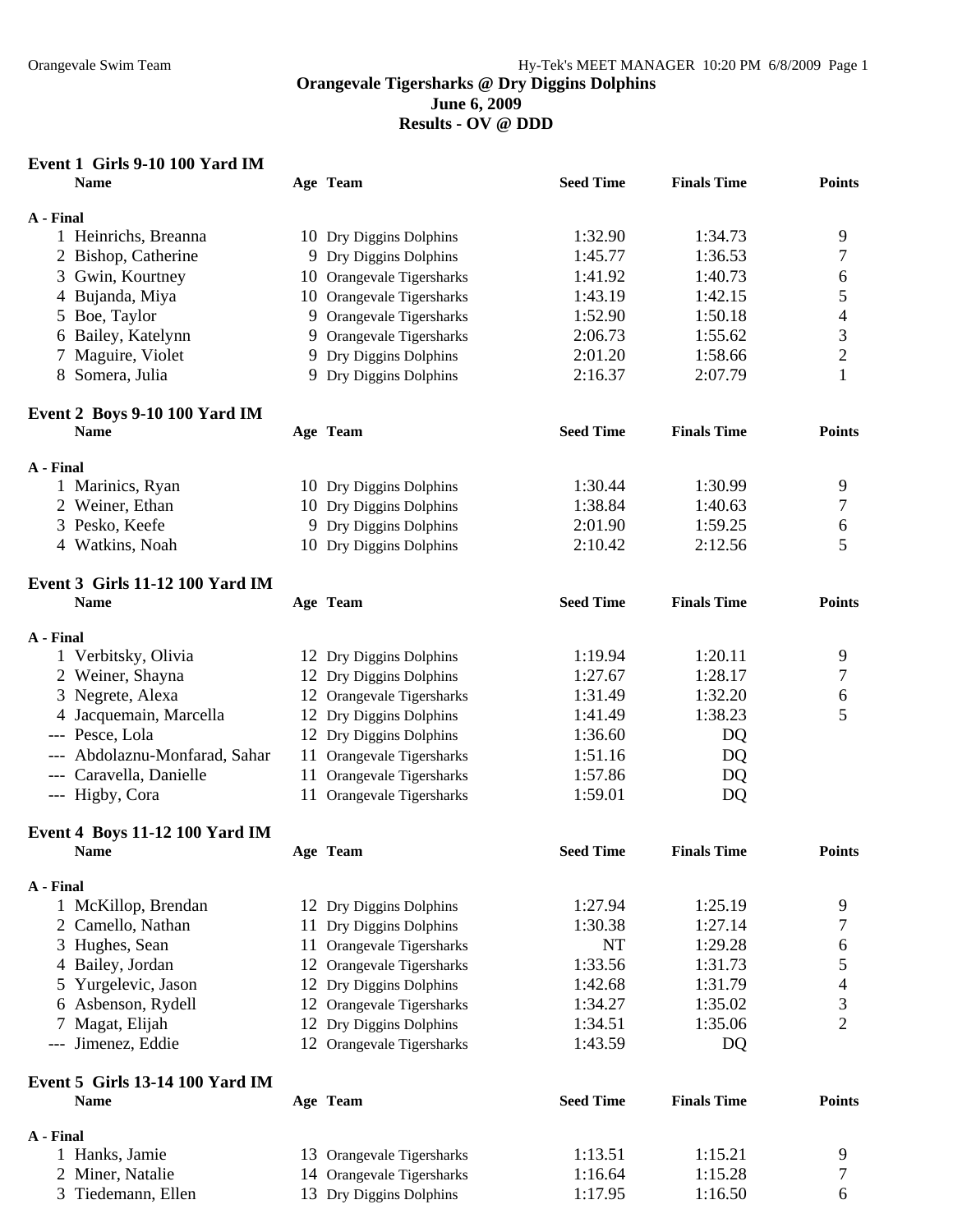| June 6, 2009 |  |  |
|--------------|--|--|
|--------------|--|--|

|           |                                                  |    | JUNU V, ZVVI<br><b>Results - OV @ DDD</b> |                               |                               |                  |
|-----------|--------------------------------------------------|----|-------------------------------------------|-------------------------------|-------------------------------|------------------|
|           | 4 Brocker, Anna                                  |    | 14 Dry Diggins Dolphins                   | 1:20.08                       | 1:19.69                       | 5                |
|           | 5 Kanaley, Andee                                 |    | 14 Dry Diggins Dolphins                   | 1:29.70                       | 1:28.87                       | $\overline{4}$   |
|           | 6 Kessler, Kaitlin                               |    | 14 Dry Diggins Dolphins                   | 1:31.75                       | 1:30.93                       | 3                |
|           | A - Final  (Event 5 Girls 13-14 100 Yard IM)     |    |                                           |                               |                               |                  |
|           | <b>Name</b>                                      |    | Age Team                                  | <b>Seed Time</b>              | <b>Finals Time</b>            | <b>Points</b>    |
|           | 7 Valtman, Stefany                               |    | 13 Orangevale Tigersharks                 | 1:27.33                       | 1:35.57                       | 2                |
|           | Event 6 Boys 13-14 100 Yard IM                   |    |                                           |                               |                               |                  |
|           | <b>Name</b>                                      |    | Age Team                                  | <b>Seed Time</b>              | <b>Finals Time</b>            | <b>Points</b>    |
| A - Final |                                                  |    |                                           |                               |                               |                  |
|           | 1 Coen, Andrew                                   |    | 14 Dry Diggins Dolphins                   | 1:10.44                       | 1:07.74                       | 9                |
|           | 2 Stumbaugh, Carson                              |    | 14 Dry Diggins Dolphins                   | 1:09.73                       | 1:09.45                       | $\boldsymbol{7}$ |
|           | 3 Eyman, Ryan                                    |    | 13 Orangevale Tigersharks                 | 1:11.10                       | 1:11.72                       | 6                |
|           | 4 McClanahan, Matthew                            |    | 14 Orangevale Tigersharks                 | 1:14.37                       | 1:14.13                       | 5                |
|           | 5 Oglesby, Noah                                  |    | 13 Dry Diggins Dolphins                   | 1:23.40                       | 1:21.88                       | 4                |
|           | 6 Bath, David                                    |    | 13 Dry Diggins Dolphins                   | 1:24.53                       | 1:27.15                       | 3                |
|           | <b>Event 7 Girls 15-18 100 Yard IM</b>           |    |                                           |                               |                               |                  |
|           | <b>Name</b>                                      |    | Age Team                                  | <b>Seed Time</b>              | <b>Finals Time</b>            | <b>Points</b>    |
| A - Final |                                                  |    |                                           |                               |                               |                  |
|           | 1 Gray, Rachel                                   |    | 15 Dry Diggins Dolphins                   | 1:07.41                       | 1:08.10                       | 9                |
|           | 2 Hurwitt, Kaitlyn                               |    | 17 Dry Diggins Dolphins                   | 1:12.42                       | 1:13.40                       | 7                |
|           | 3 Negrete, Heather                               |    | 18 Orangevale Tigersharks                 | 1:15.08                       | 1:15.66                       | 6                |
|           | 4 Asbenson, Victoria                             |    | 15 Orangevale Tigersharks                 | 1:15.08                       | 1:16.32                       | 5                |
|           | 5 Nelson, Shelby                                 |    | 15 Orangevale Tigersharks                 | 1:13.74                       | 1:16.53                       | $\overline{4}$   |
|           | 6 Savino, Ryann                                  |    | 18 Dry Diggins Dolphins                   | 1:21.00                       | 1:18.31                       | 3                |
|           | 7 Oswald, Jill                                   |    | 18 Dry Diggins Dolphins                   | 1:22.14                       | 1:21.04                       | $\overline{c}$   |
|           | 8 Broadway, Shelby                               |    | 15 Orangevale Tigersharks                 | 1:15.80                       | 1:21.62                       | 1                |
|           | <b>Event 8 Boys 15-18 100 Yard IM</b>            |    |                                           |                               |                               |                  |
|           | <b>Name</b>                                      |    | Age Team                                  | <b>Seed Time</b>              | <b>Finals Time</b>            | <b>Points</b>    |
| A - Final |                                                  |    |                                           |                               |                               |                  |
|           | 1 Asbenson, Cordell                              |    | 17 Orangevale Tigersharks                 | 1:03.63                       | 1:04.19                       | 9                |
|           | 2 Hannan, Benett                                 | 17 | Orangevale Tigersharks                    | 1:07.86                       | 1:08.35                       | 7                |
| 3         | Saylor, Nathan                                   |    | 16 Dry Diggins Dolphins                   | 1:09.86                       | 1:08.70                       | 6                |
|           | 4 Bowen, Bryce                                   |    | 15 Dry Diggins Dolphins                   | <b>NT</b>                     | 1:09.42                       | 5                |
|           | Event 9 Girls 6 & Under 100 Yard Freestyle Relay |    |                                           |                               |                               |                  |
|           | <b>Team</b>                                      |    | <b>Relay</b>                              | <b>Seed Time</b>              | <b>Finals Time</b>            | <b>Points</b>    |
| A - Final |                                                  |    |                                           |                               |                               |                  |
|           | 1 Dry Diggins Dolphins                           |    | A                                         | <b>NT</b>                     | 1:50.84                       | 12               |
|           | 1) Winter, Ashlyn 6                              |    | 2) Harm, Ella 6                           | 3) Maguire, Annabel 6         | 4) Winter, Jonna 6            |                  |
|           | 2 Dry Diggins Dolphins<br>1) Pickens, Emma 6     |    | B                                         | NT                            | 2:14.24                       | 9                |
|           | 3 Dry Diggins Dolphins                           |    | 2) Cope, Lilyann 6<br>C                   | 3) Bush, Tessa 6<br><b>NT</b> | 4) Freer, Jordan 6<br>2:53.89 | 7                |
|           | 1) Schafer, Samantha 6                           |    | 2) Sanders, Abby 6                        | 3) Schreck, Calista 4         | 4) Folsom, Elisha 5           |                  |
|           | 4 Orangevale Tigersharks                         |    | A                                         | 1:46.49                       | 3:31.67                       | 5                |
|           | 1) Stephens, Jordan 5                            |    | 2) Harris, Angel 5                        | 3) McAdams, Macey 6           | 4) Crescione, Lina 5          |                  |
|           |                                                  |    |                                           |                               |                               |                  |

# **Event 10 Boys 6 & Under 100 Yard Freestyle Relay**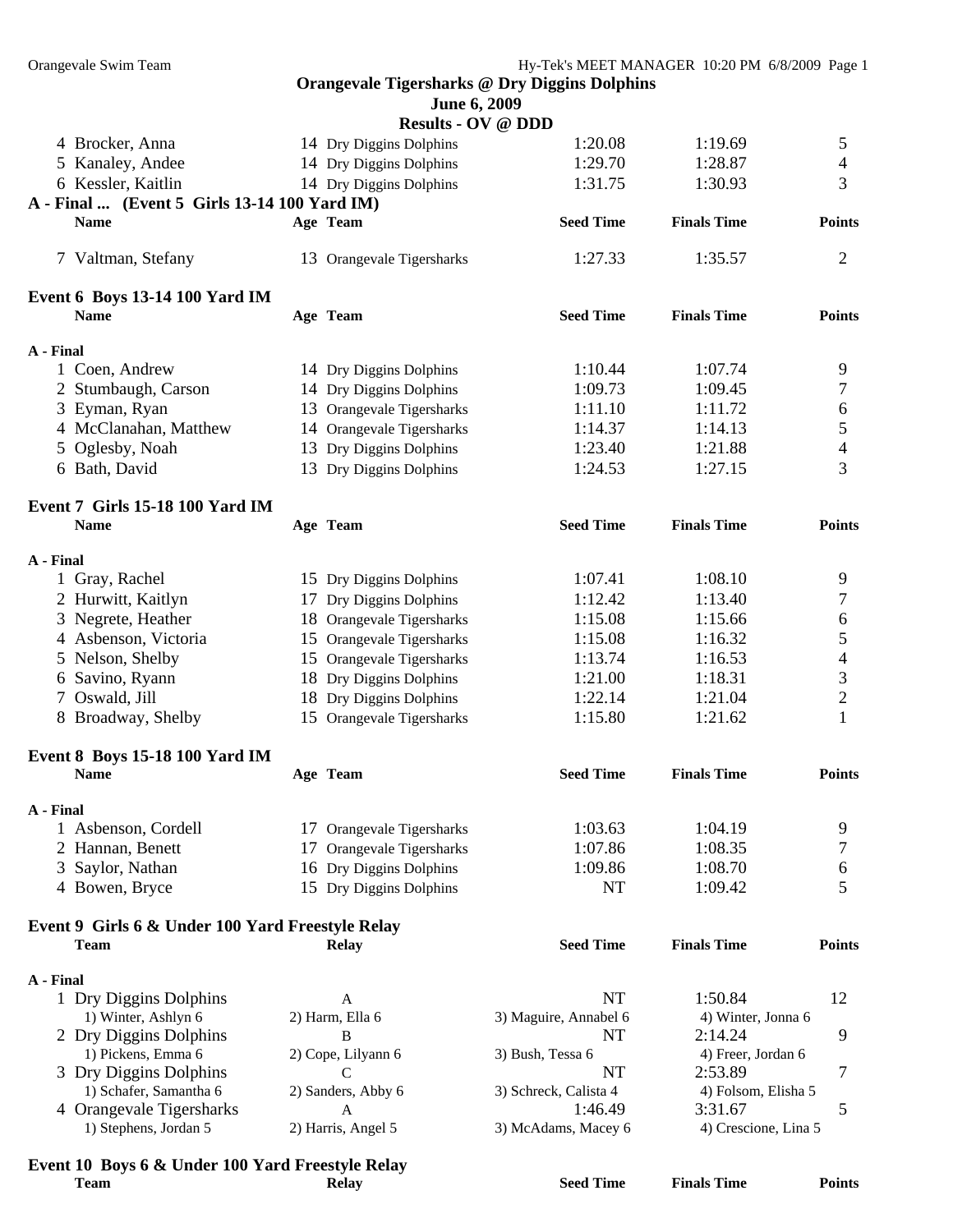### **June 6, 2009**

**Results - OV @ DDD** 

## **A - Final**

| А - гшаі  |                                           |                         |                          |                          |               |
|-----------|-------------------------------------------|-------------------------|--------------------------|--------------------------|---------------|
|           | 1 Orangevale Tigersharks                  | A                       | 2:04.55                  | 2:41.44                  | 12            |
|           | 1) Ericksen, Kevin 5                      | 2) Rooney, Liam 5       | 3) McAdams, Dylan 2      | 4) Krawiec, Cade 6       |               |
|           | 2 Orangevale Tigersharks                  | B                       | <b>NT</b>                | 2:55.47                  | 9             |
|           | 1) Pherigo, Nolan 5                       | 2) Matthews, Bruce 6    | 3) Warren, Zachary 6     | 4) Heath, Jackson 6      |               |
|           | 3 Dry Diggins Dolphins                    | A                       | <b>NT</b>                | 2:57.70                  | 7             |
|           | 1) Owen, Daniel 6                         | 2) King, Jaxon 5        | 3) Pope, Wyatt 6         | 4) Yurgelevic, Kevin 6   |               |
|           | Event 11 Girls 7-8 100 Yard Medley Relay  |                         |                          |                          |               |
|           | <b>Team</b>                               | <b>Relay</b>            | <b>Seed Time</b>         | <b>Finals Time</b>       | <b>Points</b> |
| A - Final |                                           |                         |                          |                          |               |
|           | 1 Dry Diggins Dolphins                    | A                       | 1:31.69                  | 1:33.14                  | 12            |
|           | 1) O'Callaghan, Magdelyn 8                | 2) Schreck, Maddie 8    | 3) Bush, Hannaford 8     | 4) Haynie, Emily 8       |               |
|           | 2 Dry Diggins Dolphins                    | B                       | 1:45.66                  | 1:39.12                  | 9             |
|           | 1) Garcia, Bella 8                        | 2) Heinrichs, Sierra 8  | 3) Winter, Skylar 8      | 4) Shipman, Ashlyn 7     |               |
|           | --- Orangevale Tigersharks                | A                       | 1:18.22                  | DQ                       |               |
|           | 1) Broda, Gabbey 8                        | 2) Miner, Malia 8       | 3) McAdams, Sydney 8     | 4) Eilhardt, Lili 8      |               |
|           | --- Orangevale Tigersharks                | B                       | NT                       | DQ                       |               |
|           | 1) Pantis, Zoe 8                          | 2) Pagliaro, Greysha 7  | 3) Thesell, Hannah 8     | 4) Burrell, Lily 7       |               |
|           | --- Dry Diggins Dolphins                  | C                       | 2:06.34                  | DQ                       |               |
|           | 1) Staggers, Ryleigh 8                    | 2) Higgins, Naomi 7     | 3) Collins, Alexis 8     | 4) Parker, Kiersten 8    |               |
|           | --- Dry Diggins Dolphins                  | D                       | 2:22.41                  | DQ                       |               |
|           | 1) Fowler, Emma 8                         | 2) Morkowski, Trista 8  | 3) Lujan, Leanna 8       | 4) Bates, Hallah 8       |               |
|           | Event 12 Boys 7-8 100 Yard Medley Relay   |                         |                          |                          |               |
|           | <b>Team</b>                               | <b>Relay</b>            | <b>Seed Time</b>         | <b>Finals Time</b>       | <b>Points</b> |
| A - Final |                                           |                         |                          |                          |               |
|           | 1 Dry Diggins Dolphins                    | A                       | 1:39.28                  | 1:39.21                  | 12            |
|           | 1) Loeprich, Jack 8                       | 2) Harm, Jonah 8        | 3) Pesce, Carson 8       | 4) Savino, Jack 8        |               |
|           | 2 Dry Diggins Dolphins                    | B                       | 2:09.27                  | 1:54.74                  | 9             |
|           | 1) Somera, Jeffrey 7                      | 2) Eldridge, Evan 8     | 3) Biegal, Mason 8       | 4) Shepherd, Oskar 7     |               |
|           | --- Dry Diggins Dolphins                  | C                       | NT                       | <b>DQ</b>                |               |
|           | 1) Medich, Evan 7                         | 2) Williams, Ty 7       | 3) Watkins, Nicholas 8   | 4) Jilbert, Ben 7        |               |
|           | Event 13 Girls 9-10 100 Yard Medley Relay |                         |                          |                          |               |
|           | <b>Team</b>                               | <b>Relay</b>            | <b>Seed Time</b>         | <b>Finals Time</b>       | <b>Points</b> |
| A - Final |                                           |                         |                          |                          |               |
|           | 1 Dry Diggins Dolphins                    | A                       | 1:15.34                  | 1:16.13                  | 12            |
|           | 1) Bishop, Catherine 9                    | 2) Williams, Lindsay 10 | 3) Ling, Erin 9          | 4) Heinrichs, Breanna 10 |               |
|           | 2 Dry Diggins Dolphins                    | B                       | 1:22.29                  | 1:24.35                  | 9             |
|           | 1) Bennett, Elizabeth 10                  | 2) Ganzert, Lindsey 10  | 3) O'Callaghan, Grace 10 | 4) Salerno, Miranda 9    |               |

- 3 Orangevale Tigersharks A 1:11.77 1:31.39 7 1) Gwin, Kourtney 10 2) Boe, Taylor 9 3) Bujanda, Miya 10 4) Ramirez, Rosemary 10 4 Dry Diggins Dolphins C C 1:27.91 1:38.08 5 1) Danker, Bella 9 2) Brazelton, Megan 9 3) Lujan, Rebecca 10 4) Somera, Julia 9 5 Dry Diggins Dolphins D<br>
1) Facino, Madalin 9 2) Klas, Grace 9 3) Marcus, Allison 9 4) Hudak, Jana 9 3
- --- Orangevale Tigersharks B B NT DQ
	- 3) Marcus, Allison 9 1) Knopp, Cassidy 10 2) Coyne, May 10 3) Burks, Siarra 9 4) Warren, Katelyn 10

## **Event 14 Boys 9-10 100 Yard Medley Relay**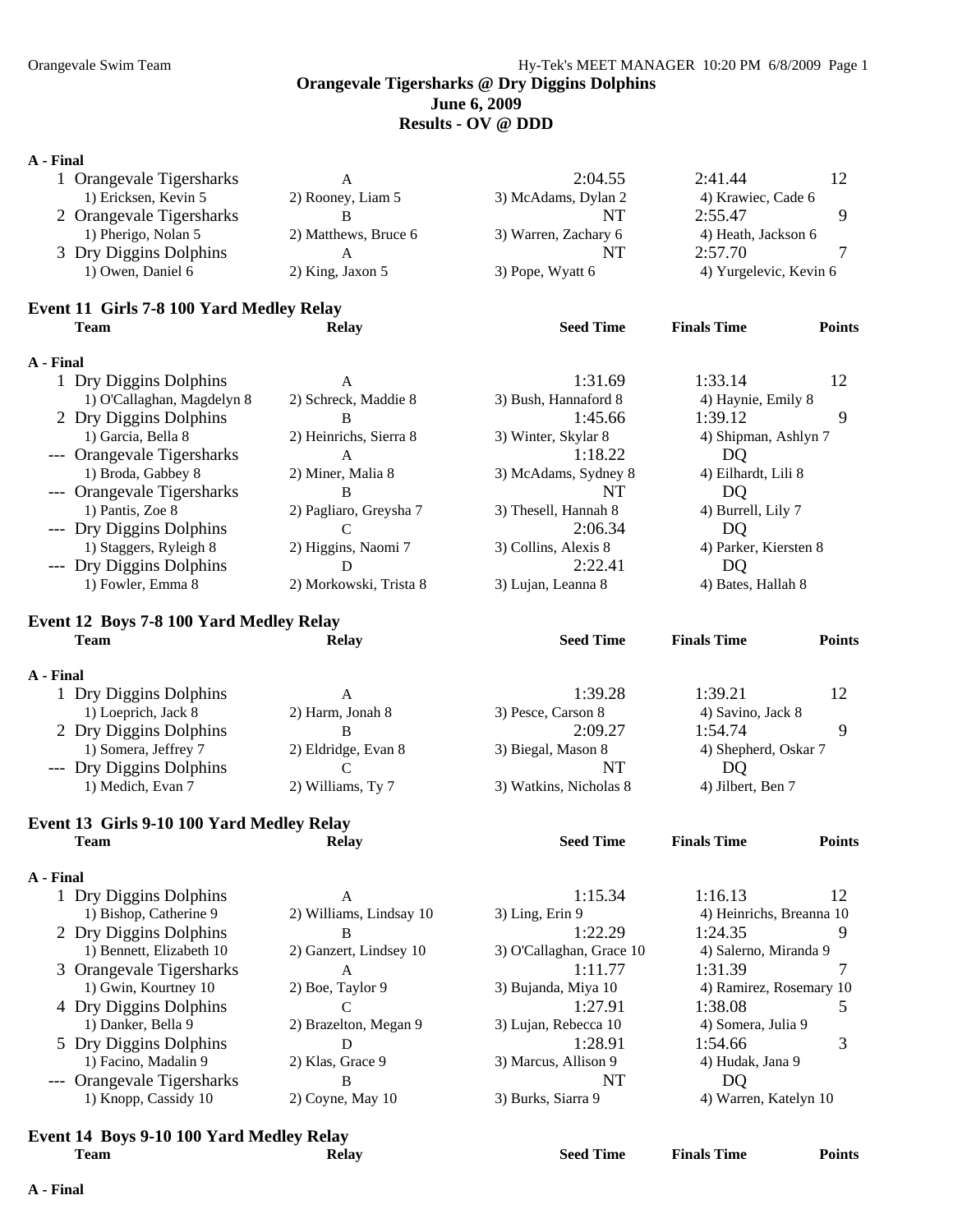#### **June 6, 2009**   $\alpha V \otimes \mathbf{D} \mathbf{D}$

|           |                                            |                       | $\textbf{Results} - \textbf{OV} \otimes \textbf{DDD}$    |                        |               |
|-----------|--------------------------------------------|-----------------------|----------------------------------------------------------|------------------------|---------------|
|           | 1 Dry Diggins Dolphins                     | A                     | 1:07.41                                                  | 1:15.71                | 12            |
|           | 1) Sota, Christopher 10                    | 2) Marinics, Ryan 10  | 3) Stumbaugh, Parker 10                                  | 4) Hasemeier, Hank 10  |               |
|           | 2 Orangevale Tigersharks                   | $\mathsf{A}$          | 1:13.31                                                  | 2:09.25                | 9             |
|           | 1) White, Jack 9                           | 2) Leanos, Luke 10    | 3) Brown, Erik 9                                         | 4) Kim, Kyle 10        |               |
|           | --- Dry Diggins Dolphins                   | D                     | 2:08.98                                                  | DQ                     |               |
|           | 1) Warren, Jack 10                         | 2) Williams, Wesley 9 | 3) Keeton, Carson 10                                     | 4) Bumgarner, Isaac 9  |               |
|           | --- Dry Diggins Dolphins                   | B                     | 1:33.08                                                  | DQ                     |               |
|           | 1) Tiley, Logan 10                         | 2) Weiner, Ethan 10   | 3) Owen, Nicholas 9                                      | 4) Pesko, Keefe 9      |               |
|           | Event 15 Girls 11-12 200 Yard Medley Relay |                       |                                                          |                        |               |
|           | <b>Team</b>                                | <b>Relay</b>          | <b>Seed Time</b>                                         | <b>Finals Time</b>     | <b>Points</b> |
| A - Final |                                            |                       |                                                          |                        |               |
|           | 1 Dry Diggins Dolphins                     | $\mathsf{A}$          | 2:20.30                                                  | 2:17.93                | 12            |
|           | 1) Garcia, Marissa 12                      | 2) Brocker, Micah 12  | 3) Verbitsky, Olivia 12                                  | 4) Schafer, Brionna 11 |               |
|           | 2 Dry Diggins Dolphins                     | B                     | 2:45.02                                                  | 2:37.61                | 9             |
|           | 1) Lishman, Kaitlin 11                     | 2) Weiner, Shayna 12  | 3) Salerno, Madelyn 11                                   | 4) Watkins, Kaitlin 12 |               |
|           | 3 Dry Diggins Dolphins                     | $\mathcal{C}$         | 3:01.35                                                  | 2:57.15                |               |
|           | 1) Jilbert, Claire 11                      | 2) D'Amico, Ellie 12  | 3) Jacquemain, Marcella 12                               | 4) Morkowski, Anika 11 |               |
|           | 4 Dry Diggins Dolphins                     | D                     | 3:05.49                                                  | 3:06.43                | 5             |
|           | 1) Rodes, Rachel 12                        | 2) Gillen, Emily 11   | 3) Watkins, Kendal 12                                    | 4) Clough, Jamie 11    |               |
|           | 5 Orangevale Tigersharks                   | $\mathsf{A}$          | 2:18.84                                                  | 3:21.15                | 3             |
|           | 1) Higby, Cora 11                          | 2) Negrete, Alexa 12  | 3) Abdolaznu-Monfarad, Sahar 1 4) Caravella, Danielle 11 |                        |               |
|           |                                            |                       |                                                          |                        |               |

#### **Event 16 Boys 11-12 200 Yard Medley Relay Team Relay Seed Time Finals Time Points**

### **A - Final**  1 Dry Diggins Dolphins A 2:30.71 2:26.89 12 1) Gray, Ryan 12 2) McKillop, Brendan 12 3) Williams, Jason 12 4) Camello, Nathan 11 2 Dry Diggins Dolphins B<br>
2) Yurgelevic, Jason 12 3) Camello, Nicolas 11 4) Magat, Elijah 12 3 1) Hasemeier, Wyatt 12 2) Yurgelevic, Jason 12 3) Camello, Nicolas 11 --- Orangevale Tigersharks A 2:23.64 DQ 1) Boe, Joshua 11 2) Bailey, Jordan 12 3) Hughes, Sean 11 4) Asbenson, Rydell 12 --- Orangevale Tigersharks B<br>
1) Dunlap, Caleb 12 2) Oskuie, Omid 11 3) Jimenez, Eddie 12 4) Essex 2) Oskuie, Omid 11 3) Jimenez, Eddie 12 4) Essex, Calen 11

#### **Event 17 Girls 13-14 200 Yard Medley Relay Team Relay Seed Time Finals Time Points**

#### **A - Final**

| 1 Dry Diggins Dolphins   | А                             | 2:19.58                | 2:18.51                   |
|--------------------------|-------------------------------|------------------------|---------------------------|
| 1) Brocker, Anna 14      | 2) Ganzert, Shelby 14         | 3) Clough, Jessica 14  | 4) Tiedemann, Ellen 13    |
| 2 Orangevale Tigersharks | A                             | 2:09.52                | 2:20.55                   |
| 1) Miner, Natalie 14     | 2) Hanks, Jamie 13            | 3) Valtman, Stefany 13 | 4) DeClouette, Jessica 13 |
| 3 Dry Diggins Dolphins   | B                             | 2:40.29                | 2:36.06                   |
| 1) Danker, Madi 14       | 2) Kessler, Kaitlin 14        | 3) Kanaley, Andee 14   | 4) Sturgeon, Megan 13     |
| 4 Orangevale Tigersharks | B                             | NT                     | 2:42.33                   |
| 1) Eyman, Brooke 14      | 2) Corrales, Taylor 13        | 3) Miner, Mackenzie 13 | 4) Foster, Katrina 14     |
| 5 Dry Diggins Dolphins   |                               | NT                     | 2:53.94                   |
| 1) Porter, Kaylie 13     | 2) Holifield-Helm, Katryna 13 | 3) Wriedt, Ashlee 13   | 4) Biegal, Jenna 14       |
|                          |                               |                        |                           |

#### **Event 18 Boys 13-14 200 Yard Medley Relay Team Relay Seed Time Finals Time Points**

#### **A - Final**

1 Dry Diggins Dolphins A NT 2:00.77 12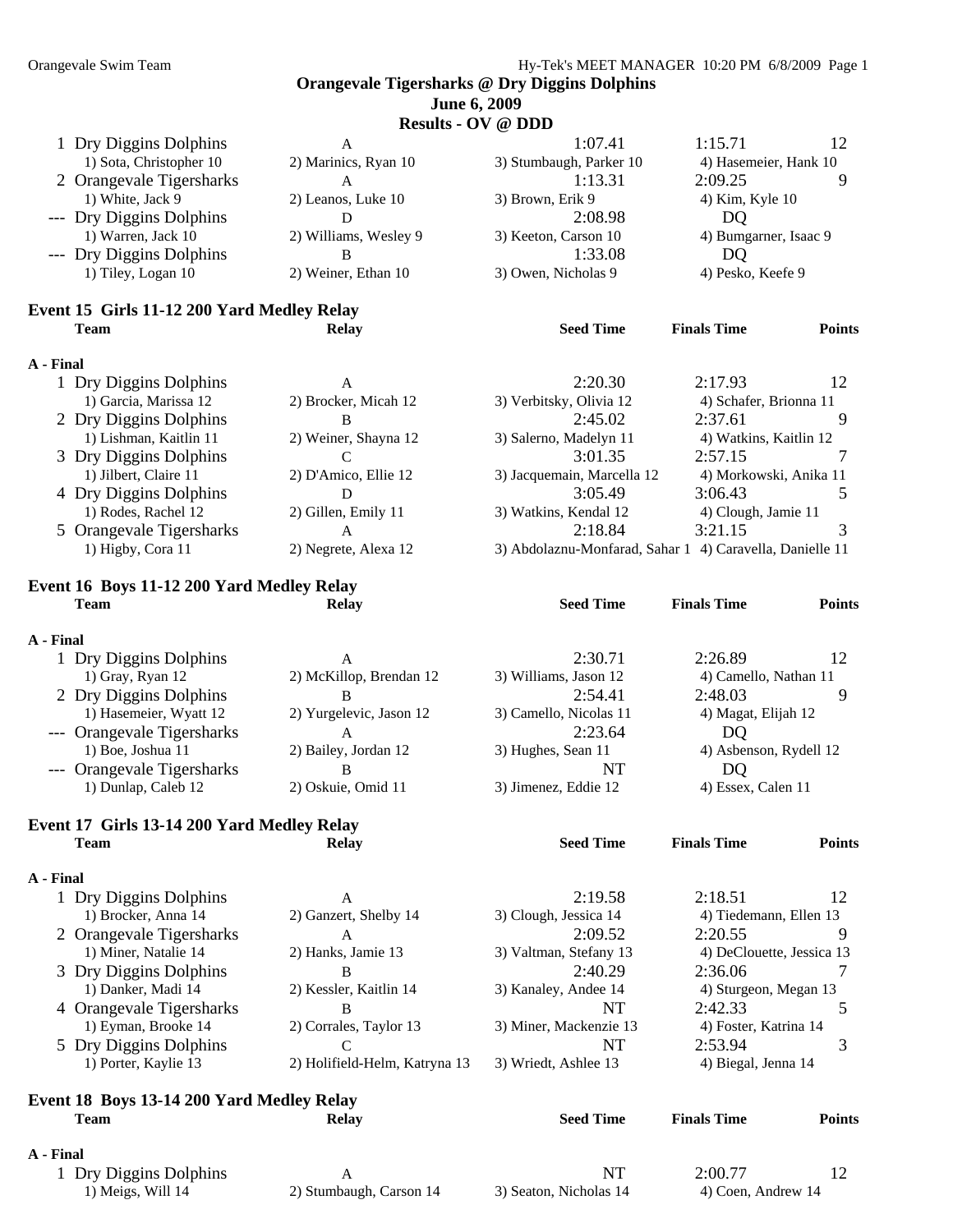## **Results - OV @ DDD**

| 2 Orangevale Tigersharks  | A                         | 2:04.11             | 2:09.88                |  |
|---------------------------|---------------------------|---------------------|------------------------|--|
| 1) McClanahan, Timothy 14 | 2) McClanahan, Matthew 14 | 3) Eyman, Ryan 13   | 4) Clark, Geramy 14    |  |
| 3 Dry Diggins Dolphins    |                           | NT                  | 2:17.78                |  |
| 1) Plexico, Ryan 13       | $2)$ Foster, Max 14       | 3) Coen, Matthew 13 | 4) Unverferth, Karl 13 |  |
| 4 Dry Diggins Dolphins    |                           | NT                  | 2:25.83                |  |
| 1) Oglesby, Dale 13       | 2) Hurwitt, Gabriel 13    | 3) Wriedt, Garry 14 | 4) Oglesby, Noah 13    |  |
| 5 Dry Diggins Dolphins    |                           | 2:35.25             | 2:36.17                |  |
| 1) Klausing, Korey 13     | 2) McNicholas, Matthew 13 | 3) Bath, David 13   | 4) Verbitsky, Sean 13  |  |
|                           |                           |                     |                        |  |

#### **Event 19 Girls 15-18 200 Yard Medley Relay Team Relay Seed Time Finals Time Points**

#### **A - Final**

| 1 Dry Diggins Dolphins   | A                       | 2:07.46                   | 2:06.93                | 12 |
|--------------------------|-------------------------|---------------------------|------------------------|----|
| 1) Gray, Rachel 15       | 2) Williams, Jenna 16   | 3) Tueller, Rebekah 15    | 4) Hurwitt, Kaitlyn 17 |    |
| 2 Orangevale Tigersharks | A                       | 2:07.29                   | 2:10.28                |    |
| 1) Asbenson, Victoria 15 | 2) Nelson, Shelby 15    | 3) Negrete, Brooke 16     | 4) Negrete, Heather 18 |    |
| 3 Dry Diggins Dolphins   | в                       | 2:15.29                   | 2:18.28                |    |
| 1) Klas, Rachel 16       | 2) Stumbaugh, Brooke 16 | 3) Savino, Ryann 18       | 4) Youel, Alison 16    |    |
| 4 Dry Diggins Dolphins   |                         | 2:21.91                   | 2:22.60                |    |
| 1) Flecklin, Natalie 17  | 2) Youel, Kelsey 16     | 3) Sota, Alyssa 15        | 4) Murrow, Kelsi 16    |    |
| 5 Orangevale Tigersharks |                         | NT                        | 2:24.16                |    |
| 1) Mitchell, Bryanna 18  | 2) Kennedy, Erin 16     | 3) Hermanson, Victoria 16 | 4) Valtman, Allie 17   |    |
| 6 Dry Diggins Dolphins   |                         | 2:26.49                   | 2:45.24                |    |
| 1) Randall, Shelby 15    | 2) McCann, Lacey 17     | 3) Morgan, Anna 15        | 4) Randall, Ashley 17  |    |

## **Event 20 Boys 15-18 200 Yard Medley Relay Team Relay Seed Time Finals Time Points**

#### **A - Final**

| 1 Dry Diggins Dolphins   |                         | 1:58.60               | 1:55.87               |  |
|--------------------------|-------------------------|-----------------------|-----------------------|--|
| 1) Hull, Andrew 17       | 2) Saylor, Nathan 16    | 3) Pope, Daniel 15    | 4) Clifford, Ryan 16  |  |
| 2 Orangevale Tigersharks |                         | 1:55.03               | 1:57.01               |  |
| 1) Foster, John 17       | 2) Asbenson, Cordell 17 | $3)$ Noe, Tyler 17    | 4) Hannan, Benett 17  |  |
| --- Dry Diggins Dolphins |                         | NT                    | DO                    |  |
| 1) Jacob, Scott 16       | 2) Bowen, Bryce 15      | 3) Mosbacher, Jeff 15 | 4) Donaldson, Ryan 16 |  |

#### **Event 21 Girls 6 & Under 25 Yard Freestyle Name Age Team Seed Time Finals Time Points**

## **A - Final**

|               | Winter, Jonna        | 6 Dry Diggins Dolphins   | 25.30   | 24.24   | 9              |
|---------------|----------------------|--------------------------|---------|---------|----------------|
|               | 2 Winter, Ashlyn     | 6 Dry Diggins Dolphins   | 26.00   | 24.68   | $\tau$         |
|               | 3 Harm, Ella         | 6 Dry Diggins Dolphins   | 27.45   | 28.03   | 6              |
|               | 4 McAdams, Macey     | 6 Orangevale Tigersharks | 36.99   | 34.45   | 5              |
|               | 5 Maguire, Annabel   | 6 Dry Diggins Dolphins   | 31.58   | 35.41   | $\overline{4}$ |
|               | 6 Crescione, Lina    | 5 Orangevale Tigersharks | 1:01.71 | 1:00.76 | 3              |
| <b>Finals</b> |                      |                          |         |         |                |
| 9.            | Bush, Tessa          | 6 Dry Diggins Dolphins   | 34.61   | 32.73   |                |
|               | 10 Schafer, Samantha | 6 Dry Diggins Dolphins   | 37.73   | 33.19   |                |
|               | 11 Pickens, Emma     | 6 Dry Diggins Dolphins   | 33.49   | 34.44   |                |
|               | 12 Freer, Jordan     | 6 Dry Diggins Dolphins   | 32.44   | 34.73   |                |
|               | 13 Sanders, Abby     | 6 Dry Diggins Dolphins   | 41.88   | 36.15   |                |
|               | 14 Cope, Lilyann     | 6 Dry Diggins Dolphins   | 34.09   | 36.40   |                |
|               | 15 Loeprich, Olivia  | 6 Dry Diggins Dolphins   | 41.61   | 36.57   |                |
|               | 16 Parker, Karrine   | 5 Dry Diggins Dolphins   | 41.30   | 43.96   |                |
|               | 17 Folsom, Elisha    | 5 Dry Diggins Dolphins   | 40.92   | 45.37   |                |
|               |                      |                          |         |         |                |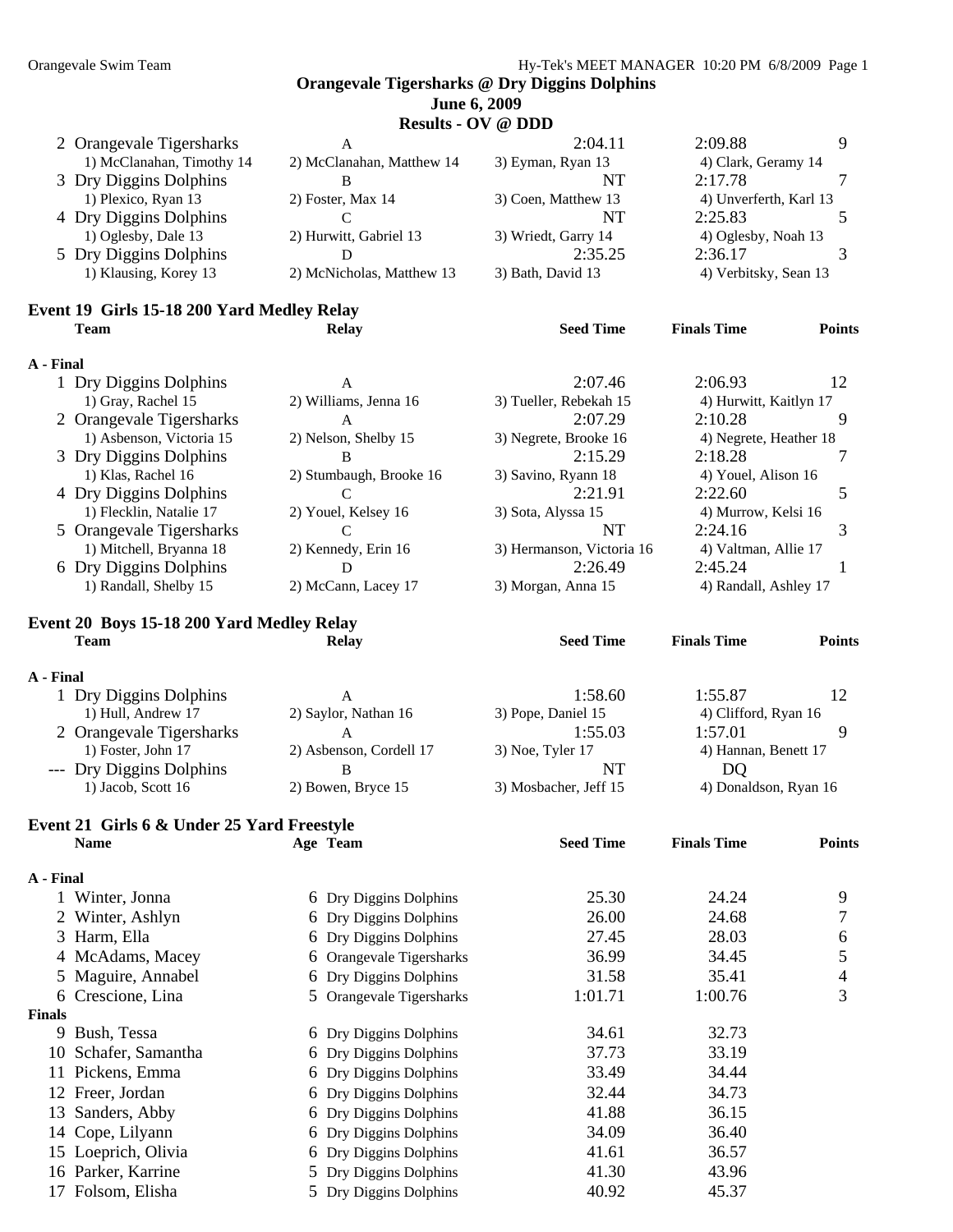|  | June 6, 2009 |
|--|--------------|
|--|--------------|

|                     | <b>Results - OV @ DDD</b> |         |         |
|---------------------|---------------------------|---------|---------|
| 18 Schreck, Calista | 4 Dry Diggins Dolphins    | 54.90   | 51.91   |
| 19 Harris, Angel    | 5 Orangevale Tigersharks  | 1:17.01 | 1:36.58 |
| --- Dolph, Rylee    | 6 Dry Diggins Dolphins    | NT      | X44.45  |

## **Event 22 Boys 6 & Under 25 Yard Freestyle**

|               | <b>Name</b>                                            | Age Team                 | <b>Seed Time</b> | <b>Finals Time</b> | <b>Points</b> |
|---------------|--------------------------------------------------------|--------------------------|------------------|--------------------|---------------|
| A - Final     |                                                        |                          |                  |                    |               |
|               | 1 McAdams, Dylan                                       | 2 Orangevale Tigersharks | 37.44            | 29.92              | 9             |
|               | 2 Krawiec, Cade                                        | 6 Orangevale Tigersharks | 33.36            | 31.39              | 7             |
|               | A - Final  (Event 22 Boys 6 & Under 25 Yard Freestyle) |                          |                  |                    |               |
|               | <b>Name</b>                                            | Age Team                 | <b>Seed Time</b> | <b>Finals Time</b> | <b>Points</b> |
|               | 3 Yurgelevic, Kevin                                    | 6 Dry Diggins Dolphins   | 39.41            | 38.94              | 6             |
|               | 4 Pope, Wyatt                                          | 6 Dry Diggins Dolphins   | <b>NT</b>        | 40.28              | 5             |
|               | 5 Ericksen, Kevin                                      | 5 Orangevale Tigersharks | 36.00            | 41.13              | 4             |
|               | 6 Owen, Daniel                                         | 6 Dry Diggins Dolphins   | NT               | 52.28              | 3             |
| 7             | King, Jaxon                                            | 5 Dry Diggins Dolphins   | 1:04.87          | 56.36              | 2             |
|               | 12 Rooney, Liam                                        | 5 Orangevale Tigersharks | <b>NT</b>        | 45.32              |               |
| <b>Finals</b> |                                                        |                          |                  |                    |               |
| 9             | Heath, Jackson                                         | 6 Orangevale Tigersharks | 49.99            | 40.48              |               |
|               | 10 Warren, Zachary                                     | 6 Orangevale Tigersharks | 55.30            | 40.87              |               |
| 11            | Pherigo, Nolan                                         | 5 Orangevale Tigersharks | 50.38            | 41.90              |               |
|               | 13 Penman, Logan                                       | 5 Orangevale Tigersharks | 1:01.78          | 45.65              |               |
|               | 14 Matthews, Bruce                                     | 6 Orangevale Tigersharks | 58.14            | 47.35              |               |
|               | 15 Morgan, Julien                                      | 6 Orangevale Tigersharks | 1:06.16          | 49.77              |               |
|               | 16 Rosello, Max                                        | 5 Orangevale Tigersharks | 59.33            | 55.72              |               |

## **Event 23 Girls 7-8 25 Yard Freestyle**

|               | <b>Name</b>             |   | Age Team                 | <b>Seed Time</b> | <b>Finals Time</b> | <b>Points</b>  |
|---------------|-------------------------|---|--------------------------|------------------|--------------------|----------------|
| A - Final     |                         |   |                          |                  |                    |                |
|               | 1 Bush, Hannaford       |   | 8 Dry Diggins Dolphins   | 18.07            | 19.16              | 9              |
|               | O'Callaghan, Magdelyn   |   | 8 Dry Diggins Dolphins   | 19.79            | 20.12              | 7              |
|               | 3 Haynie, Emily         |   | Dry Diggins Dolphins     | 19.00            | 21.79              | 6              |
|               | 4 Winter, Skylar        | 8 | Dry Diggins Dolphins     | 20.32            | 21.84              | 5              |
| 5.            | Eilhardt, Lili          |   | Orangevale Tigersharks   | 25.57            | 24.69              | 4              |
|               | 6 McAdams, Sydney       | 8 | Orangevale Tigersharks   | 26.98            | 25.34              | 3              |
| 7             | Broda, Gabbey           |   | Orangevale Tigersharks   | 27.39            | 26.91              | $\overline{2}$ |
| 8             | Williams-Herron, Skyler |   | Orangevale Tigersharks   | 26.22            | 27.59              | 1              |
| <b>Finals</b> |                         |   |                          |                  |                    |                |
| 9             | Heinrichs, Sierra       |   | 8 Dry Diggins Dolphins   | 22.59            | 22.18              |                |
| 10            | Shipman, Ashlyn         |   | 7 Dry Diggins Dolphins   | 24.04            | 25.22              |                |
| 11            | Essex, Kennedy          |   | 7 Orangevale Tigersharks | 30.28            | 25.38              |                |
|               | 12 Higgins, Naomi       |   | 7 Dry Diggins Dolphins   | 24.34            | 25.52              |                |
|               | 13 Parker, Kiersten     |   | 8 Dry Diggins Dolphins   | 25.14            | 26.66              |                |
|               | 14 Fowler, Emma         |   | 8 Dry Diggins Dolphins   | 29.54            | 27.83              |                |
|               | 15 Lujan, Leanna        | 8 | Dry Diggins Dolphins     | 26.76            | 28.05              |                |
|               | 16 King, Timmi          |   | 7 Dry Diggins Dolphins   | 35.17            | 28.10              |                |
| 17            | Pagliaro, Greysha       |   | 7 Orangevale Tigersharks | 28.72            | 30.17              |                |
|               | 18 Staggers, Ryleigh    | 8 | Dry Diggins Dolphins     | 27.77            | 33.24              |                |
| 19.           | Collins, Alexis         |   | Dry Diggins Dolphins     | 28.02            | 33.75              |                |
|               | 20 Miner, Malia         | 8 | Orangevale Tigersharks   | 31.69            | 34.68              |                |
|               | 21 Pierre-Russo, Naomi  |   | Orangevale Tigersharks   | 37.81            | 35.77              |                |
|               | 22 Bates, Hallah        | 8 | Dry Diggins Dolphins     | 26.15            | 37.89              |                |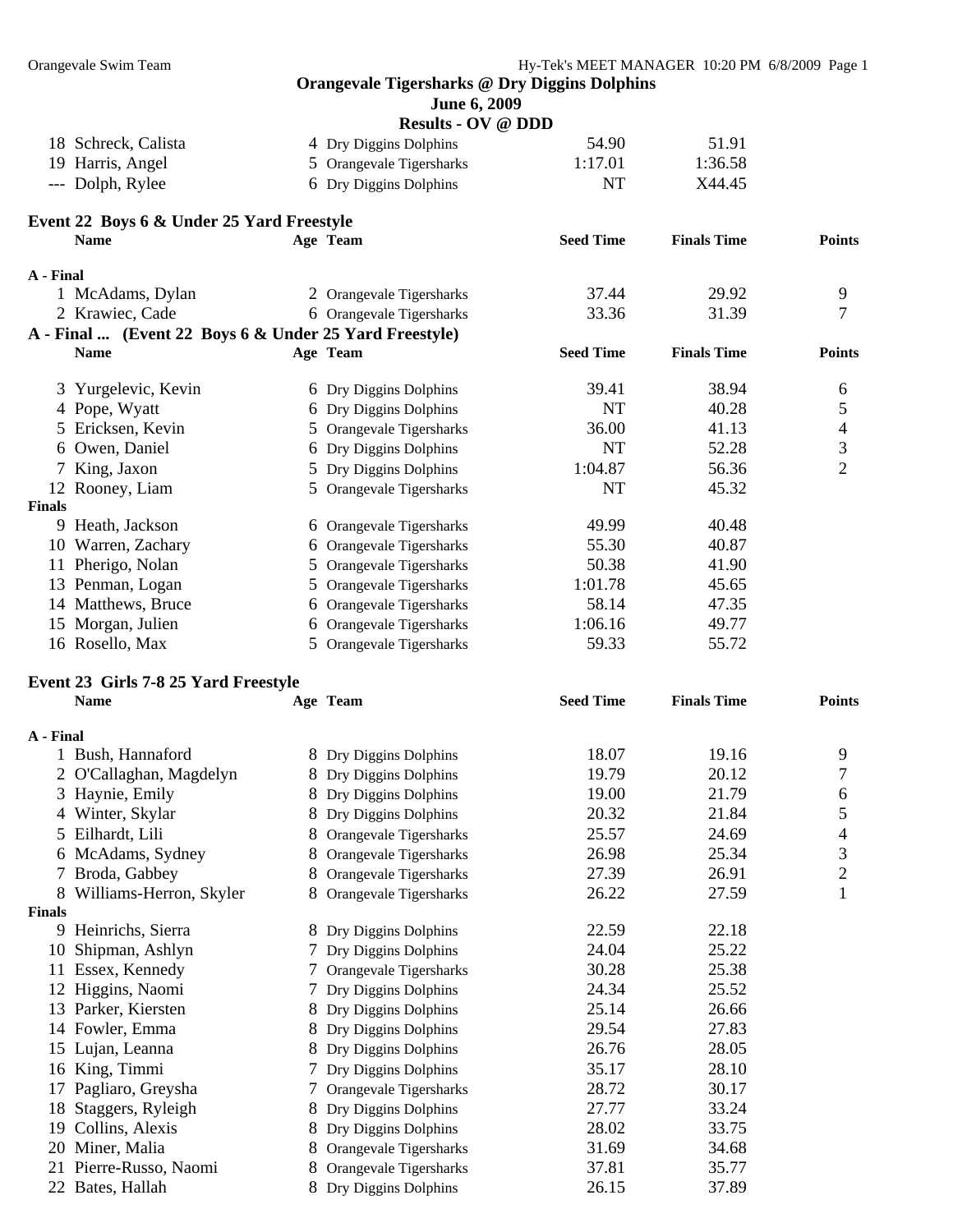**Event 24 Boys 7-8 25 Yard Freestyle** 

#### **Orangevale Tigersharks @ Dry Diggins Dolphins**

| <b>June 6, 2009</b> |
|---------------------|
|                     |

| <b>Results - OV @ DDD</b> |  |  |
|---------------------------|--|--|
|---------------------------|--|--|

| 23 Bumgarner, Elle  | 7 Dry Diggins Dolphins   | NT    | 39.86 |
|---------------------|--------------------------|-------|-------|
| 24 Del Rio, Quinn   | 8 Orangevale Tigersharks | 36.18 | 42.20 |
| 25 Klausing, Sophia | 7 Dry Diggins Dolphins   | 50.11 | 43.20 |
| 26 Burrell, Lily    | 7 Orangevale Tigersharks | 40.33 | 49.63 |

|               | <b>Name</b>                                      |   | Age Team                 | <b>Seed Time</b> | <b>Finals Time</b> | <b>Points</b>  |
|---------------|--------------------------------------------------|---|--------------------------|------------------|--------------------|----------------|
| A - Final     |                                                  |   |                          |                  |                    |                |
|               | 1 Savino, Jack                                   |   | 8 Dry Diggins Dolphins   | 20.19            | 19.91              | 9              |
|               | 2 Boe, Jacob                                     |   | 8 Orangevale Tigersharks | 21.75            | 20.48              | $\overline{7}$ |
|               | A - Final  (Event 24 Boys 7-8 25 Yard Freestyle) |   |                          |                  |                    |                |
|               | <b>Name</b>                                      |   | Age Team                 | <b>Seed Time</b> | <b>Finals Time</b> | <b>Points</b>  |
|               | 3 Ericksen, Connor                               |   | 8 Orangevale Tigersharks | 23.04            | 20.95              | 6              |
|               | 4 Pesce, Carson                                  | 8 | Dry Diggins Dolphins     | 21.62            | 21.08              | 5              |
|               | 5 Tsarnas, Brenden                               |   | Orangevale Tigersharks   | 33.52            | 27.52              | 4              |
|               | 6 Shepherd, Oskar                                |   | 7 Dry Diggins Dolphins   | 23.55            | 28.63              | 3              |
|               | 7 VanHunnik, Kyle                                | 8 | Orangevale Tigersharks   | 33.36            | 31.42              | $\overline{2}$ |
|               | 8 Eldridge, Evan                                 | 8 | Dry Diggins Dolphins     | 25.23            | 34.28              | 1              |
| <b>Finals</b> |                                                  |   |                          |                  |                    |                |
|               | 9 Pantis, Nicko                                  |   | 8 Orangevale Tigersharks | <b>NT</b>        | 24.02              |                |
| 10            | Somera, Jeffrey                                  |   | 7 Dry Diggins Dolphins   | 25.59            | 27.91              |                |
| 11            | Medich, Evan                                     |   | 7 Dry Diggins Dolphins   | 28.41            | 29.04              |                |
| 12            | Watkins, Nicholas                                | 8 | Dry Diggins Dolphins     | 30.75            | 29.99              |                |
| 13            | Guttenberg, Sean                                 |   | 7 Orangevale Tigersharks | 37.62            | 31.03              |                |
|               | 14 Williams, Ty                                  |   | 7 Dry Diggins Dolphins   | 29.15            | 32.41              |                |
|               | 15 Krawiec, Ben                                  |   | 7 Orangevale Tigersharks | 46.58            | 36.13              |                |
|               | 16 Kleeschulte, Casey                            |   | 7 Orangevale Tigersharks | <b>NT</b>        | 38.13              |                |
|               | 17 Roemer, Isaak                                 | 8 | Dry Diggins Dolphins     | 38.57            | 42.63              |                |
|               | 18 Jilbert, Ben                                  |   | 7 Dry Diggins Dolphins   | 39.37            | 42.68              |                |

## **Event 25 Girls 9-10 25 Yard Freestyle**

|               | <b>Name</b>            |    | Age Team                  | <b>Seed Time</b> | <b>Finals Time</b> | <b>Points</b> |
|---------------|------------------------|----|---------------------------|------------------|--------------------|---------------|
| A - Final     |                        |    |                           |                  |                    |               |
|               | Gwin, Kourtney         |    | 10 Orangevale Tigersharks | 16.64            | 16.77              | 9             |
|               | 2 Ling, Erin           |    | 9 Dry Diggins Dolphins    | 18.02            | 16.95              | 7             |
|               | 3 Salerno, Miranda     |    | 9 Dry Diggins Dolphins    | 16.76            | 17.37              | 6             |
|               | Bennett, Elizabeth     |    | 10 Dry Diggins Dolphins   | 17.04            | 17.50              | 5             |
|               | 5 Bailey, Katelynn     | 9. | Orangevale Tigersharks    | 19.05            | 18.20              | 4             |
| 6             | O'Callaghan, Grace     |    | 10 Dry Diggins Dolphins   | 17.55            | 18.62              | 3             |
|               | Bujanda, Miya          |    | 10 Orangevale Tigersharks | 18.24            | 18.69              | 2             |
| 8             | Ramirez, Rosemary      | 10 | Orangevale Tigersharks    | 18.19            | 19.18              |               |
| <b>Finals</b> |                        |    |                           |                  |                    |               |
|               | 9 Lujan, Rebecca       |    | 10 Dry Diggins Dolphins   | 18.21            | 19.77              |               |
| 10            | Shepherd, Sofia        |    | 9 Dry Diggins Dolphins    | 21.58            | 20.75              |               |
| 11            | Brazelton, Megan       |    | 9 Dry Diggins Dolphins    | 20.07            | 20.82              |               |
| 12            | Klas, Grace            |    | 9 Dry Diggins Dolphins    | 22.57            | 21.55              |               |
|               | 13 Cope, Kasey         |    | 9 Dry Diggins Dolphins    | 22.21            | 22.22              |               |
|               | 14 Knopp, Cassidy      | 10 | Orangevale Tigersharks    | 22.63            | 22.67              |               |
| 15            | Boe, Taylor            |    | 9 Orangevale Tigersharks  | 21.49            | 22.68              |               |
| 16            | Ganzert, Lindsey       |    | 10 Dry Diggins Dolphins   | <b>NT</b>        | 22.71              |               |
| 17            | Hudak, Jana            |    | 9 Dry Diggins Dolphins    | 24.18            | 22.93              |               |
|               | 18 Guttenberg, Samatha |    | 9 Orangevale Tigersharks  | 27.61            | 23.06              |               |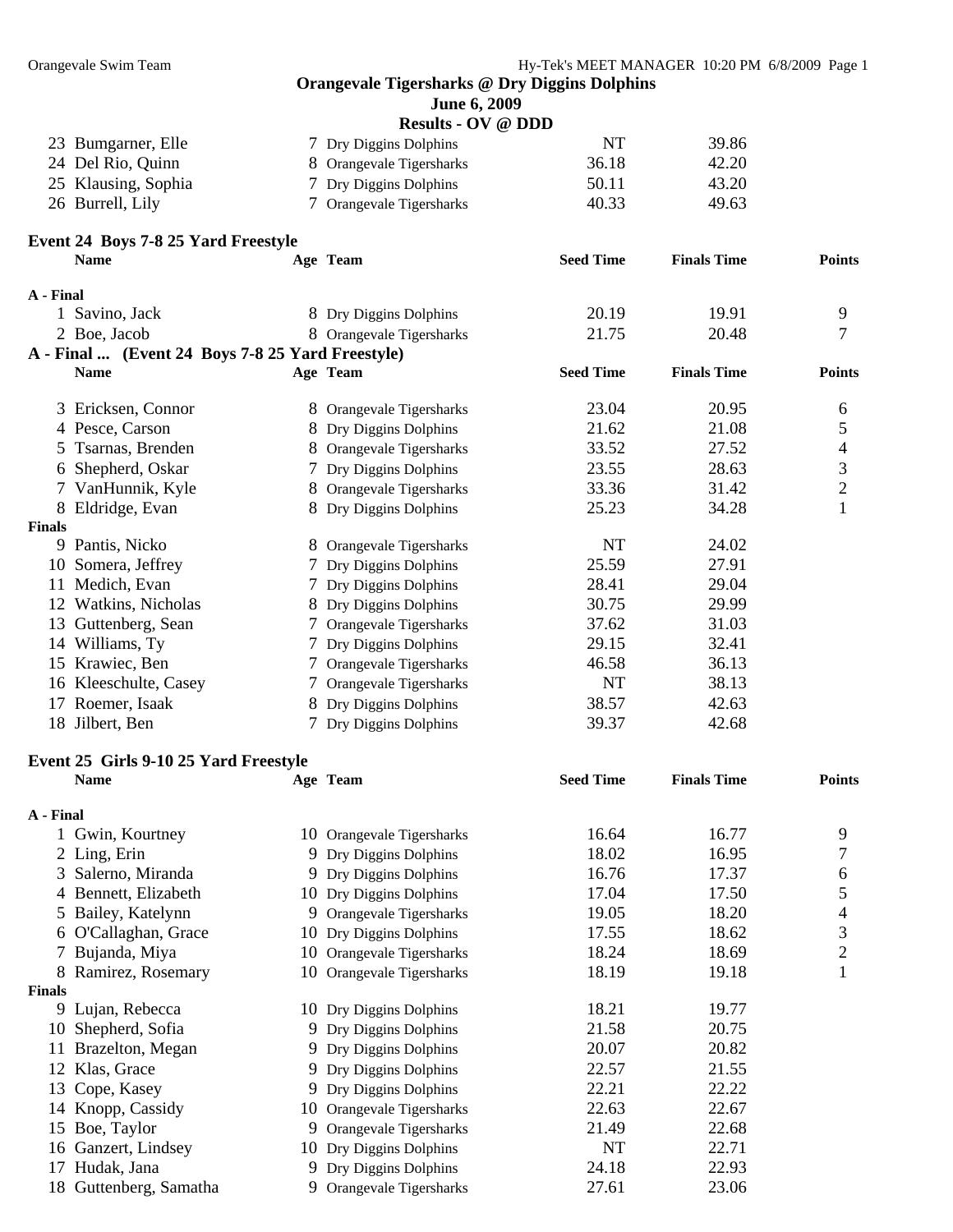| <b>June 6, 2009</b>                                   |
|-------------------------------------------------------|
| $\bf$ Posults - $\bf \Omega V$ @ $\bf \bf D\bf \bf D$ |

|                                                                                                                                                                          | 22.60                                                                                                                                                                                                                | 23.11                              |
|--------------------------------------------------------------------------------------------------------------------------------------------------------------------------|----------------------------------------------------------------------------------------------------------------------------------------------------------------------------------------------------------------------|------------------------------------|
|                                                                                                                                                                          | 30.42                                                                                                                                                                                                                | 25.40                              |
|                                                                                                                                                                          | 29.64                                                                                                                                                                                                                | 26.07                              |
|                                                                                                                                                                          | 27.69                                                                                                                                                                                                                | 26.41                              |
|                                                                                                                                                                          | 30.91                                                                                                                                                                                                                | 26.53                              |
|                                                                                                                                                                          | 32.67                                                                                                                                                                                                                | 28.48                              |
|                                                                                                                                                                          | 29.01                                                                                                                                                                                                                | 28.75                              |
|                                                                                                                                                                          | 29.96                                                                                                                                                                                                                | 32.10                              |
| 19 Porter, Claire<br>20 Dickey, Marissa<br>21 Warren, Katelyn<br>22 Coyne, May<br>23 Arnold, Katlyn<br>24 Arnold, Jacquelyne<br>25 Facino, Madalin<br>26 Bunce, Kayleigh | 9 Dry Diggins Dolphins<br>9 Orangevale Tigersharks<br>10 Orangevale Tigersharks<br>10 Orangevale Tigersharks<br>9 Dry Diggins Dolphins<br>9 Dry Diggins Dolphins<br>9 Dry Diggins Dolphins<br>9 Dry Diggins Dolphins | $\kappa$ esuits - $\sigma$ v w DDD |

## **Event 26 Boys 9-10 25 Yard Freestyle**

|               | <b>Name</b>               |    | Age Team                  | <b>Seed Time</b> | <b>Finals Time</b> | <b>Points</b> |
|---------------|---------------------------|----|---------------------------|------------------|--------------------|---------------|
| A - Final     |                           |    |                           |                  |                    |               |
|               | Stumbaugh, Parker         |    | 10 Dry Diggins Dolphins   | 15.29            | 15.79              | 9             |
|               | 2 Weiner, Ethan           |    | 10 Dry Diggins Dolphins   | 16.50            | 17.46              |               |
|               | 3 Brown, Erik             |    | 9 Orangevale Tigersharks  | 20.79            | 21.02              | 6             |
|               | 4 Keeton, Carson          |    | 10 Dry Diggins Dolphins   | 22.12            | 21.92              | 5             |
|               | 5 Tiley, Logan            |    | 10 Dry Diggins Dolphins   | 21.19            | 22.56              | 4             |
|               | 6 Kim, Kyle               |    | 10 Orangevale Tigersharks | 26.29            | 26.53              | 3             |
|               | 7 Leanos, Luke            |    | 10 Orangevale Tigersharks | 24.28            | 32.28              | 2             |
| <b>Finals</b> |                           |    |                           |                  |                    |               |
| 9             | Owen, Nicholas            |    | 9 Dry Diggins Dolphins    | 22.42            | 21.89              |               |
|               | 10 Holifield-Helm, Marcus |    | 9 Dry Diggins Dolphins    | 23.00            | 24.35              |               |
| 11            | White, Jack               |    | 9 Orangevale Tigersharks  | 31.38            | 25.88              |               |
|               | 12 Seitles, David         | 10 | Dry Diggins Dolphins      | 24.28            | 26.88              |               |
| 13            | Warren, Jack              |    | 10 Dry Diggins Dolphins   | 28.48            | 27.75              |               |
|               | 14 Williams, Wesley       |    | 9 Dry Diggins Dolphins    | 29.31            | 29.40              |               |
|               | 15 Bumgarner, Isaac       | 9. | Dry Diggins Dolphins      | 31.04            | 38.01              |               |

## **Event 27 Girls 11-12 50 Yard Freestyle Name Age Team Seed Time Finals Time Points**

| A - Final     |                             |                              |           |       |                |
|---------------|-----------------------------|------------------------------|-----------|-------|----------------|
|               | Schafer, Brionna            | 11 Dry Diggins Dolphins      | 30.88     | 31.09 | 9              |
|               | Brocker, Micah              | 12 Dry Diggins Dolphins      | 33.27     | 33.07 | 7              |
| 3             | Weiner, Shayna              | 12 Dry Diggins Dolphins      | 34.23     | 34.40 | 6              |
|               | 4 D'Amico, Ellie            | 12 Dry Diggins Dolphins      | 36.46     | 37.51 | 5              |
|               | 5 Abdolaznu-Monfarad, Sahar | 11 Orangevale Tigersharks    | 39.61     | 39.43 | 4              |
| 6             | Dummett, Emily              | 11 Orangevale Tigersharks    | 48.92     | 41.57 | 3              |
| 7             | Caravella, Danielle         | Orangevale Tigersharks<br>11 | 42.81     | 41.95 | $\overline{2}$ |
| 8             | Higby, Cora                 | 11 Orangevale Tigersharks    | 44.89     | 44.92 |                |
| <b>Finals</b> |                             |                              |           |       |                |
| 9             | Neff, Kayleigh              | 12 Dry Diggins Dolphins      | <b>NT</b> | 34.02 |                |
|               | 10 Lishman, Kaitlin         | 11 Dry Diggins Dolphins      | 37.99     | 38.01 |                |
| 11            | Gillen, Emily               | 11 Dry Diggins Dolphins      | 40.05     | 39.48 |                |
|               | 12 Rogers, Sarah            | Dry Diggins Dolphins<br>11   | NT        | 39.55 |                |
|               | 13 Fowler, Carley           | Dry Diggins Dolphins<br>11   | 43.49     | 42.24 |                |
|               | 14 Neff, Jemma              | 12 Dry Diggins Dolphins      | NT        | 43.42 |                |
| 15            | Staggers, Kaitlynn          | Dry Diggins Dolphins<br>11   | 47.78     | 43.49 |                |
| 16            | Bates, Rio                  | Dry Diggins Dolphins<br>11   | NT        | 46.42 |                |
| 17            | Parker, Katie               | Dry Diggins Dolphins<br>11   | 48.44     | 46.96 |                |
| 18            | Bailey, Cammie              | Dry Diggins Dolphins<br>11   | 54.85     | 50.70 |                |
| 19            | Davis, Emmalyn              | Orangevale Tigersharks<br>11 | 55.08     | 51.22 |                |
|               | 20 Baratta, Kylie           | Dry Diggins Dolphins<br>12   | 59.16     | 55.31 |                |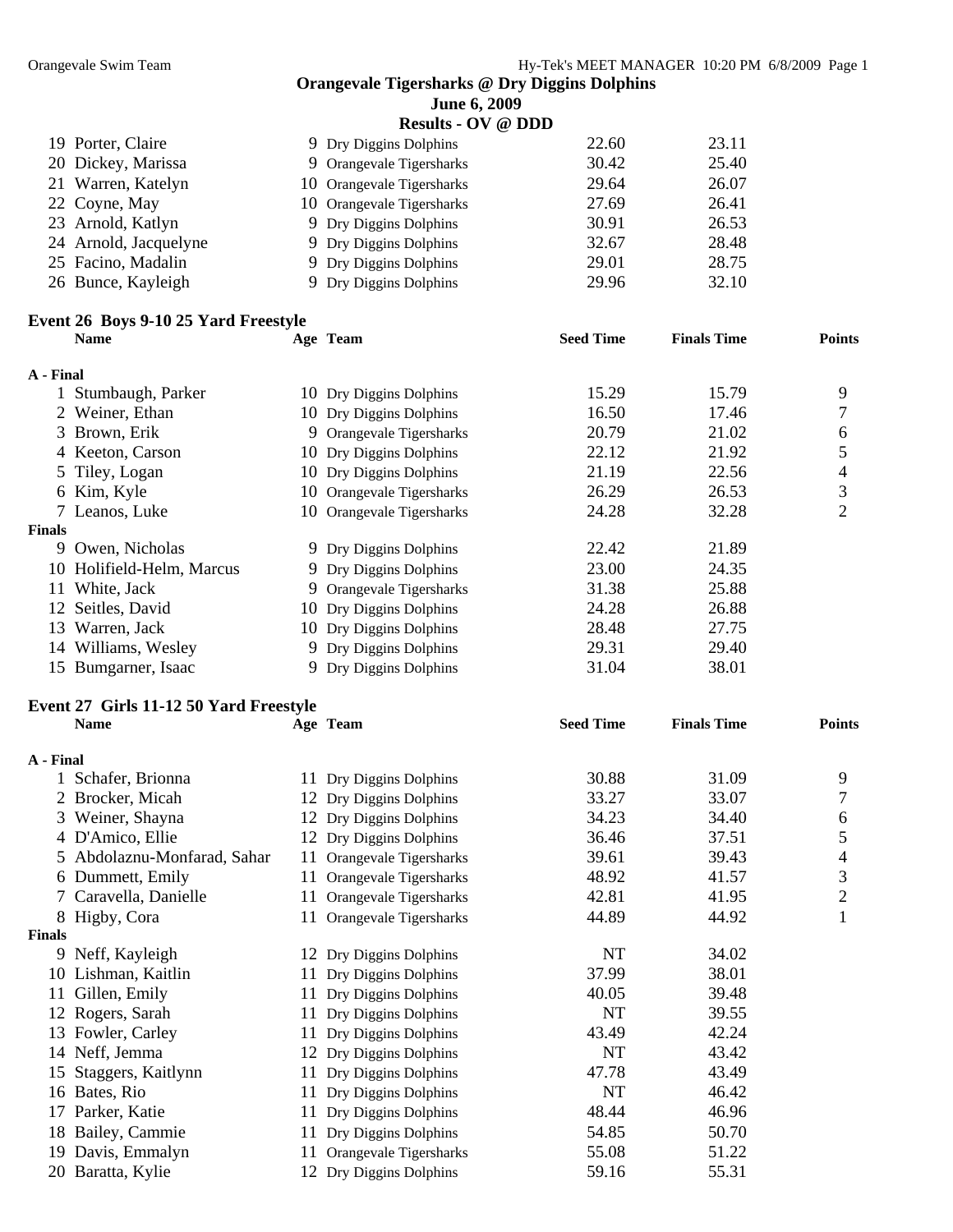**June 6, 2009** 

**Results - OV @ DDD** 

## **Event 28 Boys 11-12 50 Yard Freestyle**

|               | <b>Name</b>                                        |     | Age Team                  | <b>Seed Time</b> | <b>Finals Time</b> | <b>Points</b> |
|---------------|----------------------------------------------------|-----|---------------------------|------------------|--------------------|---------------|
| A - Final     |                                                    |     |                           |                  |                    |               |
|               | Williams, Jason                                    |     | 12 Dry Diggins Dolphins   | 28.65            | 28.68              | 9             |
|               | 2 Gray, Ryan                                       |     | 12 Dry Diggins Dolphins   | NT               | 33.56              | 7             |
|               | 3 Hasemeier, Wyatt                                 |     | 12 Dry Diggins Dolphins   | 36.46            | 34.14              | 6             |
|               | 4 Camello, Nicolas                                 |     | 11 Dry Diggins Dolphins   | 36.03            | 36.13              | 5             |
|               | 5 Boe, Joshua                                      |     | 11 Orangevale Tigersharks | 36.55            | 36.46              | 4             |
|               | A - Final  (Event 28 Boys 11-12 50 Yard Freestyle) |     |                           |                  |                    |               |
|               | <b>Name</b>                                        |     | Age Team                  | <b>Seed Time</b> | <b>Finals Time</b> | <b>Points</b> |
|               | 6 Dunlap, Caleb                                    |     | 12 Orangevale Tigersharks | 48.62            | 45.16              | 3             |
|               | 7 VanHunnik, Andrew                                |     | 12 Orangevale Tigersharks | 48.38            | 47.14              | 2             |
| 8             | Essex, Calen                                       |     | 11 Orangevale Tigersharks | 48.30            | 48.65              |               |
| <b>Finals</b> |                                                    |     |                           |                  |                    |               |
| 9             | Cordero, Travis                                    |     | 12 Dry Diggins Dolphins   | NT               | 38.24              |               |
|               | 10 McCann, Thomas                                  |     | 11 Dry Diggins Dolphins   | 43.86            | 40.74              |               |
| 11            | Slaight, Riley                                     |     | 11 Dry Diggins Dolphins   | <b>NT</b>        | 48.86              |               |
|               | 12 Oskuie, Omid                                    |     | 11 Orangevale Tigersharks | 49.56            | 50.06              |               |
|               | 13 Liaghat, Armon                                  |     | 11 Orangevale Tigersharks | 1:04.08          | 53.58              |               |
|               | 14 VanHunnik, Tyler                                | 11. | Orangevale Tigersharks    | 1:09.44          | 54.25              |               |
|               | 15 Schwartz, Alexander                             |     | 11 Dry Diggins Dolphins   | 59.11            | 55.18              |               |

#### **Event 29 Girls 13-14 50 Yard Freestyle**

|           | <b>Name</b>                |     | Age Team                  | <b>Seed Time</b> | <b>Finals Time</b> | <b>Points</b> |
|-----------|----------------------------|-----|---------------------------|------------------|--------------------|---------------|
| A - Final |                            |     |                           |                  |                    |               |
|           | 1 Tiedemann, Ellen         |     | 13 Dry Diggins Dolphins   | 29.20            | 29.06              | 9             |
|           | 2 Ganzert, Shelby          |     | 14 Dry Diggins Dolphins   | 33.05            | 31.55              |               |
|           | 3 DeClouette, Jessica      |     | 13 Orangevale Tigersharks | 32.27            | 33.94              | 6             |
|           | 4 Sturgeon, Megan          | 13- | Dry Diggins Dolphins      | 36.37            | 34.19              | 5             |
|           | 5 Del Rio, Berkley         |     | 13 Orangevale Tigersharks | 37.20            | 34.89              | 4             |
|           | 6 Kessler, Kaitlin         |     | 14 Dry Diggins Dolphins   | 35.14            | 34.91              | 3             |
|           | 7 Morgan, Amy              |     | 14 Orangevale Tigersharks | 35.41            | 35.26              | 2             |
|           | 8 Foster, Katrina          |     | 14 Orangevale Tigersharks | 35.10            | 37.34              |               |
| Finals    |                            |     |                           |                  |                    |               |
| 9.        | Hood, Mackenzie            |     | 14 Dry Diggins Dolphins   | NT               | 34.15              |               |
|           | 10 Brown, Emily            |     | 13 Orangevale Tigersharks | 37.73            | 34.27              |               |
| 11        | Biegal, Jenna              |     | 14 Dry Diggins Dolphins   | <b>NT</b>        | 34.57              |               |
|           | 12 Wriedt, Ashlee          |     | 13 Dry Diggins Dolphins   | 52.69            | 35.79              |               |
|           | 13 Porter, Kaylie          |     | 13 Dry Diggins Dolphins   | 39.37            | 36.36              |               |
|           | 14 Holifield-Helm, Katryna | 13. | Dry Diggins Dolphins      | 37.51            | 37.79              |               |
|           |                            |     |                           |                  |                    |               |

## **Event 30 Boys 13-14 50 Yard Freestyle**

| <b>Name</b>           | Age Team                  | <b>Seed Time</b> | <b>Finals Time</b> | <b>Points</b> |
|-----------------------|---------------------------|------------------|--------------------|---------------|
| A - Final             |                           |                  |                    |               |
| 1 Coen, Andrew        | 14 Dry Diggins Dolphins   | 25.60            | 25.60              | Q             |
| 2 Stumbaugh, Carson   | 14 Dry Diggins Dolphins   | 27.73            | 28.19              |               |
| 3 McClanahan, Matthew | 14 Orangevale Tigersharks | 28.52            | 28.21              | 6             |
| 4 Plexico, Ryan       | 13 Dry Diggins Dolphins   | 28.81            | 28.58              |               |
| 5 Unverferth, Karl    | 13 Dry Diggins Dolphins   | 29.97            | 29.79              | 4             |
| 6 Clark, Geramy       | 14 Orangevale Tigersharks | 31.08            | 30.74              |               |
| 7 Brown, Austin       | 14 Orangevale Tigersharks | 31.37            | 30.77              |               |
|                       |                           |                  |                    |               |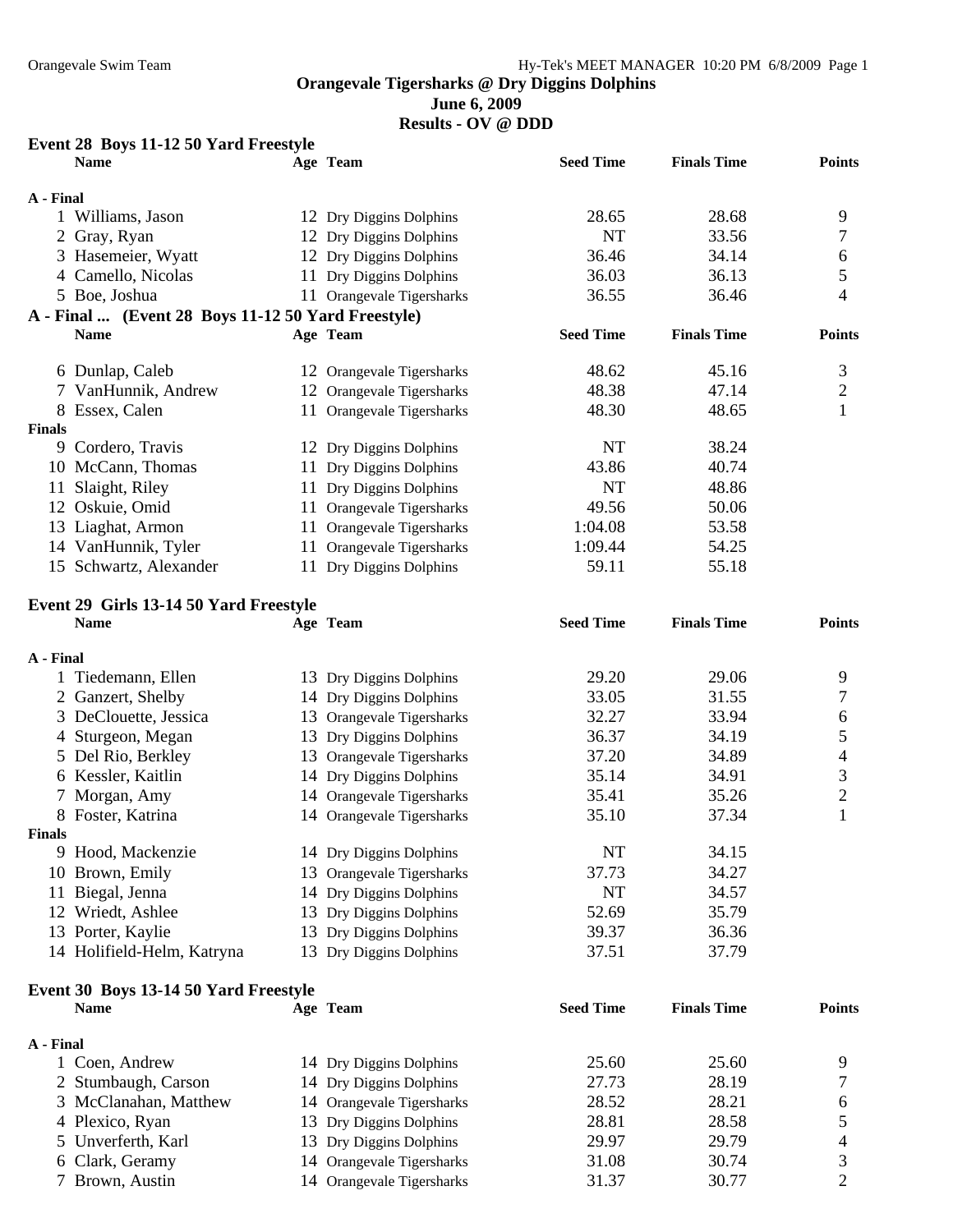|  |  | June 6, 2009 |
|--|--|--------------|
|--|--|--------------|

|           |                                                 | <b>Results - OV @ DDD</b> |                  |                    |               |
|-----------|-------------------------------------------------|---------------------------|------------------|--------------------|---------------|
|           | 8 Dunlap, Joschua                               | 14 Orangevale Tigersharks | 35.58            | 33.42              | 1             |
| Finals    |                                                 |                           |                  |                    |               |
|           | 9 Cordero, Tyler                                | 14 Dry Diggins Dolphins   | NT               | 28.00              |               |
|           | 10 Coen, Matthew                                | 13 Dry Diggins Dolphins   | 30.41            | 29.29              |               |
| 11        | Wriedt, Garry                                   | 14 Dry Diggins Dolphins   | 30.75            | 29.65              |               |
|           | 12 Hurwitt, Gabriel                             | 13 Dry Diggins Dolphins   | 33.34            | 31.80              |               |
|           | 13 McLean, Lucas                                | 13 Orangevale Tigersharks | 43.06            | 31.91              |               |
|           | 14 Oglesby, Dale                                | 13 Dry Diggins Dolphins   | 32.96            | 32.31              |               |
|           | 15 Hermanson, Steven                            | 13 Orangevale Tigersharks | NT               | 33.40              |               |
|           | 16 Slaight, Justin                              | 14 Dry Diggins Dolphins   | NT               | 37.01              |               |
|           | Finals  (Event 30 Boys 13-14 50 Yard Freestyle) |                           |                  |                    |               |
|           | <b>Name</b>                                     | Age Team                  | <b>Seed Time</b> | <b>Finals Time</b> | <b>Points</b> |
|           | 17 Klausing, Korey                              | 13 Dry Diggins Dolphins   | NT               | 37.62              |               |
|           | 18 Purugganan, Isaiah                           | 13 Orangevale Tigersharks | NT               | 38.32              |               |
|           | 19 Bailey, Ryan                                 | 13 Dry Diggins Dolphins   | 48.41            | 43.93              |               |
|           | Event 31 Girls 15-18 50 Yard Freestyle          |                           |                  |                    |               |
|           | <b>Name</b>                                     | Age Team                  | <b>Seed Time</b> | <b>Finals Time</b> | <b>Points</b> |
| A - Final |                                                 |                           |                  |                    |               |

|               | <b>Name</b>                           |    | Age Team                  | <b>Seed Time</b> | <b>Finals Time</b> | <b>Points</b>  |
|---------------|---------------------------------------|----|---------------------------|------------------|--------------------|----------------|
|               | Event 32 Boys 15-18 50 Yard Freestyle |    |                           |                  |                    |                |
|               | 26 Randall, Ashley                    | 17 | Dry Diggins Dolphins      | 37.49            | 37.80              |                |
|               | 25 McCann, Lacey                      | 17 | Dry Diggins Dolphins      | 36.95            | 36.75              |                |
|               | 24 Randall, Shelby                    |    | 15 Dry Diggins Dolphins   | 38.05            | 35.88              |                |
|               | 23 Pach, Maddy                        |    | 15 Orangevale Tigersharks | 35.46            | 34.92              |                |
|               | 22 Valtman, Allie                     | 17 | Orangevale Tigersharks    | 33.80            | 34.86              |                |
| 21            | Biegal, Katie                         |    | 15 Dry Diggins Dolphins   | <b>NT</b>        | 34.63              |                |
|               | 20 Sota, Alyssa                       |    | 15 Dry Diggins Dolphins   | 36.63            | 33.09              |                |
| 19            | Stelzmiller, Cassidy                  |    | 15 Dry Diggins Dolphins   | <b>NT</b>        | 32.48              |                |
|               | 18 Unverferth, Krista                 |    | 15 Dry Diggins Dolphins   | 33.16            | 32.36              |                |
|               | 17 Flecklin, Natalie                  | 17 | Dry Diggins Dolphins      | 31.98            | 32.22              |                |
|               | 16 Porter, Samantha                   |    | 15 Orangevale Tigersharks | 33.20            | 32.17              |                |
|               | 15 Ricci, Grace                       |    | 18 Dry Diggins Dolphins   | <b>NT</b>        | 31.66              |                |
|               | 14 Mitchell, Bryanna                  |    | 18 Orangevale Tigersharks | 31.19            | 31.55              |                |
|               | 13 Plexico, Cassandra                 |    | 16 Dry Diggins Dolphins   | 34.82            | 31.51              |                |
|               | 12 Donaldson, Ellie                   |    | 15 Orangevale Tigersharks | 31.37            | 31.42              |                |
|               | 11 Flecklin, Sarah                    |    | 16 Dry Diggins Dolphins   | 32.73            | 30.71              |                |
| 10            | Oswald, Jill                          |    | 18 Dry Diggins Dolphins   | 31.63            | 29.96              |                |
| 9             | Miller, Mary                          |    | 15 Orangevale Tigersharks | 29.79            | 29.48              |                |
| <b>Finals</b> |                                       |    |                           |                  |                    |                |
| 8             | Tueller, Rebekah                      |    | 15 Dry Diggins Dolphins   | 31.45            | 31.36              | 1              |
|               | Broadway, Shelby                      |    | 15 Orangevale Tigersharks | 28.57            | 30.94              | $\overline{2}$ |
|               | 6 Hurwitt, Kaitlyn                    | 17 | Dry Diggins Dolphins      | <b>NT</b>        | 29.98              | 3              |
|               | 5 Nelson, Shelby                      |    | 15 Orangevale Tigersharks | 29.29            | 29.58              | 4              |
|               | 4 Negrete, Heather                    |    | 18 Orangevale Tigersharks | 28.06            | 29.14              | 5              |
|               | 3 Youel, Alison                       |    | 16 Dry Diggins Dolphins   | 29.49            | 29.06              | 6              |
|               | 2 Negrete, Brooke                     |    | 16 Orangevale Tigersharks | 27.04            | 27.56              | 7              |
|               | 1 Williams, Jenna                     |    | 16 Dry Diggins Dolphins   | 27.80            | 27.31              | 9              |

| A - Final      |                           |       |       |  |
|----------------|---------------------------|-------|-------|--|
| 1 Foster, John | 17 Orangevale Tigersharks | 25.68 | 24.75 |  |
| 2 Pope, Daniel | 15 Dry Diggins Dolphins   | 25.60 | 24.78 |  |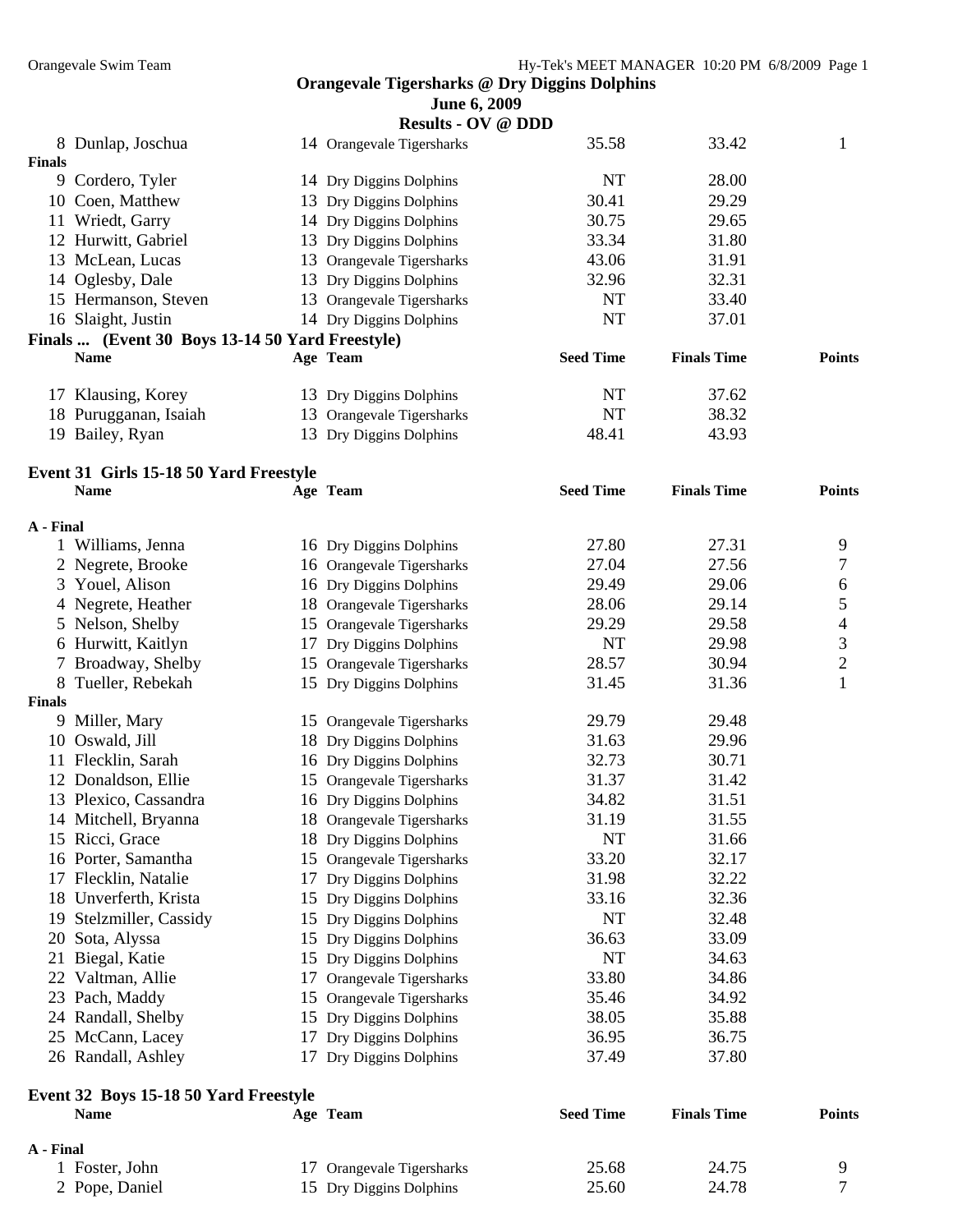|               |                                             |   | June 6, 2009              |                  |                    |                          |
|---------------|---------------------------------------------|---|---------------------------|------------------|--------------------|--------------------------|
|               |                                             |   | <b>Results - OV @ DDD</b> |                  |                    |                          |
|               | 3 Clifford, Ryan                            |   | 16 Dry Diggins Dolphins   | 25.03            | 24.96              | 6                        |
|               | 4 Noe, Tyler                                |   | 17 Orangevale Tigersharks | 26.39            | 26.60              | 5                        |
|               | 5 Bowen, Bryce                              |   | 15 Dry Diggins Dolphins   | <b>NT</b>        | 27.04              | $\overline{\mathcal{A}}$ |
|               | 6 Mower, Tyler                              |   | 16 Orangevale Tigersharks | 27.45            | 28.04              | 3                        |
| <b>Finals</b> |                                             |   |                           |                  |                    |                          |
|               | 9 Donaldson, Ryan                           |   | 16 Dry Diggins Dolphins   | <b>NT</b>        | 27.24              |                          |
|               | 10 Jacob, Scott                             |   | 16 Dry Diggins Dolphins   | NT               | 27.57              |                          |
|               | Event 33 Girls 6 & Under 25 Yard Backstroke |   |                           |                  |                    |                          |
|               | <b>Name</b>                                 |   | Age Team                  | <b>Seed Time</b> | <b>Finals Time</b> | <b>Points</b>            |
| A - Final     |                                             |   |                           |                  |                    |                          |
|               | 1 Winter, Jonna                             |   | 6 Dry Diggins Dolphins    | 35.94            | 27.24              | 9                        |
|               | 2 Winter, Ashlyn                            |   | 6 Dry Diggins Dolphins    | 30.01            | 29.15              | 7                        |
|               | 3 Harm, Ella                                |   | 6 Dry Diggins Dolphins    | 28.86            | 33.76              | 6                        |
|               | 4 Maguire, Annabel                          |   | 6 Dry Diggins Dolphins    | 37.00            | 39.00              | 5                        |
|               | Crescione, Lina                             |   | 5 Orangevale Tigersharks  | 49.98            | DQ                 |                          |
|               | --- Stephens, Jordan                        |   | 5 Orangevale Tigersharks  | 38.80            | DQ                 |                          |
|               | --- McAdams, Macey                          |   | 6 Orangevale Tigersharks  | 49.98            | DQ                 |                          |
| <b>Finals</b> |                                             |   |                           |                  |                    |                          |
|               | 9 Pickens, Emma                             |   | 6 Dry Diggins Dolphins    | 37.34            | 36.79              |                          |
|               | 10 Freer, Jordan                            |   | 6 Dry Diggins Dolphins    | 46.96            | 38.51              |                          |
|               | 11 Cope, Lilyann                            |   | 6 Dry Diggins Dolphins    | 50.88            | 41.98              |                          |
|               | 12 Dolph, Rylee                             |   | 6 Dry Diggins Dolphins    | <b>NT</b>        | 42.25              |                          |
|               | 13 Schafer, Samantha                        |   | 6 Dry Diggins Dolphins    | 41.15            | 42.48              |                          |
|               | 14 Bush, Tessa                              |   | 6 Dry Diggins Dolphins    | 45.62            | 42.68              |                          |
|               | 15 Sanders, Abby                            |   | 6 Dry Diggins Dolphins    | <b>NT</b>        | 51.87              |                          |
|               | 16 Parker, Karrine                          |   | 5 Dry Diggins Dolphins    | NT               | 52.01              |                          |
|               | 17 Folsom, Elisha                           |   | 5 Dry Diggins Dolphins    | NT               | 54.61              |                          |
|               | 18 Loeprich, Olivia                         |   | 6 Dry Diggins Dolphins    | 44.37            | 54.74              |                          |
|               | 19 Schreck, Calista                         |   | 4 Dry Diggins Dolphins    | 1:49.14          | 1:07.03            |                          |
|               | 20 Harris, Angel                            |   | 5 Orangevale Tigersharks  | 1:21.53          | 1:40.20            |                          |
|               | Event 34 Boys 6 & Under 25 Yard Backstroke  |   |                           |                  |                    |                          |
|               | Name                                        |   | Age Team                  | <b>Seed Time</b> | <b>Finals Time</b> | <b>Points</b>            |
|               |                                             |   |                           |                  |                    |                          |
| A - Final     |                                             |   |                           |                  |                    |                          |
|               | 1 Krawiec, Cade                             | 6 | Orangevale Tigersharks    | 35.96            | 34.83              | 9                        |
|               | 2 McAdams, Dylan                            |   | Orangevale Tigersharks    | 34.74            | 35.34              | 7                        |
| 3             | Yurgelevic, Kevin                           | 6 | Dry Diggins Dolphins      | NT               | 40.03              | 6                        |
| 4             | Warren, Zachary                             | 6 | Orangevale Tigersharks    | 52.92            | 42.75              | 5                        |
| 5             | Ericksen, Kevin                             | 5 | Orangevale Tigersharks    | 51.02            | 50.40              | 4                        |
|               | 6 Pope, Wyatt                               | 6 | Dry Diggins Dolphins      | NT               | 1:05.34            | 3                        |
|               | Owen, Daniel                                | 6 | Dry Diggins Dolphins      | NT               | DQ                 |                          |
|               | King, Jaxon                                 | 5 | Dry Diggins Dolphins      | 1:05.03          | DQ                 |                          |
| <b>Finals</b> |                                             |   |                           |                  |                    |                          |
|               | 9 Penman, Logan                             |   | 5 Orangevale Tigersharks  | 1:08.30          | 27.24              |                          |
|               | 10 Matthews, Bruce                          | 6 | Orangevale Tigersharks    | 1:07.66          | 29.15              |                          |
| 11            | Pherigo, Nolan                              | 5 | Orangevale Tigersharks    | 57.65            | 33.61              |                          |
|               | 12 Rosello, Max                             | 5 | Orangevale Tigersharks    | 57.78            | 33.94              |                          |
|               | 13 Heath, Jackson                           | 6 | Orangevale Tigersharks    | 1:03.91          | 1:01.31            |                          |
|               | 14 Rooney, Liam                             | 5 | Orangevale Tigersharks    | NT               | 1:36.87            |                          |

# **Event 35 Girls 7-8 25 Yard Backstroke**

| Vame |
|------|
|------|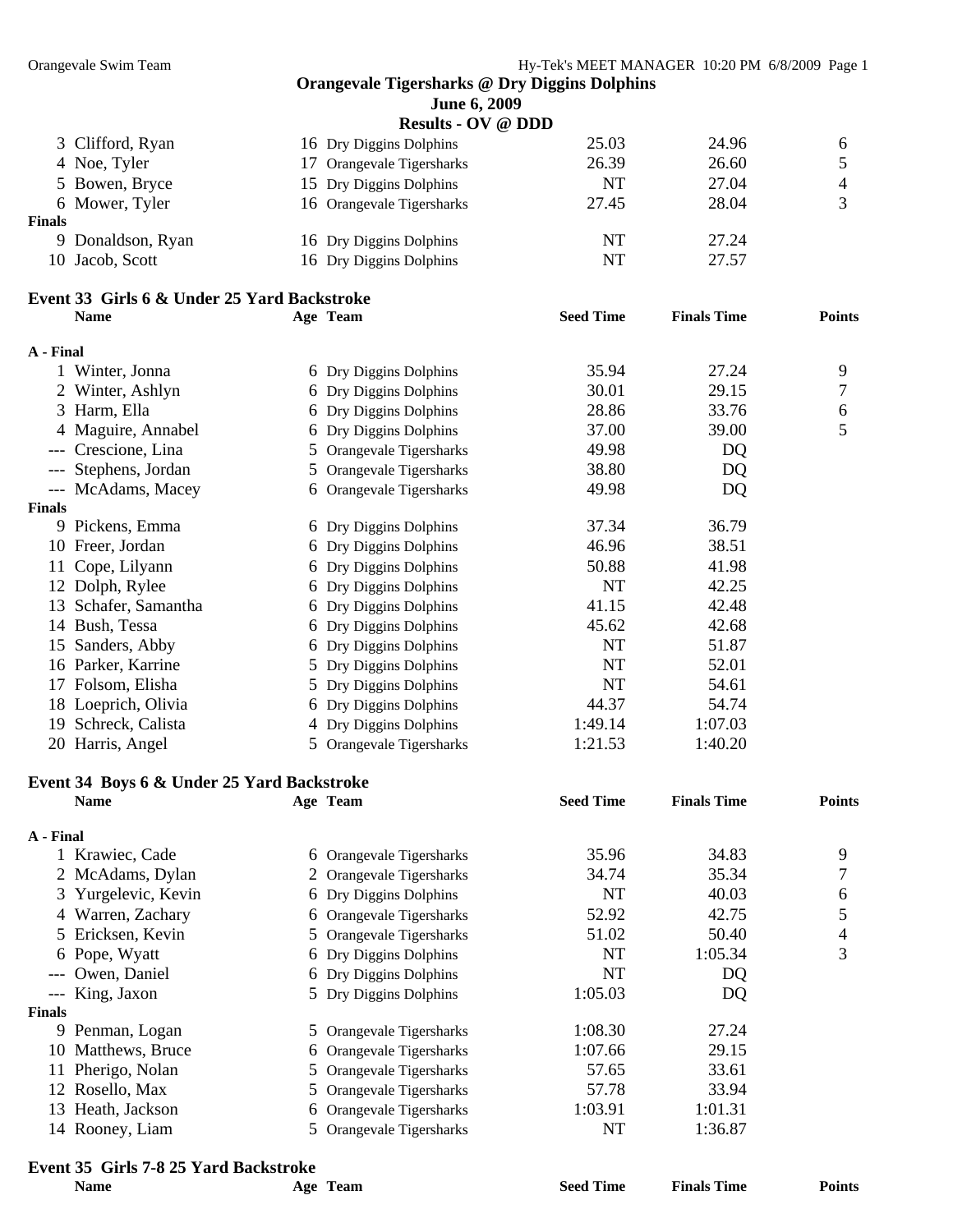**June 6, 2009** 

**Results - OV @ DDD** 

#### **A - Final**

|               | Schreck, Maddie                                    | 8 Dry Diggins Dolphins   | 23.95            | 22.89              | 9             |
|---------------|----------------------------------------------------|--------------------------|------------------|--------------------|---------------|
|               | 2 Bush, Hannaford                                  | 8 Dry Diggins Dolphins   | 23.84            | 24.04              | 7             |
|               | 3 Garcia, Bella                                    | 8 Dry Diggins Dolphins   | 26.28            | 25.11              | 6             |
|               | 4 O'Callaghan, Magdelyn                            | 8 Dry Diggins Dolphins   | 25.39            | 26.91              | 5             |
|               | 5 Essex, Kennedy                                   | 7 Orangevale Tigersharks | 30.43            | 30.31              | 4             |
|               | 6 Pantis, Zoe                                      | 8 Orangevale Tigersharks | 29.35            | 30.52              | 3             |
|               | A - Final  (Event 35 Girls 7-8 25 Yard Backstroke) |                          |                  |                    |               |
|               | <b>Name</b>                                        | Age Team                 | <b>Seed Time</b> | <b>Finals Time</b> | <b>Points</b> |
|               | 7 Williams-Herron, Skyler                          | 8 Orangevale Tigersharks | 31.17            | 37.97              | 2             |
|               | --- Pierre-Russo, Naomi                            | 8 Orangevale Tigersharks | 40.60            | DQ                 |               |
| <b>Finals</b> |                                                    |                          |                  |                    |               |
| 9             | Staggers, Ryleigh                                  | 8 Dry Diggins Dolphins   | 28.35            | 29.76              |               |
|               | 10 Parker, Kiersten                                | 8 Dry Diggins Dolphins   | 32.21            | 31.71              |               |
|               | 11 Lujan, Leanna                                   | 8 Dry Diggins Dolphins   | 28.69            | 34.19              |               |
|               | 12 King, Timmi                                     | 7 Dry Diggins Dolphins   | 37.29            | 39.48              |               |
|               | 13 Del Rio, Quinn                                  | 8 Orangevale Tigersharks | 41.43            | 39.51              |               |
|               | 14 Collins, Alexis                                 | 8 Dry Diggins Dolphins   | 41.21            | 43.99              |               |
|               | 15 Klausing, Sophia                                | 7 Dry Diggins Dolphins   | NT               | 49.77              |               |
|               | 16 Morkowski, Trista                               | 8 Dry Diggins Dolphins   | 46.29            | 52.07              |               |
|               | 17 Bumgarner, Elle                                 | 7 Dry Diggins Dolphins   | <b>NT</b>        | 1:16.20            |               |

## **Event 36 Boys 7-8 25 Yard Backstroke**

|               | <b>Name</b>           |    | Age Team                 | <b>Seed Time</b> | <b>Finals Time</b> | <b>Points</b>  |
|---------------|-----------------------|----|--------------------------|------------------|--------------------|----------------|
| A - Final     |                       |    |                          |                  |                    |                |
|               | Harm, Jonah           |    | 8 Dry Diggins Dolphins   | 20.04            | 20.50              | 9              |
|               | 2 Boe, Jacob          |    | 8 Orangevale Tigersharks | 28.07            | 25.86              | 7              |
|               | 3 Pesce, Carson       |    | 8 Dry Diggins Dolphins   | 29.31            | 27.84              | 6              |
|               | 4 Loeprich, Jack      |    | 8 Dry Diggins Dolphins   | 29.63            | 30.53              | 5              |
|               | 5 Ericksen, Connor    | 8  | Orangevale Tigersharks   | 34.05            | 32.54              | 4              |
|               | 6 Shepherd, Oskar     |    | 7 Dry Diggins Dolphins   | 33.86            | 33.77              | 3              |
|               | 7 VanHunnik, Kyle     |    | 8 Orangevale Tigersharks | 33.69            | 44.69              | $\overline{2}$ |
| 8.            | Tsarnas, Brenden      | 8. | Orangevale Tigersharks   | 34.22            | 46.22              |                |
| <b>Finals</b> |                       |    |                          |                  |                    |                |
| 9             | Pantis, Nicko         |    | 8 Orangevale Tigersharks | NT               | 24.34              |                |
|               | 10 Watkins, Nicholas  |    | 8 Dry Diggins Dolphins   | 34.43            | 34.12              |                |
| 11            | Medich, Evan          |    | 7 Dry Diggins Dolphins   | 57.18            | 34.25              |                |
|               | 12 Roemer, Isaak      | 8  | Dry Diggins Dolphins     | 1:00.77          | 37.19              |                |
|               | 13 Krawiec, Ben       |    | 7 Orangevale Tigersharks | 41.47            | 43.73              |                |
|               | 14 Williams, Ty       |    | 7 Dry Diggins Dolphins   | 45.53            | 49.46              |                |
|               | 15 Guttenberg, Sean   |    | 7 Orangevale Tigersharks | 43.05            | 49.83              |                |
|               | 16 Kleeschulte, Casey |    | 7 Orangevale Tigersharks | NT               | 53.41              |                |

## **Event 37 Girls 9-10 25 Yard Backstroke**

| <b>Name</b>          | Age Team                  | <b>Seed Time</b> | <b>Finals Time</b> | <b>Points</b> |
|----------------------|---------------------------|------------------|--------------------|---------------|
| A - Final            |                           |                  |                    |               |
| 1 Bishop, Catherine  | 9 Dry Diggins Dolphins    | 19.32            | 19.80              | Q             |
| 2 Bennett, Elizabeth | 10 Dry Diggins Dolphins   | 21.11            | 22.11              |               |
| 3 Williams, Lindsay  | 10 Dry Diggins Dolphins   | 23.73            | 23.57              | h             |
| 4 Maguire, Violet    | 9 Dry Diggins Dolphins    | 24.61            | 24.25              |               |
| 5 Knopp, Cassidy     | 10 Orangevale Tigersharks | 24.19            | 24.54              | $\Delta$      |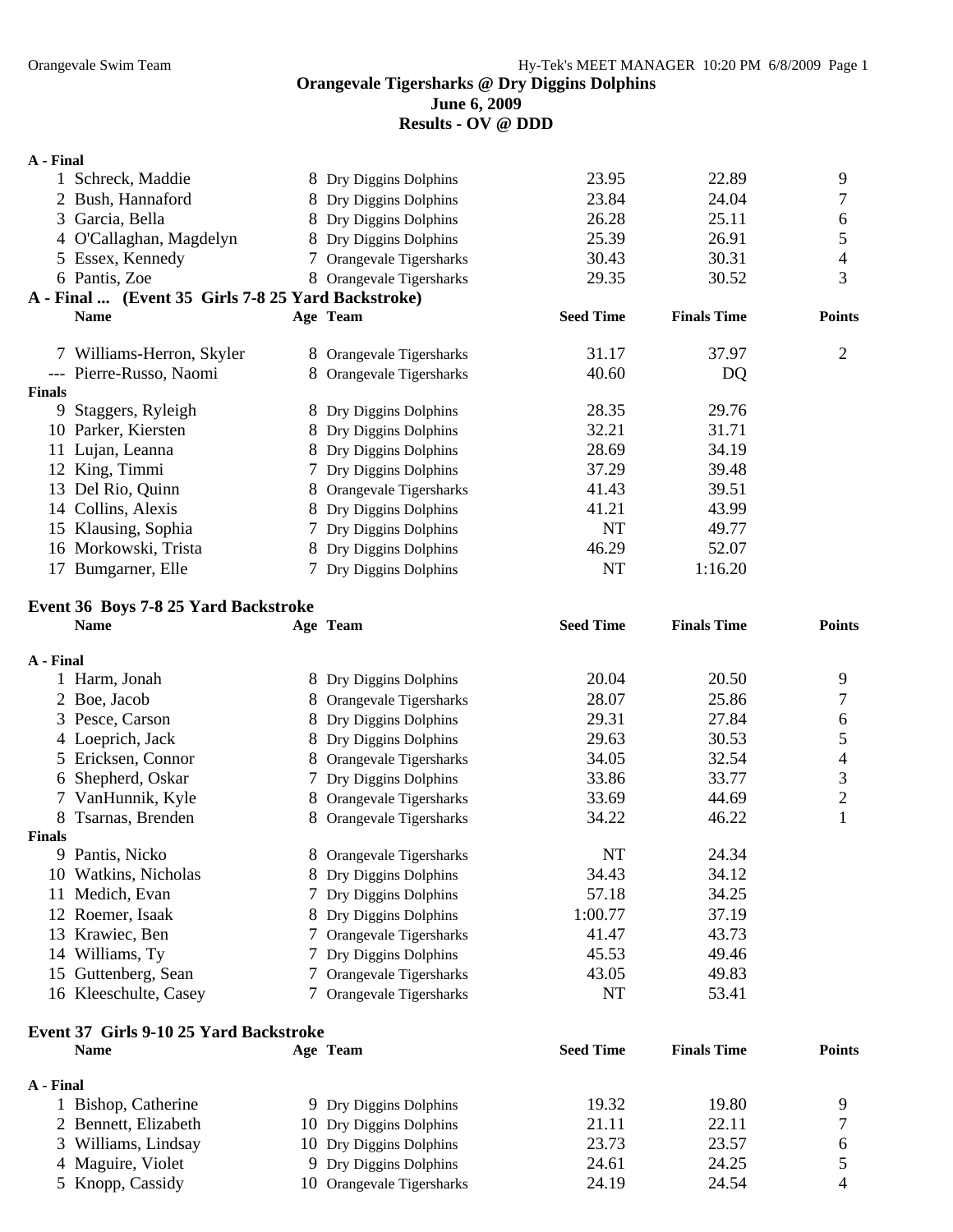| <b>June 6, 2009</b> |  |  |
|---------------------|--|--|
|                     |  |  |

|               |                                                        |    | <b>Results - OV @ DDD</b> |                  |                    |                |
|---------------|--------------------------------------------------------|----|---------------------------|------------------|--------------------|----------------|
|               | 6 Guttenberg, Samatha                                  |    | 9 Orangevale Tigersharks  | 28.08            | 28.62              | 3              |
|               | 7 Warren, Katelyn                                      |    | 10 Orangevale Tigersharks | 33.69            | 29.29              | $\overline{c}$ |
|               | 8 Ramirez, Rosemary                                    |    | 10 Orangevale Tigersharks | 31.73            | 29.88              | $\mathbf{1}$   |
| <b>Finals</b> |                                                        |    |                           |                  |                    |                |
|               | 9 Levi, Paige                                          |    | 9 Dry Diggins Dolphins    | 25.74            | 24.00              |                |
|               | 10 Shipman, Taylor                                     |    | 9 Dry Diggins Dolphins    | 29.83            | 25.10              |                |
|               | 11 Danker, Bella                                       |    | 9 Dry Diggins Dolphins    | 24.91            | 25.26              |                |
|               | 12 Richardson, Orlaith                                 |    | 9 Dry Diggins Dolphins    | 28.31            | 27.12              |                |
|               | 13 Facino, Madalin                                     |    | 9 Dry Diggins Dolphins    | 26.09            | 27.57              |                |
|               | Finals  (Event 37 Girls 9-10 25 Yard Backstroke)       |    |                           |                  |                    |                |
|               | <b>Name</b>                                            |    | Age Team                  | <b>Seed Time</b> | <b>Finals Time</b> | <b>Points</b>  |
|               | 14 Somera, Julia                                       |    | 9 Dry Diggins Dolphins    | 26.03            | 28.57              |                |
|               | 15 Porter, Claire                                      |    | 9 Dry Diggins Dolphins    | 27.33            | 28.77              |                |
|               | 16 Marcus, Allison                                     |    | 9 Dry Diggins Dolphins    | 32.07            | 30.53              |                |
|               | 17 Dickey, Marissa                                     |    | 9 Orangevale Tigersharks  | 39.38            | 31.15              |                |
|               | 18 Shepherd, Sofia                                     |    | 9 Dry Diggins Dolphins    | 29.00            | 31.82              |                |
|               | 19 Hudak, Jana                                         |    | 9 Dry Diggins Dolphins    | 34.66            | 32.79              |                |
|               | 20 Arnold, Jacquelyne                                  |    | 9 Dry Diggins Dolphins    | 43.37            | 34.09              |                |
|               | 21 Bunce, Kayleigh                                     |    | 9 Dry Diggins Dolphins    | 36.26            | 34.18              |                |
|               |                                                        |    |                           |                  |                    |                |
|               | Event 38 Boys 9-10 25 Yard Backstroke                  |    |                           |                  |                    |                |
|               | <b>Name</b>                                            |    | Age Team                  | <b>Seed Time</b> | <b>Finals Time</b> | <b>Points</b>  |
| A - Final     |                                                        |    |                           |                  |                    |                |
|               | 1 Marinics, Ryan                                       |    | 10 Dry Diggins Dolphins   | 19.06            | 18.53              | 9              |
|               | 2 Sota, Christopher                                    |    | 10 Dry Diggins Dolphins   | 21.58            | 23.34              | 7              |
| 3             | Tiley, Logan                                           |    | 10 Dry Diggins Dolphins   | 24.50            | 24.09              | $\sqrt{6}$     |
|               | 4 Holifield-Helm, Marcus                               |    | 9 Dry Diggins Dolphins    | 25.44            | 24.62              | 5              |
| 5             | Kim, Kyle                                              |    | 10 Orangevale Tigersharks | NT               | 29.18              | $\overline{4}$ |
|               | 6 Holmes, Payton                                       |    | 9 Orangevale Tigersharks  | 45.38            | 44.91              | 3              |
|               | 7 White, Jack                                          |    | 9 Orangevale Tigersharks  | 52.14            | 56.35              | $\overline{2}$ |
| <b>Finals</b> |                                                        |    |                           |                  |                    |                |
| 9             | Seitles, David                                         |    | 10 Dry Diggins Dolphins   | 26.96            | 25.42              |                |
|               | 10 Pesko, Keefe                                        |    | 9 Dry Diggins Dolphins    | 28.20            | 28.60              |                |
|               | 11 Owen, Nicholas                                      |    | 9 Dry Diggins Dolphins    | NT               | 29.11              |                |
|               | 12 Warren, Jack                                        |    | 10 Dry Diggins Dolphins   | 31.25            | 34.13              |                |
|               | 13 Keeton, Carson                                      |    | 10 Dry Diggins Dolphins   | 37.36            | 36.87              |                |
|               | 14 Bumgarner, Isaac                                    |    | 9 Dry Diggins Dolphins    | NT               | 41.78              |                |
|               | 15 Williams, Wesley                                    |    | 9 Dry Diggins Dolphins    | 40.47            | 42.59              |                |
|               |                                                        |    |                           |                  |                    |                |
|               | Event 39 Girls 11-12 50 Yard Backstroke<br><b>Name</b> |    | Age Team                  | <b>Seed Time</b> | <b>Finals Time</b> | <b>Points</b>  |
|               |                                                        |    |                           |                  |                    |                |
| A - Final     |                                                        |    |                           |                  |                    |                |
|               | 1 Garcia, Marissa                                      |    | 12 Dry Diggins Dolphins   | 34.54            | 33.98              | 9              |
|               | 2 Verbitsky, Olivia                                    |    | 12 Dry Diggins Dolphins   | 38.91            | 38.45              | 7              |
|               | 3 Watkins, Kaitlin                                     |    | 12 Dry Diggins Dolphins   | 44.33            | 42.66              | 6              |
|               | 4 Lishman, Kaitlin                                     |    | 11 Dry Diggins Dolphins   | 45.25            | 43.05              | 5              |
|               | 5 Dummett, Emily                                       | 11 | Orangevale Tigersharks    | 1:00.08          | 57.42              | 4              |
|               | 6 Davis, Emmalyn                                       |    | 11 Orangevale Tigersharks | 1:05.32          | 1:01.91            | 3              |
| Finals        |                                                        |    |                           |                  |                    |                |
|               | 9 Pesce, Lola                                          |    | 12 Dry Diggins Dolphins   | 48.27            | 45.17              |                |
|               | 10 Rodes, Rachel                                       |    | 12 Dry Diggins Dolphins   | 48.59            | 46.79              |                |
|               | 11 Jilbert, Claire                                     |    | 11 Dry Diggins Dolphins   | 46.95            | 48.52              |                |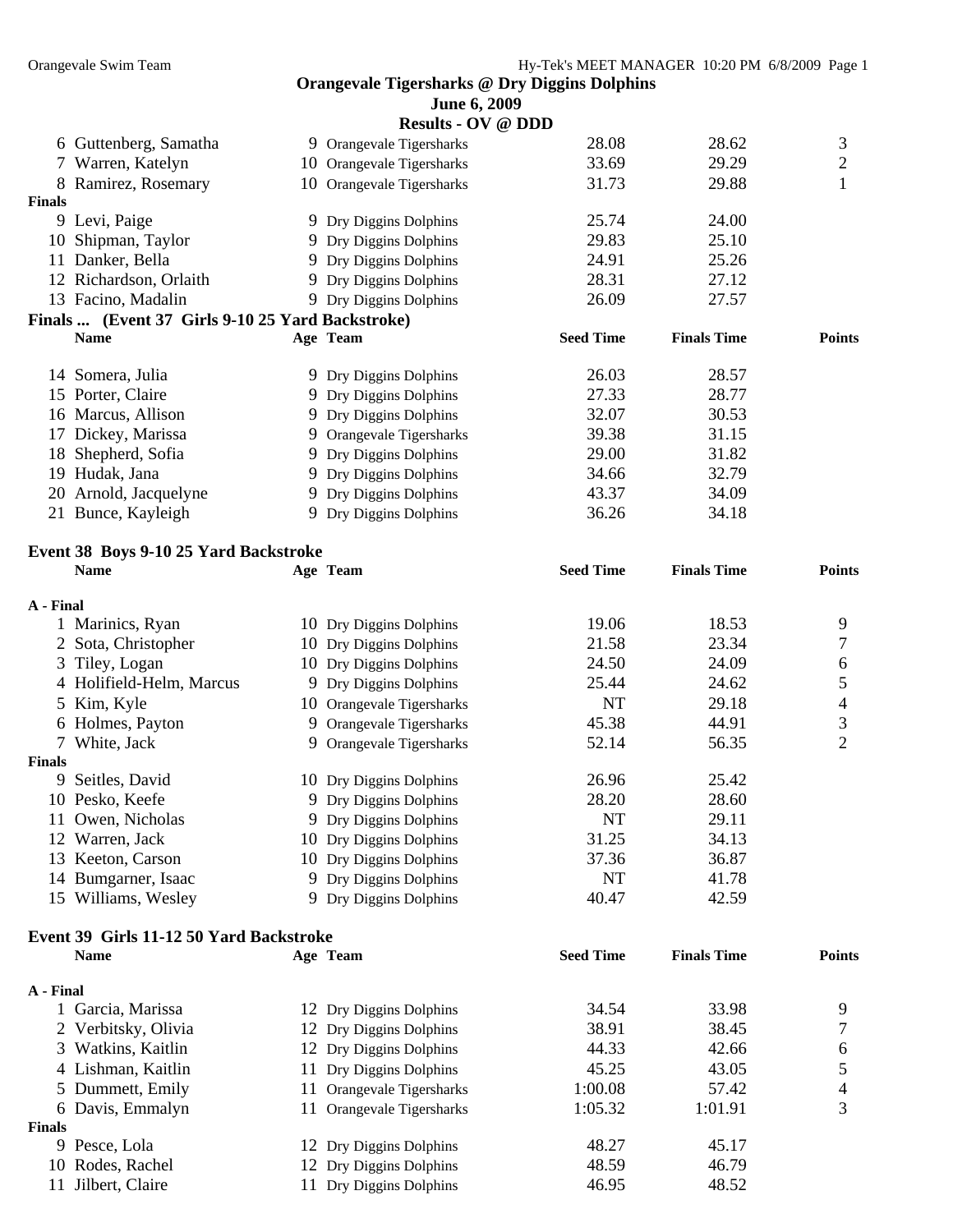| . . |                            |  | . . |
|-----|----------------------------|--|-----|
|     | <b>June 6, 2009</b>        |  |     |
|     | Results . $\alpha$ V @ DDD |  |     |

|                        | Results - V y & <i>DDD</i> |           |                |
|------------------------|----------------------------|-----------|----------------|
| 12 Clough, Jamie       | 11 Dry Diggins Dolphins    | <b>NT</b> | 48.77          |
| 13 Parker, Katie       | 11 Dry Diggins Dolphins    | <b>NT</b> | 53.66          |
| 14 Baratta, Kylie      | 12 Dry Diggins Dolphins    | 1:02.30   | 55.94          |
| 15 Bailey, Cammie      | 11 Dry Diggins Dolphins    | <b>NT</b> | 59.00          |
| 16 Klausing, Summer    | 11 Dry Diggins Dolphins    | <b>NT</b> | 1:00.34        |
| --- Nobles, Tamara     | 12 Dry Diggins Dolphins    | 52.55     | D <sub>Q</sub> |
| --- Salerno, Madelyn   | 11 Dry Diggins Dolphins    | <b>NT</b> | DQ             |
| --- Staggers, Kaitlynn | 11 Dry Diggins Dolphins    | NT        | DQ             |
| --- Neff, Jemma        | 12 Dry Diggins Dolphins    | <b>NT</b> | DQ             |
|                        |                            |           |                |

## **Event 40 Boys 11-12 50 Yard Backstroke**

|               | <b>Name</b>            |     | Age Team                  | <b>Seed Time</b> | <b>Finals Time</b> | <b>Points</b> |
|---------------|------------------------|-----|---------------------------|------------------|--------------------|---------------|
| A - Final     |                        |     |                           |                  |                    |               |
|               | Boe, Joshua            |     | 11 Orangevale Tigersharks | 42.62            | 40.77              | 9             |
|               | 2 Gray, Ryan           |     | 12 Dry Diggins Dolphins   | NT               | 40.87              |               |
|               | 3 Yurgelevic, Jason    |     | 12 Dry Diggins Dolphins   | NT               | 41.64              | 6             |
|               | 4 Camello, Nathan      |     | 11 Dry Diggins Dolphins   | 41.30            | 41.66              | 5             |
|               | 5 McCann, Thomas       | 11  | Dry Diggins Dolphins      | 54.00            | 51.61              | 4             |
|               | 6 Dunlap, Caleb        |     | 12 Orangevale Tigersharks | 59.53            | 55.81              | 3             |
|               | Oskuie, Omid           | 11- | Orangevale Tigersharks    | 1:01.05          | 1:02.01            | 2             |
|               | 8 Liaghat, Armon       |     | 11 Orangevale Tigersharks | 1:05.18          | 1:06.23            |               |
| <b>Finals</b> |                        |     |                           |                  |                    |               |
| 9             | Hughes, Sean           |     | 11 Orangevale Tigersharks | NT               | 42.17              |               |
| 10            | Magat, Elijah          |     | 12 Dry Diggins Dolphins   | NT               | 44.79              |               |
| 11            | VanHunnik, Andrew      |     | 12 Orangevale Tigersharks | 1:06.31          | 1:02.21            |               |
|               | 12 Schwartz, Alexander | 11  | Dry Diggins Dolphins      | NT               | 1:04.15            |               |
|               | 13 VanHunnik, Tyler    |     | Orangevale Tigersharks    | 1:40.64          | 1:26.91            |               |
|               | --- Slaight, Riley     |     | Dry Diggins Dolphins      | NT               | DQ                 |               |

## **Event 41 Girls 13-14 50 Yard Backstroke**

|           | <b>Name</b>                            |    | Age Team                  | <b>Seed Time</b> | <b>Finals Time</b> | <b>Points</b>  |
|-----------|----------------------------------------|----|---------------------------|------------------|--------------------|----------------|
| A - Final |                                        |    |                           |                  |                    |                |
|           | 1 Miner, Natalie                       |    | 14 Orangevale Tigersharks | 33.69            | 34.32              | 9              |
|           | 2 Brocker, Anna                        |    | 14 Dry Diggins Dolphins   | 36.67            | 36.33              | 7              |
| 3         | Hanks, Jamie                           |    | 13 Orangevale Tigersharks | 35.38            | 36.89              | 6              |
|           | 4 Clough, Jessica                      |    | 14 Dry Diggins Dolphins   | 38.38            | 37.03              | 5              |
|           | 5 Danker, Madi                         |    | 14 Dry Diggins Dolphins   | 40.54            | 40.65              | 4              |
|           | 6 Miner, Mackenzie                     |    | 13 Orangevale Tigersharks | 41.02            | 42.12              | 3              |
|           | 7 Valtman, Stefany                     |    | 13 Orangevale Tigersharks | 38.95            | 42.35              | $\overline{2}$ |
|           | Kessler, Kaitlin                       |    | 14 Dry Diggins Dolphins   | 43.52            | 42.62              |                |
| Finals    |                                        |    |                           |                  |                    |                |
| 9         | Sturgeon, Megan                        |    | 13 Dry Diggins Dolphins   | 43.79            | 41.18              |                |
|           | 10 Eyman, Brooke                       |    | 14 Orangevale Tigersharks | 42.88            | 42.26              |                |
| 11        | Hood, Mackenzie                        |    | 14 Dry Diggins Dolphins   | <b>NT</b>        | 42.54              |                |
|           | 12 Morgan, Amy                         |    | 14 Orangevale Tigersharks | 47.87            | 45.09              |                |
|           | 13 Biegal, Jenna                       |    | 14 Dry Diggins Dolphins   | <b>NT</b>        | 45.55              |                |
|           | 14 Del Rio, Berkley                    | 13 | Orangevale Tigersharks    | 45.74            | 45.90              |                |
|           | Event 42 Boys 13-14 50 Yard Backstroke |    |                           |                  |                    |                |
|           | <b>Name</b>                            |    | Age Team                  | <b>Seed Time</b> | <b>Finals Time</b> | <b>Points</b>  |
| A - Final |                                        |    |                           |                  |                    |                |
|           | 1 Meigs, Will                          |    | 14 Dry Diggins Dolphins   | 31.34            | 30.98              | 9              |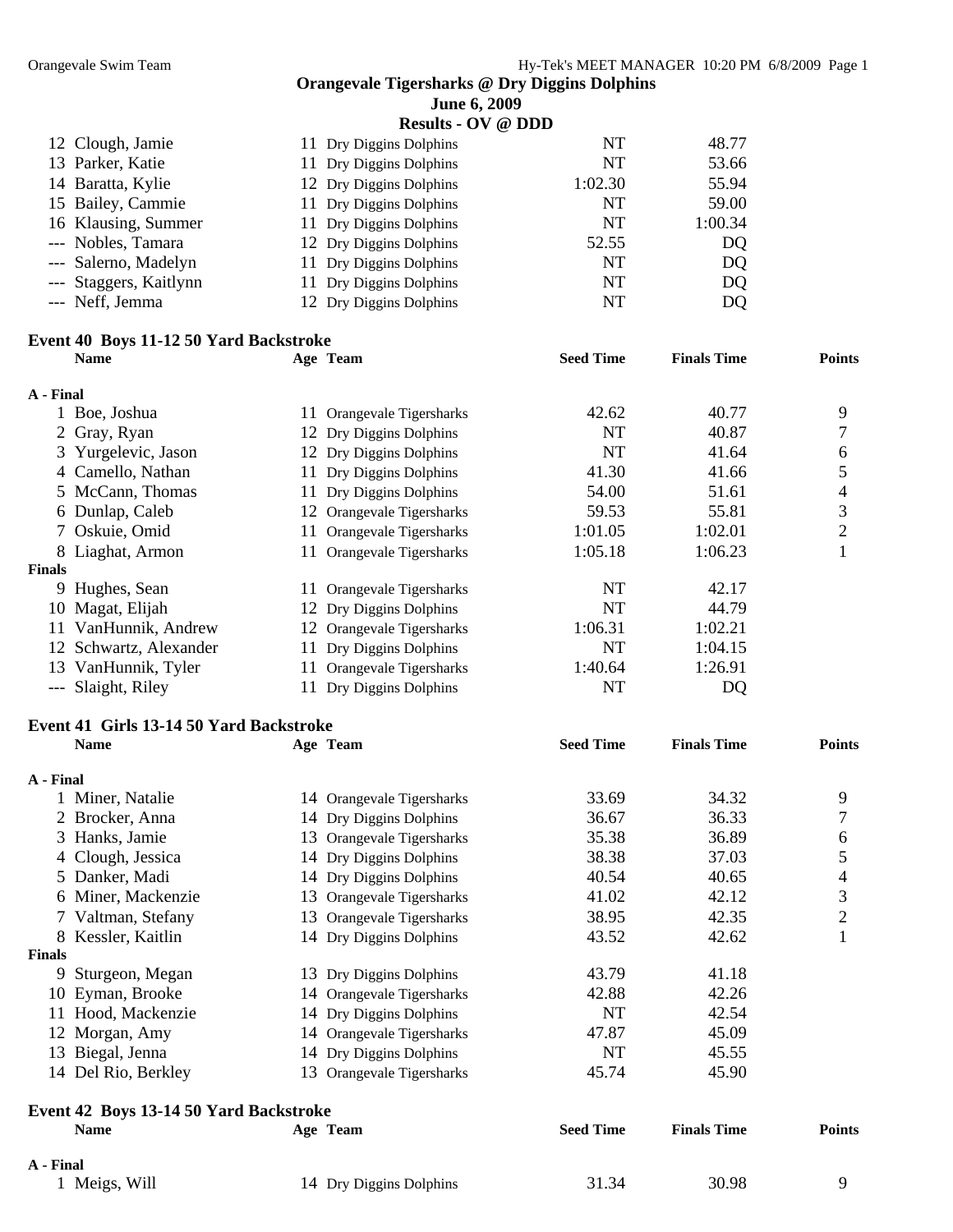| <b>June 6, 2009</b> |  |  |
|---------------------|--|--|
|                     |  |  |

|               |                                                  | <b>Results - OV @ DDD</b> |                  |                    |                |
|---------------|--------------------------------------------------|---------------------------|------------------|--------------------|----------------|
|               | 2 McClanahan, Timothy                            | 14 Orangevale Tigersharks | 32.27            | 32.04              | 7              |
|               | 3 Seaton, Nicholas                               | 14 Dry Diggins Dolphins   | 33.93            | 33.15              | 6              |
|               | 4 Foster, Max                                    | 14 Dry Diggins Dolphins   | 36.01            | 35.26              | 5              |
|               | 5 Plexico, Ryan                                  | 13 Dry Diggins Dolphins   | 34.80            | 35.80              | 4              |
|               | 6 Clark, Geramy                                  | 14 Orangevale Tigersharks | 44.27            | 40.76              | 3              |
|               | 7 Brown, Austin                                  | 14 Orangevale Tigersharks | 46.16            | 41.44              | $\overline{2}$ |
|               | 8 Purugganan, Isaiah                             | 13 Orangevale Tigersharks | 34.29            | 49.49              |                |
| <b>Finals</b> |                                                  |                           |                  |                    |                |
| 9             | Unverferth, Karl                                 | 13 Dry Diggins Dolphins   | 38.08            | 37.88              |                |
|               | 10 Oglesby, Dale                                 | 13 Dry Diggins Dolphins   | 38.39            | 40.07              |                |
|               | Finals  (Event 42 Boys 13-14 50 Yard Backstroke) |                           |                  |                    |                |
|               | <b>Name</b>                                      | Age Team                  | <b>Seed Time</b> | <b>Finals Time</b> | <b>Points</b>  |
|               | 11 Hurwitt, Gabriel                              | 13 Dry Diggins Dolphins   | 41.76            | 41.83              |                |
|               | 12 Cordero, Tyler                                | 14 Dry Diggins Dolphins   | NT               | 42.64              |                |
|               | 13 Hermanson, Steven                             | 13 Orangevale Tigersharks | NT               | 44.73              |                |
|               | 14 Slaight, Justin                               | 14 Dry Diggins Dolphins   | NT               | 48.12              |                |
|               | 15 McNicholas, Matthew                           | 13 Dry Diggins Dolphins   | NT               | 48.48              |                |
|               | 16 Klausing, Korey                               | 13 Dry Diggins Dolphins   | 40.42            | 49.87              |                |
|               | 17 Bailey, Ryan                                  | 13 Dry Diggins Dolphins   | 1:07.20          | 1:00.25            |                |

--- Dunlap, Joschua 14 Orangevale Tigersharks 52.70 DQ

### **Event 43 Girls 15-18 50 Yard Backstroke**

|           | <b>Name</b>                                   |    | Age Team                  | <b>Seed Time</b> | <b>Finals Time</b> | <b>Points</b>  |
|-----------|-----------------------------------------------|----|---------------------------|------------------|--------------------|----------------|
| A - Final |                                               |    |                           |                  |                    |                |
|           | 1 Gray, Rachel                                |    | 15 Dry Diggins Dolphins   | 31.93            | 31.85              | 9              |
|           | 2 Asbenson, Victoria                          |    | 15 Orangevale Tigersharks | 35.14            | 35.74              | 7              |
| 3         | Klas, Rachel                                  |    | 16 Dry Diggins Dolphins   | 35.93            | 36.13              | 6              |
| 4         | Tueller, Rebekah                              |    | 15 Dry Diggins Dolphins   | <b>NT</b>        | 36.96              | 5              |
| 5         | Mitchell, Bryanna                             |    | 18 Orangevale Tigersharks | 37.94            | 38.28              | 4              |
|           | 6 Donaldson, Chelsea                          |    | 18 Orangevale Tigersharks | 40.62            | 40.54              | 3              |
|           | 7 Valtman, Allie                              | 17 | Orangevale Tigersharks    | 41.20            | 41.60              | $\overline{2}$ |
|           | --- Flecklin, Natalie                         | 17 | Dry Diggins Dolphins      | 37.54            | DQ                 |                |
| Finals    |                                               |    |                           |                  |                    |                |
| 9         | Savino, Ryann                                 |    | 18 Dry Diggins Dolphins   | 38.08            | 36.93              |                |
| 10        | Stumbaugh, Brooke                             |    | 16 Dry Diggins Dolphins   | 38.30            | 37.62              |                |
|           | 11 Flecklin, Sarah                            |    | 16 Dry Diggins Dolphins   | 40.15            | 37.99              |                |
|           | 12 Plexico, Cassandra                         |    | 16 Dry Diggins Dolphins   | 39.41            | 38.31              |                |
|           | 13 Faulk, Chloe                               |    | 17 Dry Diggins Dolphins   | 39.49            | 38.44              |                |
|           | 14 Ricci, Grace                               |    | 18 Dry Diggins Dolphins   | <b>NT</b>        | 39.88              |                |
| 15        | Randall, Shelby                               |    | 15 Dry Diggins Dolphins   | 41.05            | 40.67              |                |
|           | 16 Porter, Samantha                           |    | 15 Orangevale Tigersharks | 44.05            | 41.18              |                |
|           | 17 McCann, Lacey                              | 17 | Dry Diggins Dolphins      | 40.28            | 41.78              |                |
| 18        | Unverferth, Krista                            |    | 15 Dry Diggins Dolphins   | 40.53            | 42.19              |                |
| 19        | Biegal, Katie                                 |    | 15 Dry Diggins Dolphins   | <b>NT</b>        | 43.24              |                |
| 20        | Randall, Ashley                               | 17 | Dry Diggins Dolphins      | 43.62            | 43.36              |                |
|           | 21 Morgan, Anna                               |    | 15 Dry Diggins Dolphins   | 45.98            | 45.55              |                |
|           | <b>Event 44 Boys 15-18 50 Yard Backstroke</b> |    |                           |                  |                    |                |
|           | <b>Name</b>                                   |    | Age Team                  | <b>Seed Time</b> | <b>Finals Time</b> | <b>Points</b>  |
| A - Final |                                               |    |                           |                  |                    |                |
|           | 1 Foster, John                                | 17 | Orangevale Tigersharks    | 30.46            | 30.02              | 9              |
|           | 2 Saylor, Nathan                              |    | 16 Dry Diggins Dolphins   | 31.13            | 31.45              | $\overline{7}$ |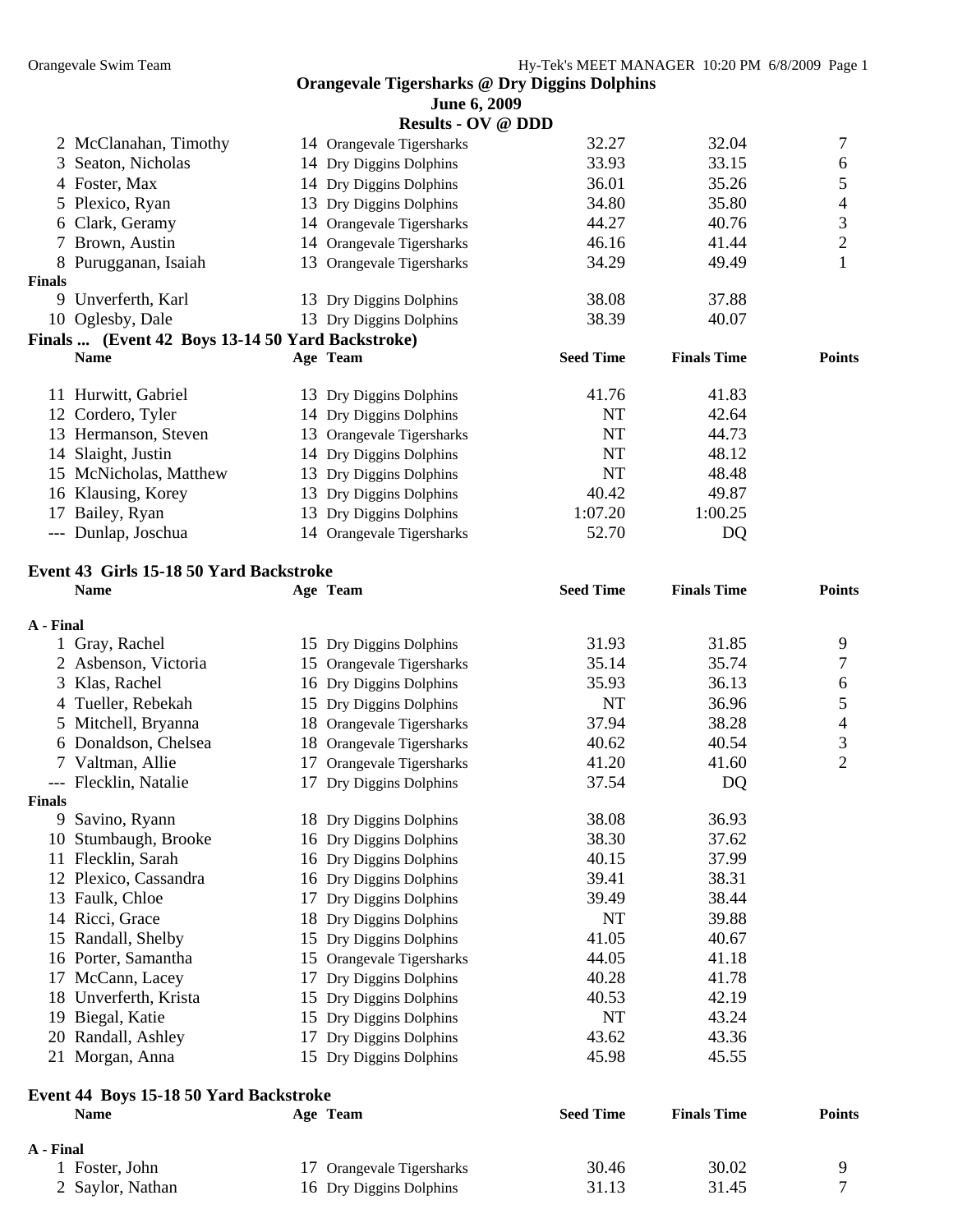**Finals** 

Orangevale Swim Team Hy-Tek's MEET MANAGER 10:20 PM 6/8/2009 Page 1 **Orangevale Tigersharks @ Dry Diggins Dolphins June 6, 2009 Results - OV @ DDD**  3 Clifford, Ryan 16 Dry Diggins Dolphins 32.71 32.50 6 4 Hannan, Benett 17 Orangevale Tigersharks 33.00 34.29 5 5 Mosbacher, Jeff 15 Dry Diggins Dolphins 36.07 36.81 4 --- Donaldson, Ryan 16 Dry Diggins Dolphins NT X34.63 --- Hull, Andrew 17 Dry Diggins Dolphins 30.01 DQ **Event 45 Girls 7-8 25 Yard Breaststroke Name Age Team Seed Time Finals Time Points A - Final**  1 Schreck, Maddie 8 Dry Diggins Dolphins 26.01 24.74 9 2 Heinrichs, Sierra 8 Dry Diggins Dolphins 28.51 28.85 7 **A - Final ... (Event 45 Girls 7-8 25 Yard Breaststroke) Name Age Team Seed Time Finals Time Points**  3 Garcia, Bella 29.47 31.80 6 4 Higgins, Naomi 7 Dry Diggins Dolphins 32.22 33.59 5 5 Eilhardt, Lili 8 Orangevale Tigersharks 39.30 39.13 4 --- Pagliaro, Greysha 7 Orangevale Tigersharks 36.08 DQ --- McAdams, Sydney 8 Orangevale Tigersharks 41.20 DQ --- Williams-Herron, Skyler 8 Orangevale Tigersharks 35.68 DQ **Finals**  9 Fowler, Emma 8 Dry Diggins Dolphins NT 40.01 10 Morkowski, Trista 8 Dry Diggins Dolphins 42.30 41.55 --- Collins, Haley 8 Dry Diggins Dolphins 48.59 DQ --- Bates, Hallah 8 Dry Diggins Dolphins NT DQ --- Burrell, Lily 7 Orangevale Tigersharks 1:07.15 DQ --- Miner, Malia 8 Orangevale Tigersharks 50.90 DQ **Event 46 Boys 7-8 25 Yard Breaststroke Name Age Team Seed Time Finals Time Points A - Final**  1 Harm, Jonah 8 Dry Diggins Dolphins 22.99 23.58 9 2 Loeprich, Jack 8 Dry Diggins Dolphins 31.30 32.24 7 3 Eldridge, Evan 8 Dry Diggins Dolphins 35.80 32.79 6 4 Williams, Ty **7 Dry Diggins Dolphins** 37.74 45.37 5 **Finals**  9 Biegal, Mason 8 Dry Diggins Dolphins NT 29.14 --- Jilbert, Ben 7 Dry Diggins Dolphins 42.59 DQ --- Somera, Jeffrey 7 Dry Diggins Dolphins 39.41 DQ **Event 47 Girls 9-10 25 Yard Breaststroke Name Age Team Seed Time Finals Time Points A - Final**  1 Heinrichs, Breanna 10 Dry Diggins Dolphins 21.29 20.80 9 2 Ling, Erin 21.79 21.35 7 3 Gwin, Kourtney 10 Orangevale Tigersharks 22.00 22.07 6

4 Boe, Taylor 9 Orangevale Tigersharks 26.94 25.21 5 Ganzert, Lindsey 10 Dry Diggins Dolphins 25.30 25.72 4 Brazelton, Megan 9 Dry Diggins Dolphins 26.34 26.02 3 Guttenberg, Samatha 9 Orangevale Tigersharks 28.36 30.42 2

--- Coyne, May 10 Orangevale Tigersharks 27.56 DQ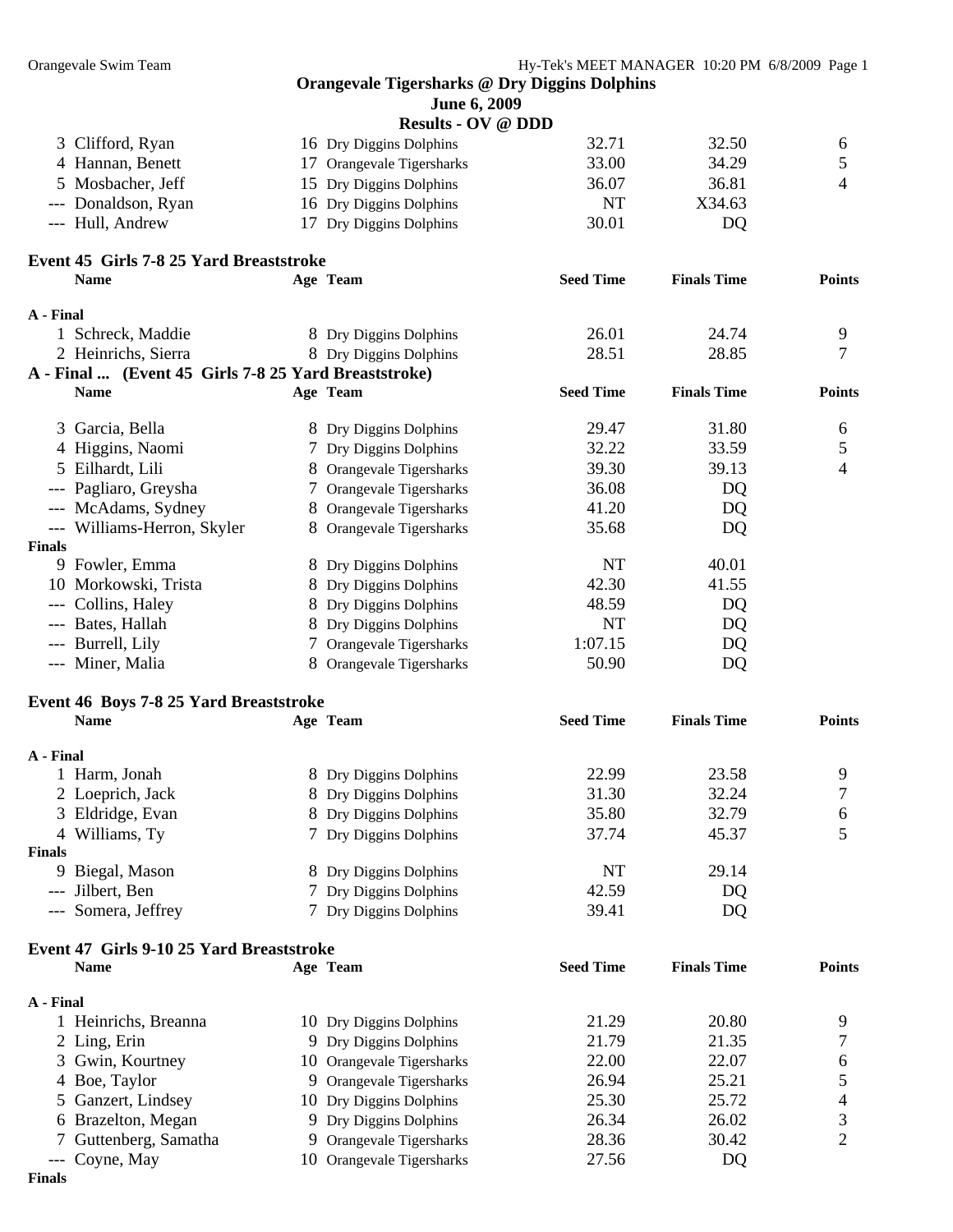|           |                                                          | June 6, 2009              |                  |                    |                          |
|-----------|----------------------------------------------------------|---------------------------|------------------|--------------------|--------------------------|
|           |                                                          | <b>Results - OV @ DDD</b> |                  |                    |                          |
|           | 9 Shepherd, Sofia                                        | 9 Dry Diggins Dolphins    | 26.51            | 26.06              |                          |
|           | 10 Marcus, Allison                                       | 9 Dry Diggins Dolphins    | 34.93            | 33.25              |                          |
|           | 11 Klas, Grace                                           | 9 Dry Diggins Dolphins    | 30.82            | 34.06              |                          |
|           | 12 Cope, Kasey                                           | 9 Dry Diggins Dolphins    | NT               | 35.10              |                          |
|           | Event 48 Boys 9-10 25 Yard Breaststroke                  |                           |                  |                    |                          |
|           | <b>Name</b>                                              | Age Team                  | <b>Seed Time</b> | <b>Finals Time</b> | <b>Points</b>            |
| A - Final |                                                          |                           |                  |                    |                          |
|           | 1 Marinics, Ryan                                         | 10 Dry Diggins Dolphins   | 19.79            | 21.14              | 9                        |
|           | 2 Hasemeier, Hank                                        | 10 Dry Diggins Dolphins   | NT               | 22.56              | 7                        |
|           | 3 Weiner, Ethan                                          | 10 Dry Diggins Dolphins   | 24.77            | 23.63              | 6                        |
|           | 4 Tiley, Logan                                           | 10 Dry Diggins Dolphins   | 35.33            | 32.21              | 5                        |
|           | Event 49 Girls 11-12 50 Yard Breaststroke                |                           |                  |                    |                          |
|           | <b>Name</b>                                              | Age Team                  | <b>Seed Time</b> | <b>Finals Time</b> | <b>Points</b>            |
|           |                                                          |                           |                  |                    |                          |
| A - Final |                                                          |                           |                  |                    |                          |
|           | 1 Brocker, Micah                                         | 12 Dry Diggins Dolphins   | 39.73            | 39.26              | 9                        |
|           | 2 Schafer, Brionna                                       | 11 Dry Diggins Dolphins   | 40.90            | 39.78              | 7                        |
|           | 3 Weiner, Shayna                                         | 12 Dry Diggins Dolphins   | 40.43            | 40.62              | 6                        |
|           | 4 Watkins, Kaitlin                                       | 12 Dry Diggins Dolphins   | 44.39            | 43.59              | $\mathfrak s$            |
|           | 5 Caravella, Danielle                                    | 11 Orangevale Tigersharks | 56.19            | 51.84              | $\overline{\mathcal{A}}$ |
|           | 6 Abdolaznu-Monfarad, Sahar                              | 11 Orangevale Tigersharks | 54.97            | 53.71              | 3                        |
| Finals    |                                                          |                           |                  |                    |                          |
|           | 9 Salerno, Madelyn                                       | 11 Dry Diggins Dolphins   | 46.81            | 44.59              |                          |
|           | 10 D'Amico, Ellie                                        | 12 Dry Diggins Dolphins   | 47.86            | 45.48              |                          |
|           | 11 Watkins, Kendal                                       | 12 Dry Diggins Dolphins   | 50.34            | 48.36              |                          |
|           | 12 Gillen, Emily                                         | 11 Dry Diggins Dolphins   | 50.91            | 49.73              |                          |
|           | 13 Neff, Kayleigh                                        | 12 Dry Diggins Dolphins   | NT               | 50.55              |                          |
|           | 14 Bates, Rio                                            | 11 Dry Diggins Dolphins   | 59.12            | 55.53              |                          |
|           | 15 Lishman, Kaitlin                                      | 11 Dry Diggins Dolphins   | 55.32            | 55.90              |                          |
|           | 16 Rodes, Rachel                                         | 12 Dry Diggins Dolphins   | 56.50            | 57.34              |                          |
|           | Event 50 Boys 11-12 50 Yard Breaststroke                 |                           |                  |                    |                          |
|           | <b>Name</b>                                              | Age Team                  | <b>Seed Time</b> | <b>Finals Time</b> | <b>Points</b>            |
| A - Final |                                                          |                           |                  |                    |                          |
|           | 1 McKillop, Brendan                                      | 12 Dry Diggins Dolphins   | 41.71            | 41.99              | 9                        |
|           | 2 Bailey, Jordan                                         | 12 Orangevale Tigersharks | 44.32            | 42.49              | 7                        |
|           | 3 Hasemeier, Wyatt                                       | 12 Dry Diggins Dolphins   | NT               | 43.23              |                          |
|           | 4 Yurgelevic, Jason                                      |                           | NT               | 44.47              | 6<br>5                   |
|           |                                                          | 12 Dry Diggins Dolphins   | 45.80            | 44.93              |                          |
|           | 5 Camello, Nathan                                        | 11 Dry Diggins Dolphins   |                  |                    | 4<br>3                   |
|           | 6 Asbenson, Rydell                                       | 12 Orangevale Tigersharks | 47.01            | 47.17              |                          |
|           | --- Essex, Calen                                         | 11 Orangevale Tigersharks | 1:09.47          | DQ                 |                          |
|           | --- Jimenez, Eddie                                       | 12 Orangevale Tigersharks | 55.59            | DQ                 |                          |
| Finals    | 9 Cordero, Travis                                        | 12 Dry Diggins Dolphins   | NT               | 53.18              |                          |
|           |                                                          |                           |                  |                    |                          |
|           | Event 51 Girls 13-14 50 Yard Breaststroke<br><b>Name</b> | Age Team                  | <b>Seed Time</b> | <b>Finals Time</b> | <b>Points</b>            |
|           |                                                          |                           |                  |                    |                          |
| A - Final |                                                          |                           |                  |                    |                          |
|           | 1 Ganzert, Shelby                                        | 14 Dry Diggins Dolphins   | 41.10            | 38.71              | 9                        |
|           | 2 Miner, Natalie                                         | 14 Orangevale Tigersharks | 43.03            | 40.18              | 7                        |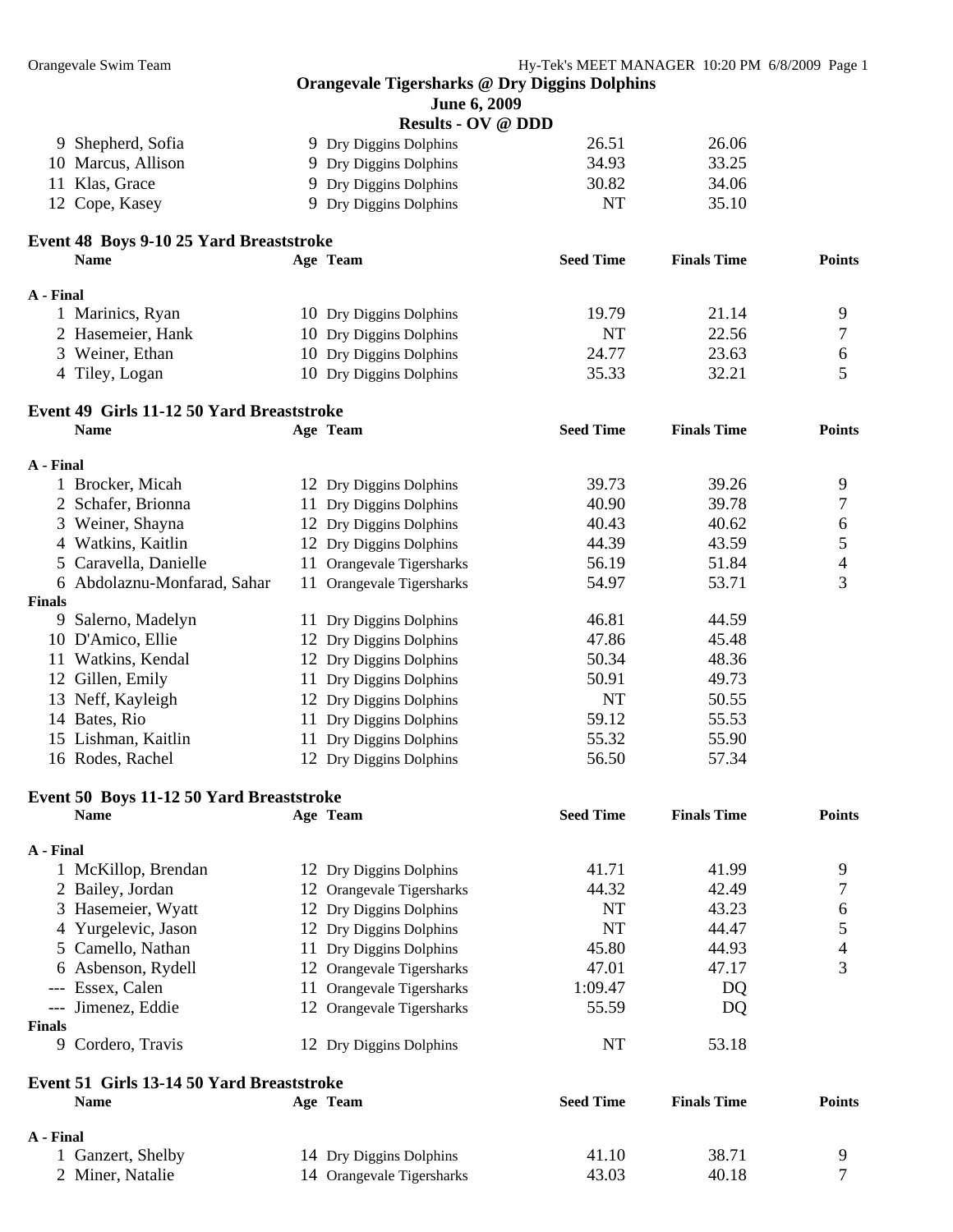|               |                                                       | June 6, 2009              |                  |                    |                |
|---------------|-------------------------------------------------------|---------------------------|------------------|--------------------|----------------|
|               |                                                       | <b>Results - OV @ DDD</b> |                  |                    |                |
|               | 3 Danker, Madi                                        | 14 Dry Diggins Dolphins   | 44.96            | 44.29              | 6              |
|               | 4 Foster, Katrina                                     | 14 Orangevale Tigersharks | 43.75            | 44.90              | 5              |
|               | 5 Holifield-Helm, Katryna                             | 13 Dry Diggins Dolphins   | 49.63            | 46.73              | $\overline{4}$ |
|               | 6 Kanaley, Andee                                      | 14 Dry Diggins Dolphins   | 49.12            | 47.76              | 3              |
| <b>Finals</b> |                                                       |                           |                  |                    |                |
|               | 9 Biegal, Jenna                                       | 14 Dry Diggins Dolphins   | <b>NT</b>        | 50.56              |                |
|               | 10 Wriedt, Ashlee                                     | 13 Dry Diggins Dolphins   | 53.26            | 51.74              |                |
|               | 11 Porter, Kaylie                                     | 13 Dry Diggins Dolphins   | <b>NT</b>        | 52.75              |                |
|               | Event 52 Boys 13-14 50 Yard Breaststroke              |                           |                  |                    |                |
|               | <b>Name</b>                                           | Age Team                  | <b>Seed Time</b> | <b>Finals Time</b> | <b>Points</b>  |
| A - Final     |                                                       |                           |                  |                    |                |
|               | 1 Stumbaugh, Carson                                   | 14 Dry Diggins Dolphins   | 35.89            | 35.25              | 9              |
|               | 2 Plexico, Ryan                                       | 13 Dry Diggins Dolphins   | 37.40            | 36.50              | 7              |
|               | 3 Foster, Max                                         | 14 Dry Diggins Dolphins   | 38.53            | 37.63              | 6              |
|               | A - Final  (Event 52 Boys 13-14 50 Yard Breaststroke) |                           |                  |                    |                |
|               | <b>Name</b>                                           | Age Team                  | <b>Seed Time</b> | <b>Finals Time</b> | <b>Points</b>  |
|               | 4 McClanahan, Matthew                                 | 14 Orangevale Tigersharks | 38.81            | 38.05              | $\mathfrak{S}$ |
|               | 5 McClanahan, Timothy                                 | 14 Orangevale Tigersharks | 37.76            | 39.04              | $\overline{4}$ |
|               | 6 Hurwitt, Gabriel                                    | 13 Dry Diggins Dolphins   | 40.68            | 41.25              | 3              |
| <b>Finals</b> |                                                       |                           |                  |                    |                |
|               | 9 McNicholas, Matthew                                 | 13 Dry Diggins Dolphins   | 43.79            | 42.10              |                |
|               | 10 Bath, David                                        | 13 Dry Diggins Dolphins   | 46.23            | 45.39              |                |
|               | 11 Verbitsky, Sean                                    | 13 Dry Diggins Dolphins   | 48.03            | 46.16              |                |
|               | 12 Oglesby, Noah                                      | 13 Dry Diggins Dolphins   | 47.01            | 48.81              |                |
|               | Event 53 Girls 15-18 50 Yard Breaststroke             |                           |                  |                    |                |
|               | <b>Name</b>                                           | Age Team                  | <b>Seed Time</b> | <b>Finals Time</b> | <b>Points</b>  |
| A - Final     |                                                       |                           |                  |                    |                |
|               | 1 Williams, Jenna                                     | 16 Dry Diggins Dolphins   | 36.56            | 35.54              | 9              |
|               | 2 Hurwitt, Kaitlyn                                    | 17 Dry Diggins Dolphins   | 38.80            | 37.51              | $\overline{7}$ |
|               | 3 Nelson, Shelby                                      | 15 Orangevale Tigersharks | 36.99            | 38.73              | 6              |
|               | 4 Kennedy, Erin                                       | 16 Orangevale Tigersharks | 38.34            | 39.79              | 5              |
|               | 5 Stumbaugh, Brooke                                   | 16 Dry Diggins Dolphins   | 41.13            | 39.81              | 4              |
|               | 6 Donaldson, Chelsea                                  | 18 Orangevale Tigersharks | 37.87            | 39.86              | 3              |
|               | 7 Savino, Ryann                                       | 18 Dry Diggins Dolphins   | 41.66            | 40.89              | 2              |
|               | 8 Miller, Mary                                        | 15 Orangevale Tigersharks | 41.13            | 42.14              | $\mathbf 1$    |
| <b>Finals</b> |                                                       |                           |                  |                    |                |
|               | 9 Stelzmiller, Cassidy                                | 15 Dry Diggins Dolphins   | NT               | 39.95              |                |
|               | *10 Plexico, Cassandra                                | 16 Dry Diggins Dolphins   | 42.87            | 41.06              |                |
|               | *10 Youel, Kelsey                                     | 16 Dry Diggins Dolphins   | 41.91            | 41.06              |                |
|               | 12 Murrow, Kelsi                                      | 16 Dry Diggins Dolphins   | 42.96            | 41.73              |                |
|               | 13 Ricci, Grace                                       | 18 Dry Diggins Dolphins   | NT               | 44.26              |                |
|               | 14 Hermanson, Victoria                                | 16 Orangevale Tigersharks | 45.20            | 44.67              |                |
|               | 15 Biegal, Katie                                      | 15 Dry Diggins Dolphins   | NT               | 45.76              |                |
|               | 16 Unverferth, Krista                                 | 15 Dry Diggins Dolphins   | 44.85            | 46.64              |                |
|               | 17 McCann, Lacey                                      | 17 Dry Diggins Dolphins   | 49.70            | 49.95              |                |
|               | 18 Pach, Maddy                                        | 15 Orangevale Tigersharks | 51.09            | 52.66              |                |

## **Event 54 Boys 15-18 50 Yard Breaststroke**

| Name | Team<br>Age | <b>Seed Time</b> | <b>Finals Time</b> | Points |
|------|-------------|------------------|--------------------|--------|
|      |             |                  |                    |        |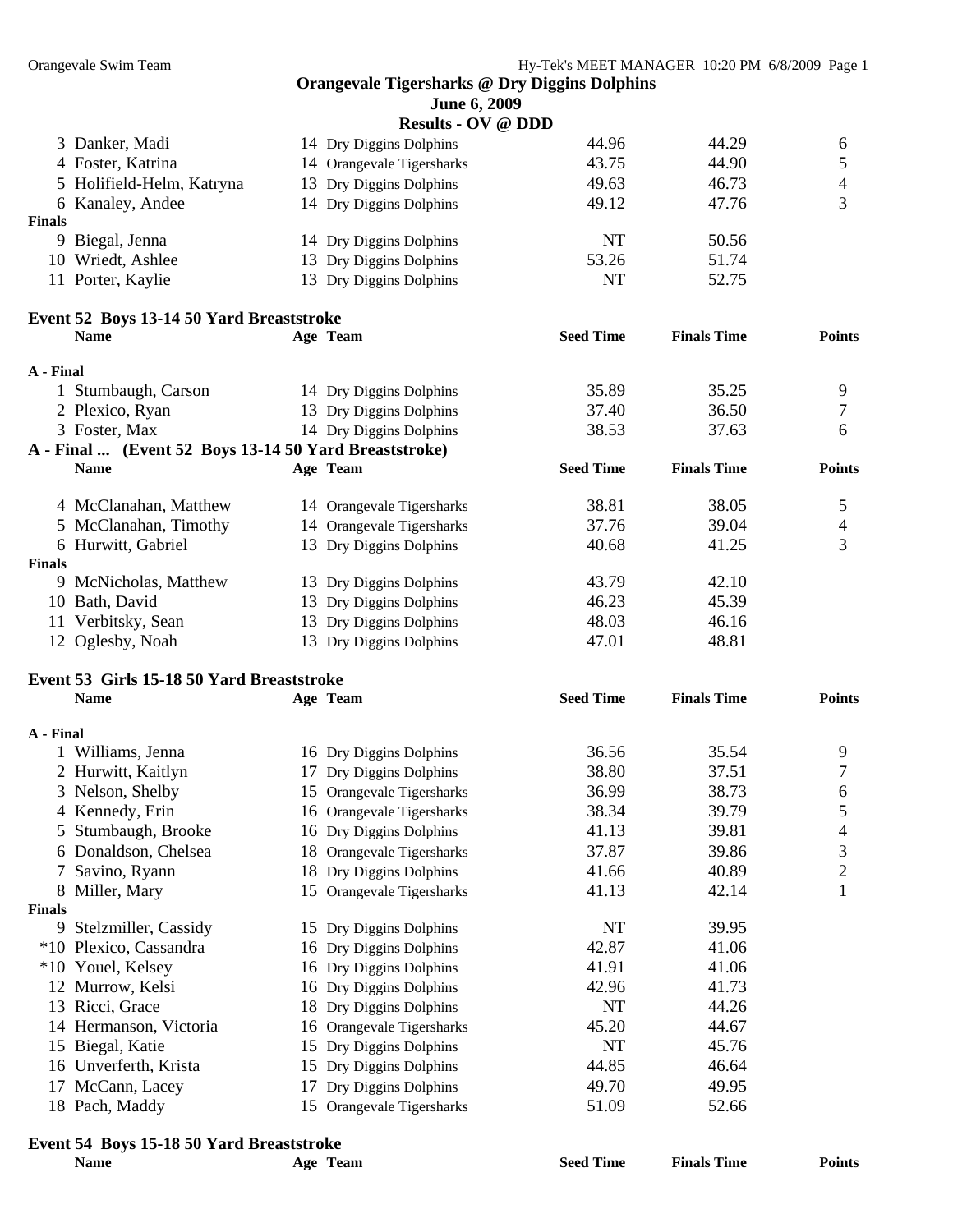**June 6, 2009** 

**Results - OV @ DDD** 

| A - Final |                     |                           |       |       |   |
|-----------|---------------------|---------------------------|-------|-------|---|
|           | 1 Asbenson, Cordell | 17 Orangevale Tigersharks | 32.15 | 32.28 | 9 |
|           | 2 Saylor, Nathan    | 16 Dry Diggins Dolphins   | 35.83 | 35.28 | 7 |
|           | 3 Mosbacher, Jeff   | 15 Dry Diggins Dolphins   | 38.88 | 39.00 | 6 |
|           | --- Noe, Tyler      | 17 Orangevale Tigersharks | 34.24 | DQ    |   |
| Finals    |                     |                           |       |       |   |
|           | 9 Bowen, Bryce      | 15 Dry Diggins Dolphins   | NT    | 36.43 |   |
|           | 10 Jacob, Scott     | 16 Dry Diggins Dolphins   | NT    | 36.44 |   |
|           |                     |                           |       |       |   |

## **Event 55 Girls 7-8 50 Yard Freestyle**

|               | <b>Name</b>                                       |    | Age Team                 | <b>Seed Time</b> | <b>Finals Time</b> | <b>Points</b>  |
|---------------|---------------------------------------------------|----|--------------------------|------------------|--------------------|----------------|
| A - Final     |                                                   |    |                          |                  |                    |                |
|               | 1 Schreck, Maddie                                 |    | 8 Dry Diggins Dolphins   | 44.46            | 44.51              | 9              |
|               | 2 O'Callaghan, Magdelyn                           |    | 8 Dry Diggins Dolphins   | 49.73            | 46.36              | 7              |
|               | 3 Heinrichs, Sierra                               |    | 8 Dry Diggins Dolphins   | 50.79            | 46.63              | 6              |
|               | 4 Haynie, Emily                                   |    | 8 Dry Diggins Dolphins   | 45.78            | 49.00              | 5              |
|               | 5 McAdams, Sydney                                 |    | 8 Orangevale Tigersharks | 1:11.16          | 56.57              | 4              |
|               | A - Final  (Event 55 Girls 7-8 50 Yard Freestyle) |    |                          |                  |                    |                |
|               | <b>Name</b>                                       |    | Age Team                 | <b>Seed Time</b> | <b>Finals Time</b> | <b>Points</b>  |
|               | 6 Eilhardt, Lili                                  |    | 8 Orangevale Tigersharks | 1:03.45          | 58.59              | 3              |
|               | 7 Broda, Gabbey                                   | 8  | Orangevale Tigersharks   | 1:11.25          | 1:00.67            | $\overline{2}$ |
| 8             | Thesell, Hannah                                   | 8  | Orangevale Tigersharks   | 1:10.11          | 1:03.53            |                |
| <b>Finals</b> |                                                   |    |                          |                  |                    |                |
| 9             | Winter, Skylar                                    |    | 8 Dry Diggins Dolphins   | 53.34            | 48.44              |                |
|               | 10 Pantis, Zoe                                    |    | 8 Orangevale Tigersharks | NT               | 51.95              |                |
| 11            | Lujan, Leanna                                     |    | 8 Dry Diggins Dolphins   | 1:09.06          | 1:00.55            |                |
|               | 12 Bates, Hallah                                  |    | 8 Dry Diggins Dolphins   | 1:05.33          | 1:03.21            |                |
| 13            | Essex, Kennedy                                    |    | Orangevale Tigersharks   | NT               | 1:07.10            |                |
| 14            | Shipman, Ashlyn                                   |    | Dry Diggins Dolphins     | 1:04.04          | 1:09.21            |                |
|               | 15 Morkowski, Trista                              |    | 8 Dry Diggins Dolphins   | 1:17.39          | 1:09.65            |                |
|               | 16 Fowler, Emma                                   |    | 8 Dry Diggins Dolphins   | 1:10.95          | 1:11.59            |                |
| 17            | Pagliaro, Greysha                                 |    | Orangevale Tigersharks   | NT               | 1:15.08            |                |
| 18            | Staggers, Ryleigh                                 |    | 8 Dry Diggins Dolphins   | 1:09.11          | 1:19.94            |                |
| 19            | Klausing, Sophia                                  |    | 7 Dry Diggins Dolphins   | 1:55.76          | 1:36.61            |                |
|               | 20 Del Rio, Quinn                                 | 8. | Orangevale Tigersharks   | 1:37.01          | 1:39.30            |                |

## **Event 56 Boys 7-8 50 Yard Freestyle**

|               | <b>Name</b>          |   | Age Team                 | <b>Seed Time</b> | <b>Finals Time</b> | <b>Points</b> |
|---------------|----------------------|---|--------------------------|------------------|--------------------|---------------|
| A - Final     |                      |   |                          |                  |                    |               |
|               | Harm, Jonah          |   | 8 Dry Diggins Dolphins   | 40.51            | 41.13              | 9             |
|               | 2 Savino, Jack       |   | 8 Dry Diggins Dolphins   | 51.86            | 44.67              |               |
|               | 3 Ericksen, Connor   |   | 8 Orangevale Tigersharks | 46.61            | 54.44              | 6             |
|               | 4 Medich, Evan       |   | 7 Dry Diggins Dolphins   | 1:06.81          | 56.53              |               |
|               | 5 Tsarnas, Brenden   |   | 8 Orangevale Tigersharks | 1:23.32          | 1:10.84            | 4             |
|               | 6 Eldridge, Evan     |   | 8 Dry Diggins Dolphins   | 1:06.90          | 1:11.86            | 3             |
|               | 7 Guttenberg, Sean   |   | 7 Orangevale Tigersharks | NT               | 1:12.77            | 2             |
|               | 8 VanHunnik, Kyle    |   | 8 Orangevale Tigersharks | NT               | 1:17.79            |               |
| <b>Finals</b> |                      |   |                          |                  |                    |               |
| 9             | Biegal, Mason        |   | 8 Dry Diggins Dolphins   | NT               | 45.46              |               |
| 10            | Boe, Jacob           |   | 8 Orangevale Tigersharks | NT               | 47.95              |               |
| 11            | Pantis, Nicko        |   | 8 Orangevale Tigersharks | NT               | 57.47              |               |
|               | 12 Watkins, Nicholas | 8 | Dry Diggins Dolphins     | 1:16.05          | 1:12.50            |               |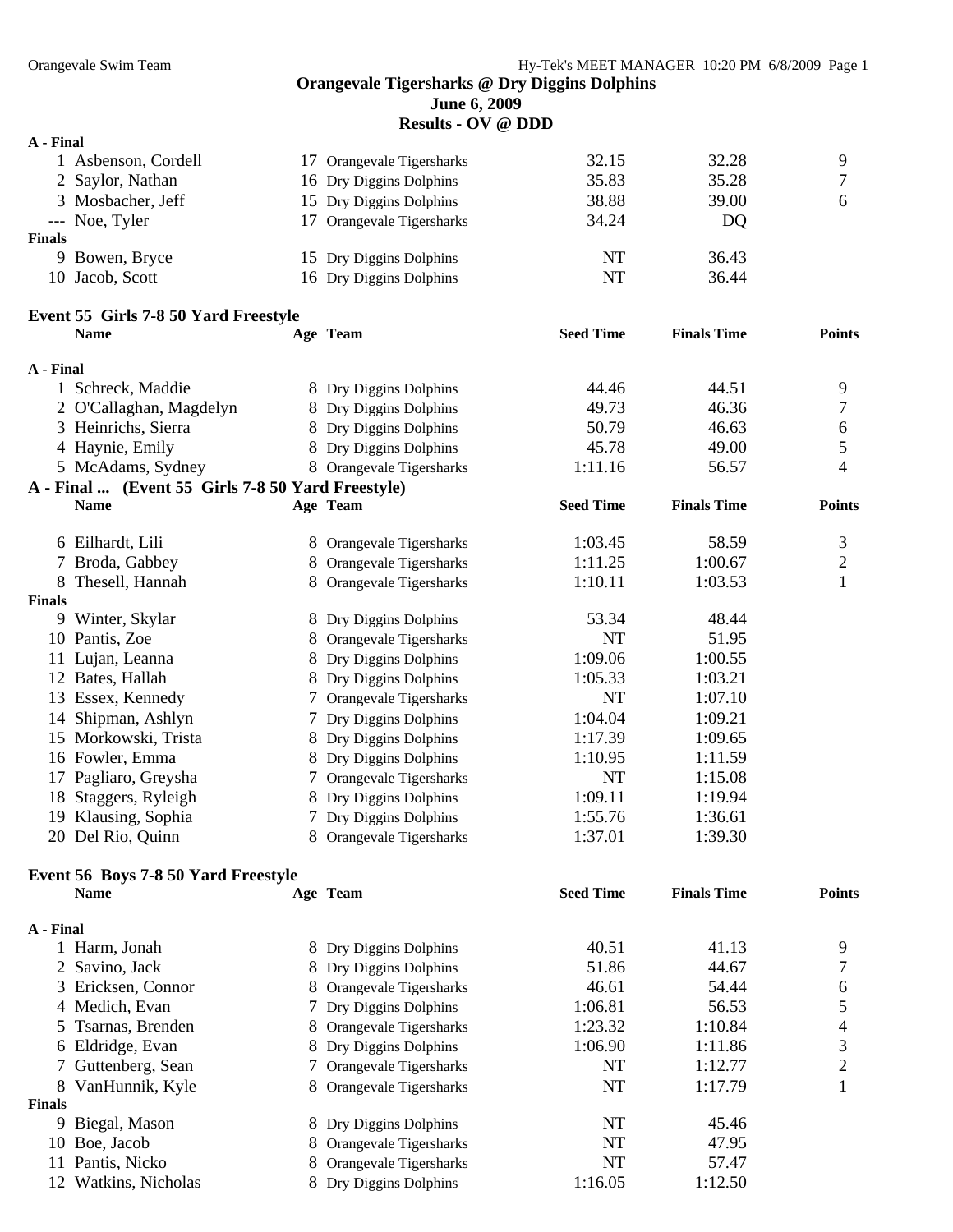**June 6, 2009 Results - OV @ DDD** 

|                  | $\bf$ Nesults - $\bf{U}$ $\bf{v}$ $\bf{w}$ $\bf{D}$ $\bf{D}$ |         |         |
|------------------|--------------------------------------------------------------|---------|---------|
| 13 Krawiec, Ben  | 7 Orangevale Tigersharks                                     | NT      | 1:30.09 |
| 14 Roemer, Isaak | 8 Dry Diggins Dolphins                                       | NT      | 1:33.70 |
| 15 Jilbert, Ben  | 7 Dry Diggins Dolphins                                       | 1:33.90 | 1:35.83 |

## **Event 57 Girls 9-10 50 Yard Freestyle**

|               | <b>Name</b>                                     | Age Team                  | <b>Seed Time</b> | <b>Finals Time</b> | <b>Points</b>            |
|---------------|-------------------------------------------------|---------------------------|------------------|--------------------|--------------------------|
| A - Final     |                                                 |                           |                  |                    |                          |
|               | 1 Heinrichs, Breanna                            | 10 Dry Diggins Dolphins   | 35.72            | 33.66              | 9                        |
|               | 2 Salerno, Miranda                              | 9 Dry Diggins Dolphins    | 40.75            | 40.24              | 7                        |
|               | 3 Williams, Lindsay                             | 10 Dry Diggins Dolphins   | 38.91            | 40.96              | $\sqrt{6}$               |
|               | 4 O'Callaghan, Grace                            | 10 Dry Diggins Dolphins   | 43.54            | 41.58              | $\sqrt{5}$               |
|               | 5 Ramirez, Rosemary                             | 10 Orangevale Tigersharks | 42.24            | 48.77              | $\overline{\mathcal{A}}$ |
|               | 6 Knopp, Cassidy                                | 10 Orangevale Tigersharks | <b>NT</b>        | 50.27              | 3                        |
|               | 7 Coyne, May                                    | 10 Orangevale Tigersharks | $\rm{NT}$        | 57.22              | $\overline{c}$           |
|               | 8 Dickey, Marissa                               | 9 Orangevale Tigersharks  | <b>NT</b>        | 1:05.08            | $\mathbf{1}$             |
| <b>Finals</b> |                                                 |                           |                  |                    |                          |
|               | 9 Levi, Paige                                   | 9 Dry Diggins Dolphins    | 51.27            | 45.39              |                          |
|               | 10 Danker, Bella                                | 9 Dry Diggins Dolphins    | 50.57            | 49.71              |                          |
|               | Finals  (Event 57 Girls 9-10 50 Yard Freestyle) |                           |                  |                    |                          |
|               | <b>Name</b>                                     | Age Team                  | <b>Seed Time</b> | <b>Finals Time</b> | <b>Points</b>            |
|               | 11 Cope, Kasey                                  | 9 Dry Diggins Dolphins    | 53.06            | 53.56              |                          |
|               | 12 Warren, Katelyn                              | 10 Orangevale Tigersharks | <b>NT</b>        | 55.88              |                          |
|               | 13 Somera, Julia                                | 9 Dry Diggins Dolphins    | 53.29            | 1:00.12            |                          |
|               | 14 Arnold, Katlyn                               | 9 Dry Diggins Dolphins    | 1:11.81          | 1:00.52            |                          |
|               | Event 58 Boys 9-10 50 Yard Freestyle            |                           |                  |                    |                          |
|               | <b>Name</b>                                     | Age Team                  | <b>Seed Time</b> | <b>Finals Time</b> | <b>Points</b>            |
| A - Final     |                                                 |                           |                  |                    |                          |
|               | 1 Stumbaugh, Parker                             | 10 Dry Diggins Dolphins   | 35.20            | 35.19              | 9                        |
|               | 2 Hasemeier, Hank                               | 10 Dry Diggins Dolphins   | <b>NT</b>        | 38.73              | 7                        |
| 3             | Sota, Christopher                               | 10 Dry Diggins Dolphins   | 39.43            | 42.48              | $\sqrt{6}$               |
|               | 4 Brown, Erik                                   | 9 Orangevale Tigersharks  | 56.38            | 44.39              | $\sqrt{5}$               |
|               | 5 Pesko, Keefe                                  | 9 Dry Diggins Dolphins    | 49.64            | 44.94              | $\overline{4}$           |
|               | 6 Kim, Kyle                                     | 10 Orangevale Tigersharks | <b>NT</b>        | 1:02.68            | 3                        |
| <b>Finals</b> |                                                 |                           |                  |                    |                          |
|               | 9 Watkins, Noah                                 | 10 Dry Diggins Dolphins   | 49.74            | 45.51              |                          |
|               | 10 Holifield-Helm, Marcus                       | 9 Dry Diggins Dolphins    | 57.05            | 51.42              |                          |
|               | 11 Warren, Jack                                 | 10 Dry Diggins Dolphins   | 58.56            | 1:00.67            |                          |
|               | 12 White, Jack                                  | 9 Orangevale Tigersharks  | <b>NT</b>        | 1:05.01            |                          |
|               | 13 Seitles, David                               | 10 Dry Diggins Dolphins   | 1:02.33          | 1:07.29            |                          |
|               | 14 Holmes, Payton                               | 9 Orangevale Tigersharks  | <b>NT</b>        | 1:11.85            |                          |

## **Event 59 Girls 11-12 100 Yard Freestyle Name Age Team Seed Time Finals Time Points A - Final**  1 Garcia, Marissa 12 Dry Diggins Dolphins 1:07.44 1:05.02 9<br>
2 Schafer, Brionna 11 Dry Diggins Dolphins 1:16.57 1:11.13 7 2 Schafer, Brionna 11 Dry Diggins Dolphins 1:16.57 1:11.13

| 3 Brocker, Micah   | 12 Dry Diggins Dolphins   | 1:17.89 | 1:16.24 | 6              |
|--------------------|---------------------------|---------|---------|----------------|
| 4 Watkins, Kaitlin | 12 Dry Diggins Dolphins   | 1:21.53 | 1:18.52 |                |
| 5 Negrete, Alexa   | 12 Orangevale Tigersharks | 1:23.48 | 1:20.23 | $\overline{4}$ |
| 6 Dummett, Emily   | 11 Orangevale Tigersharks | NT      | 1:37.01 |                |
|                    |                           |         |         |                |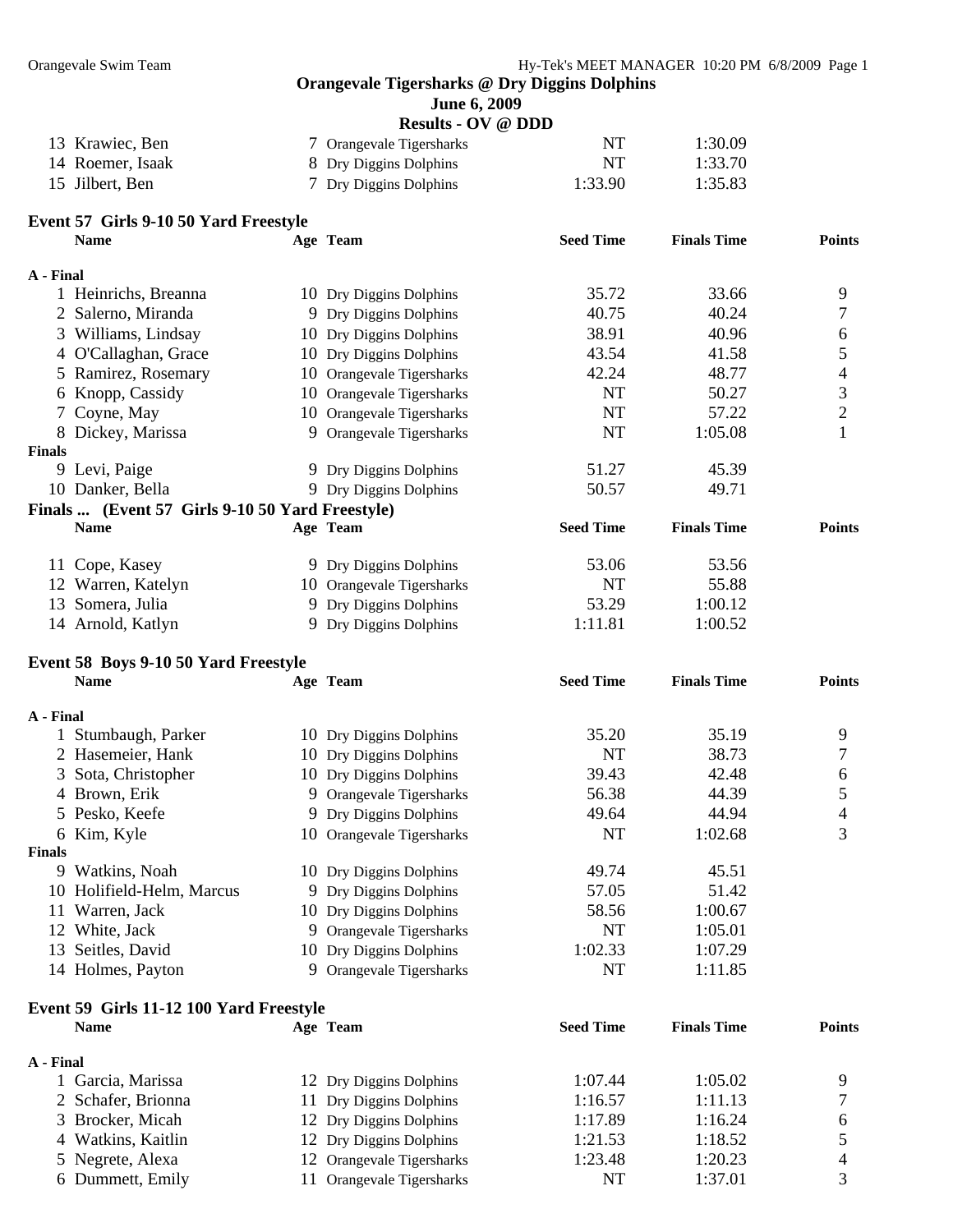**Name <b>Seed Time Agel <b>Seed Time Points** 

## **Orangevale Tigersharks @ Dry Diggins Dolphins**

**June 6, 2009** 

|               | <b>Results - OV @ DDD</b>              |                           |         |         |   |  |
|---------------|----------------------------------------|---------------------------|---------|---------|---|--|
|               | 7 Davis, Emmalyn                       | 11 Orangevale Tigersharks | NT      | 1:56.42 | 2 |  |
| <b>Finals</b> |                                        |                           |         |         |   |  |
|               | 9 Morkowski, Anika                     | 11 Dry Diggins Dolphins   | 1:35.92 | 1:26.12 |   |  |
|               | 10 Clough, Jamie                       | 11 Dry Diggins Dolphins   | 1:23.99 | 1:29.01 |   |  |
|               | 11 Fowler, Carley                      | 11 Dry Diggins Dolphins   | 1:44.65 | 1:35.71 |   |  |
|               | 12 Jilbert, Claire                     | 11 Dry Diggins Dolphins   | 1:39.17 | 1:35.98 |   |  |
|               |                                        |                           |         |         |   |  |
|               | Event 60 Boys 11-12 100 Yard Freestyle |                           |         |         |   |  |

|               | <b>Name</b>           | Age Team                      | <b>Seed Time</b> | <b>Finals Time</b> | <b>Points</b> |
|---------------|-----------------------|-------------------------------|------------------|--------------------|---------------|
| A - Final     |                       |                               |                  |                    |               |
|               | 1 Williams, Jason     | 12 Dry Diggins Dolphins       | 1:06.65          | 1:04.54            | Q             |
|               | 2 McKillop, Brendan   | 12 Dry Diggins Dolphins       | NT               | 1:19.94            |               |
|               | 3 Boe, Joshua         | 11 Orangevale Tigersharks     | NT               | 1:23.48            | 6             |
|               | 4 Camello, Nicolas    | 11 Dry Diggins Dolphins       | 1:23.89          | 1:24.75            |               |
|               | 5 Dunlap, Caleb       | 12 Orangevale Tigersharks     | NT               | 1:41.56            | 4             |
|               | 6 Schwartz, Alexander | 11 Dry Diggins Dolphins       | 2:22.41          | 2:19.68            |               |
|               | --- Liaghat, Armon    | 11 Orangevale Tigersharks     | NT               | DQ                 |               |
| <b>Finals</b> |                       |                               |                  |                    |               |
|               | 9 VanHunnik, Andrew   | 12 Orangevale Tigersharks     | NT               | 1:52.63            |               |
| 10            | VanHunnik, Tyler      | <b>Orangevale Tigersharks</b> | NT               | 2:17.43            |               |

## **Event 61 Girls 13-14 100 Yard Freestyle**

|               | <b>Name</b>         | Age Team                  | <b>Seed Time</b> | <b>Finals Time</b> | <b>Points</b> |
|---------------|---------------------|---------------------------|------------------|--------------------|---------------|
| A - Final     |                     |                           |                  |                    |               |
|               | Tiedemann, Ellen    | 13 Dry Diggins Dolphins   | 1:10.29          | 1:04.83            | 9             |
|               | 2 Clough, Jessica   | 14 Dry Diggins Dolphins   | NT               | 1:09.87            |               |
|               | 3 Ganzert, Shelby   | 14 Dry Diggins Dolphins   | 1:14.31          | 1:09.92            | 6             |
|               | 4 Morgan, Amy       | 14 Orangevale Tigersharks | 1:20.16          | 1:17.55            |               |
|               | 5 Brown, Emily      | 13 Orangevale Tigersharks | 1:23.89          | 1:18.90            | 4             |
|               | 6 Danker, Madi      | 14 Dry Diggins Dolphins   | 1:20.99          | 1:19.33            | 3             |
|               | 7 Miner, Mackenzie  | 13 Orangevale Tigersharks | 1:21.81          | 1:19.45            | ◠             |
|               | 8 Foster, Katrina   | 14 Orangevale Tigersharks | 1:22.95          | 1:27.17            |               |
| <b>Finals</b> |                     |                           |                  |                    |               |
| 9             | DeClouette, Jessica | 13 Orangevale Tigersharks | 1:31.56          | 1:16.94            |               |
|               | 10 Eyman, Brooke    | 14 Orangevale Tigersharks | 1:26.76          | 1:21.03            |               |

## **Event 62 Boys 13-14 100 Yard Freestyle**

|--|

## **A - Final**

| A - Final     |                    |                             |         |         |   |
|---------------|--------------------|-----------------------------|---------|---------|---|
|               | 1 Coen, Andrew     | 14 Dry Diggins Dolphins     | 57.16   | 56.51   | 9 |
|               | 2 Meigs, Will      | 14 Dry Diggins Dolphins     | 1:00.91 | 58.57   | 7 |
|               | 3 Eyman, Ryan      | 13 Orangevale Tigersharks   | 1:04.28 | 1:02.22 | 6 |
|               | 4 Coen, Matthew    | 13 Dry Diggins Dolphins     | 1:11.67 | 1:08.49 | 5 |
|               | 5 Brown, Austin    | 14 Orangevale Tigersharks   | 1:17.02 | 1:08.77 | 4 |
|               | 6 Clark, Geramy    | 14 Orangevale Tigersharks   | 1:14.21 | 1:09.02 | 3 |
|               | 7 Wriedt, Garry    | 14 Dry Diggins Dolphins     | 1:14.10 | 1:09.82 | 2 |
|               | 8 Dunlap, Joschua  | 14 Orangevale Tigersharks   | NT      | 1:15.64 |   |
| <b>Finals</b> |                    |                             |         |         |   |
| 9.            | Seaton, Nicholas   | 14 Dry Diggins Dolphins     | NT      | 59.41   |   |
|               | 10 Foster, Max     | 14 Dry Diggins Dolphins     | NT      | 1:02.19 |   |
| 11            | Unverferth, Karl   | 13 Dry Diggins Dolphins     | NT      | 1:10.17 |   |
|               | 12 Verbitsky, Sean | Dry Diggins Dolphins<br>13. | 1:19.35 | 1:17.02 |   |
|               |                    |                             |         |         |   |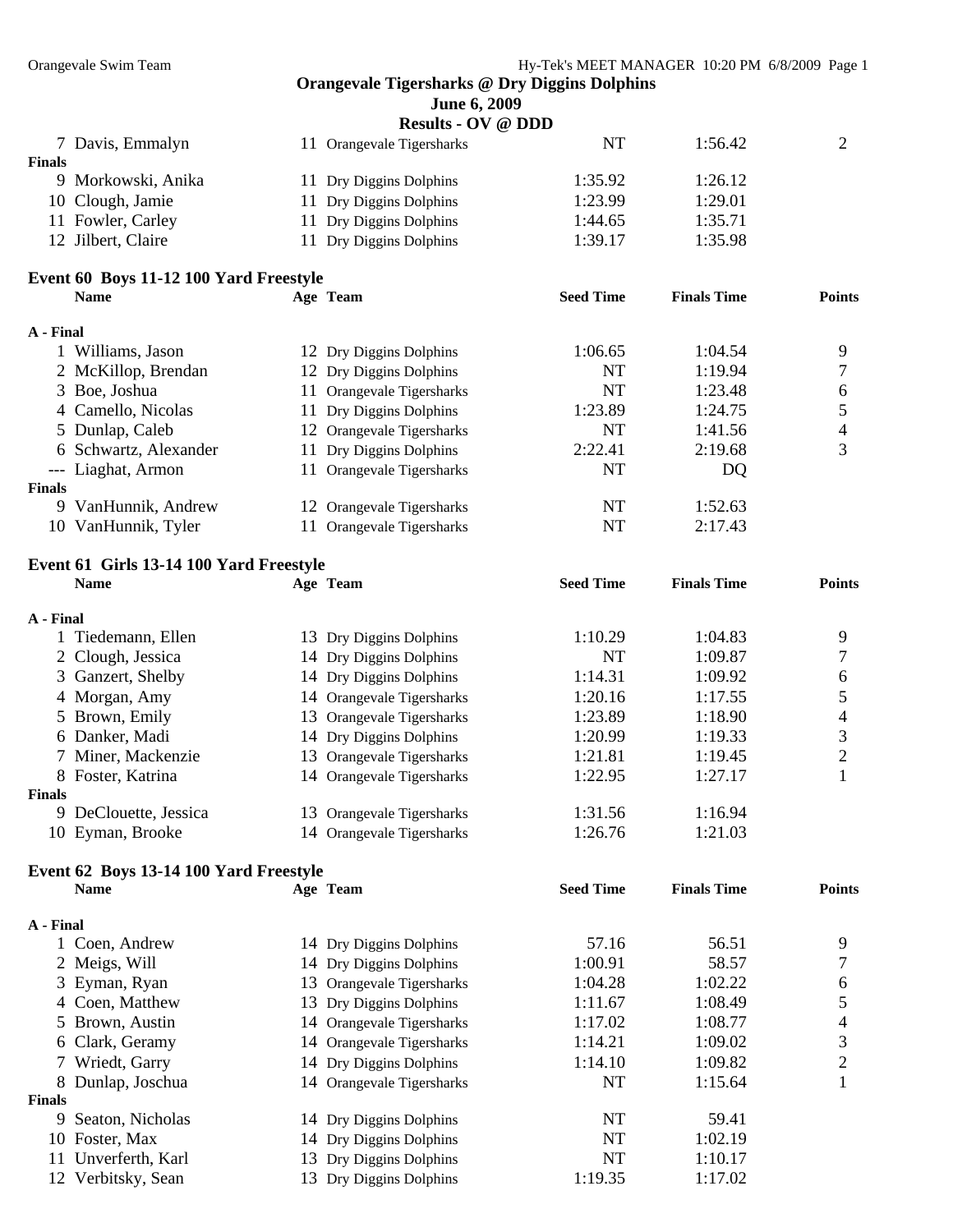**June 6, 2009** 

|                      | <b>Results - OV @ DDD</b> |    |         |
|----------------------|---------------------------|----|---------|
| 13 Hermanson, Steven | 13 Orangevale Tigersharks | NT | 1:24.85 |
|                      |                           |    |         |

| 14 Purugganan, Isaiah | 13 Orangevale Tigersharks | NT | 1:38.19 |
|-----------------------|---------------------------|----|---------|
|                       |                           |    |         |

## **Event 63 Girls 15-18 100 Yard Freestyle Name Age Team Seed Time Finals Time Points A - Final**  1 Negrete, Brooke 16 Orangevale Tigersharks 1:00.12 1:00.10 9 2 Gray, Rachel 15 Dry Diggins Dolphins NT 1:00.69 7 3 Klas, Rachel 16 Dry Diggins Dolphins 1:08.35 1:04.58 6 4 Negrete, Heather 18 Orangevale Tigersharks 1:02.09 1:05.61 5 5 Miller, Mary 15 Orangevale Tigersharks 1:08.28 1:06.60 4 6 Faulk, Chloe 17 Dry Diggins Dolphins 1:11.78 1:07.83 3 7 Youel, Kelsey 16 Dry Diggins Dolphins 1:16.21 1:13.34 2 8 Kennedy, Erin 16 Orangevale Tigersharks 1:11.60 1:14.24 1 **Finals**  9 Youel, Alison 16 Dry Diggins Dolphins NT 1:05.00 10 Sota, Alyssa 15 Dry Diggins Dolphins 1:17.24 1:12.82 11 Donaldson, Chelsea 18 Orangevale Tigersharks 1:14.35 1:16.10 12 Donaldson, Ellie 15 Orangevale Tigersharks NT 1:16.17 13 Pach, Maddy 15 Orangevale Tigersharks NT 1:19.19 14 Morgan, Anna 15 Dry Diggins Dolphins 1:25.43 1:21.49 **Finals ... (Event 63 Girls 15-18 100 Yard Freestyle) Name Age Team Seed Time Finals Time Points**  15 Randall, Shelby 15 Dry Diggins Dolphins 1:25.80 1:21.91 **Event 64 Boys 15-18 100 Yard Freestyle Name Age Team Seed Time Finals Time Points A - Final**  1 Hull, Andrew 17 Dry Diggins Dolphins 54.45 53.78 9 2 Foster, John 17 Orangevale Tigersharks 56.71 54.31 7 3 Pope, Daniel 15 Dry Diggins Dolphins 58.27 56.54 6 4 Clifford, Ryan 16 Dry Diggins Dolphins 1:02.81 57.42 5 **Event 65 Girls 7-8 25 Yard Butterfly Name Age Team Seed Time Finals Time Points A - Final**  1 Bush, Hannaford 8 Dry Diggins Dolphins 21.29 20.92 9 2 Winter, Skylar 8 Dry Diggins Dolphins 27.08 23.87 7 3 Haynie, Emily 8 Dry Diggins Dolphins 22.66 24.39 6 4 Higgins, Naomi 7 Dry Diggins Dolphins 30.55 31.69 5 5 Miner, Malia 1:01.80 41.21 4 6 Thesell, Hannah 8 Orangevale Tigersharks 51.06 44.71 3

--- Pantis, Zoe 8 Orangevale Tigersharks NT DQ **Finals**  9 Shipman, Ashlyn 7 Dry Diggins Dolphins 35.20 35.97 10 Parker, Kiersten 8 Dry Diggins Dolphins 45.24 39.38 11 King, Timmi 7 Dry Diggins Dolphins 49.65 43.56 12 Collins, Haley 8 Dry Diggins Dolphins 48.00 46.12

## **Event 66 Boys 7-8 25 Yard Butterfly**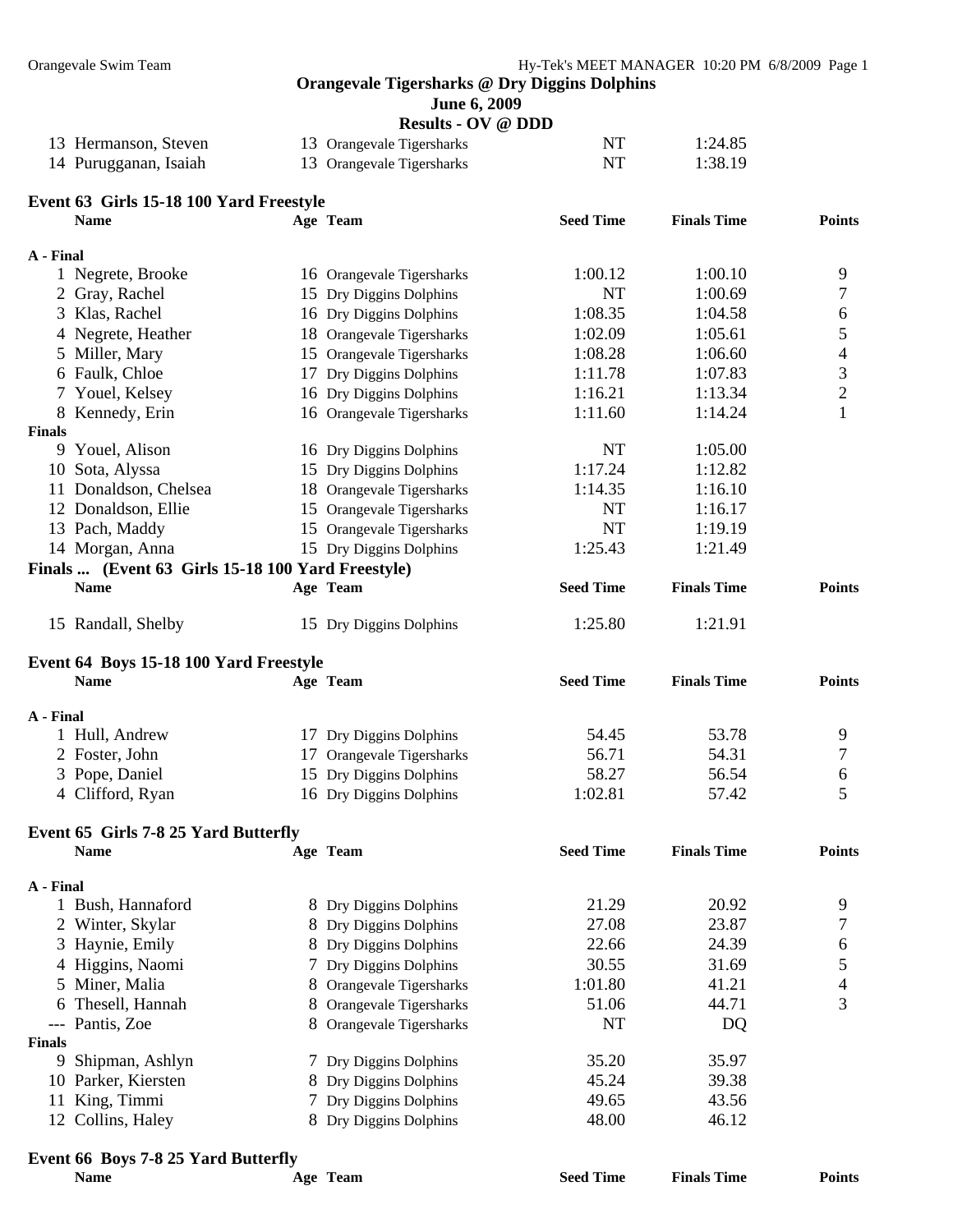**June 6, 2009** 

**Results - OV @ DDD** 

| A - Final     |                                       |                           |                  |                    |               |
|---------------|---------------------------------------|---------------------------|------------------|--------------------|---------------|
|               | 1 Pesce, Carson                       | 8 Dry Diggins Dolphins    | 27.75            | 27.03              | 9             |
|               | 2 Savino, Jack                        | 8 Dry Diggins Dolphins    | 27.89            | 27.05              | 7             |
|               | 3 Somera, Jeffrey                     | 7 Dry Diggins Dolphins    | 35.49            | 42.31              | 6             |
|               | --- Loeprich, Jack                    | 8 Dry Diggins Dolphins    | 29.40            | DQ                 |               |
| <b>Finals</b> |                                       |                           |                  |                    |               |
|               | 9 Biegal, Mason                       | 8 Dry Diggins Dolphins    | <b>NT</b>        | 22.84              |               |
|               | 10 Shepherd, Oskar                    | 7 Dry Diggins Dolphins    | <b>NT</b>        | 34.02              |               |
|               | Event 67 Girls 9-10 25 Yard Butterfly |                           |                  |                    |               |
|               | <b>Name</b>                           | Age Team                  | <b>Seed Time</b> | <b>Finals Time</b> | <b>Points</b> |
| A - Final     |                                       |                           |                  |                    |               |
|               | 1 Ling, Erin                          | 9 Dry Diggins Dolphins    | 19.38            | 19.25              | 9             |
|               | 2 Bishop, Catherine                   | 9 Dry Diggins Dolphins    | 21.47            | 19.49              | 7             |
|               | 3 Williams, Lindsay                   | 10 Dry Diggins Dolphins   | 19.62            | 20.09              | 6             |
|               | 4 Bujanda, Miya                       | 10 Orangevale Tigersharks | 24.00            | 21.18              | 5             |
|               | 5 Lujan, Rebecca                      | 10 Dry Diggins Dolphins   | 24.07            | 23.26              | 4             |
|               | 6 Bailey, Katelynn                    | 9 Orangevale Tigersharks  | 24.56            | 24.50              | 3             |
| <b>Finals</b> |                                       |                           |                  |                    |               |
|               | 9 Bennett, Elizabeth                  | 10 Dry Diggins Dolphins   | 25.62            | 22.61              |               |
|               | 10 Maguire, Violet                    | 9 Dry Diggins Dolphins    | <b>NT</b>        | 24.47              |               |
|               | 11 Levi, Paige                        | 9 Dry Diggins Dolphins    | 25.95            | 25.45              |               |

| 13 Shipman, Taylor      | 9 Dry Diggins Dolphins                          | 28.81            | 27.92              |               |
|-------------------------|-------------------------------------------------|------------------|--------------------|---------------|
|                         | Finals  (Event 67 Girls 9-10 25 Yard Butterfly) |                  |                    |               |
| <b>Name</b>             | Age Team                                        | <b>Seed Time</b> | <b>Finals Time</b> | <b>Points</b> |
| 14 Klas, Grace          | 9 Dry Diggins Dolphins                          | NT               | 31.53              |               |
| 15 Hudak, Jana          | 9 Dry Diggins Dolphins                          | 36.80            | 33.81              |               |
| --- Richardson, Orlaith | 9 Dry Diggins Dolphins                          | NT               | DO                 |               |

12 Brazelton, Megan 9 Dry Diggins Dolphins 26.93 25.99

## **Event 68 Boys 9-10 25 Yard Butterfly**

| Q |
|---|
|   |
|   |
|   |
| 6 |
|   |
| 4 |
|   |
|   |
|   |
|   |
|   |

### **Event 69 Girls 11-12 50 Yard Butterfly**

| <b>Name</b> |                                                                                                                     | <b>Seed Time</b>                                                                                                                                  | <b>Finals Time</b> | <b>Points</b> |
|-------------|---------------------------------------------------------------------------------------------------------------------|---------------------------------------------------------------------------------------------------------------------------------------------------|--------------------|---------------|
|             |                                                                                                                     |                                                                                                                                                   |                    |               |
|             |                                                                                                                     | 34.64                                                                                                                                             | 33.70              |               |
|             |                                                                                                                     | 35.15                                                                                                                                             | 33.97              |               |
|             |                                                                                                                     | 41.87                                                                                                                                             | 40.73              | <sub>6</sub>  |
|             |                                                                                                                     | 44.55                                                                                                                                             | 42.08              |               |
|             |                                                                                                                     | 46.76                                                                                                                                             | 42.64              |               |
|             | A - Final<br>1 Garcia, Marissa<br>2 Verbitsky, Olivia<br>3 Negrete, Alexa<br>4 Salerno, Madelyn<br>5 D'Amico, Ellie | Age Team<br>12 Dry Diggins Dolphins<br>12 Dry Diggins Dolphins<br>12 Orangevale Tigersharks<br>11 Dry Diggins Dolphins<br>12 Dry Diggins Dolphins |                    |               |

**Finals**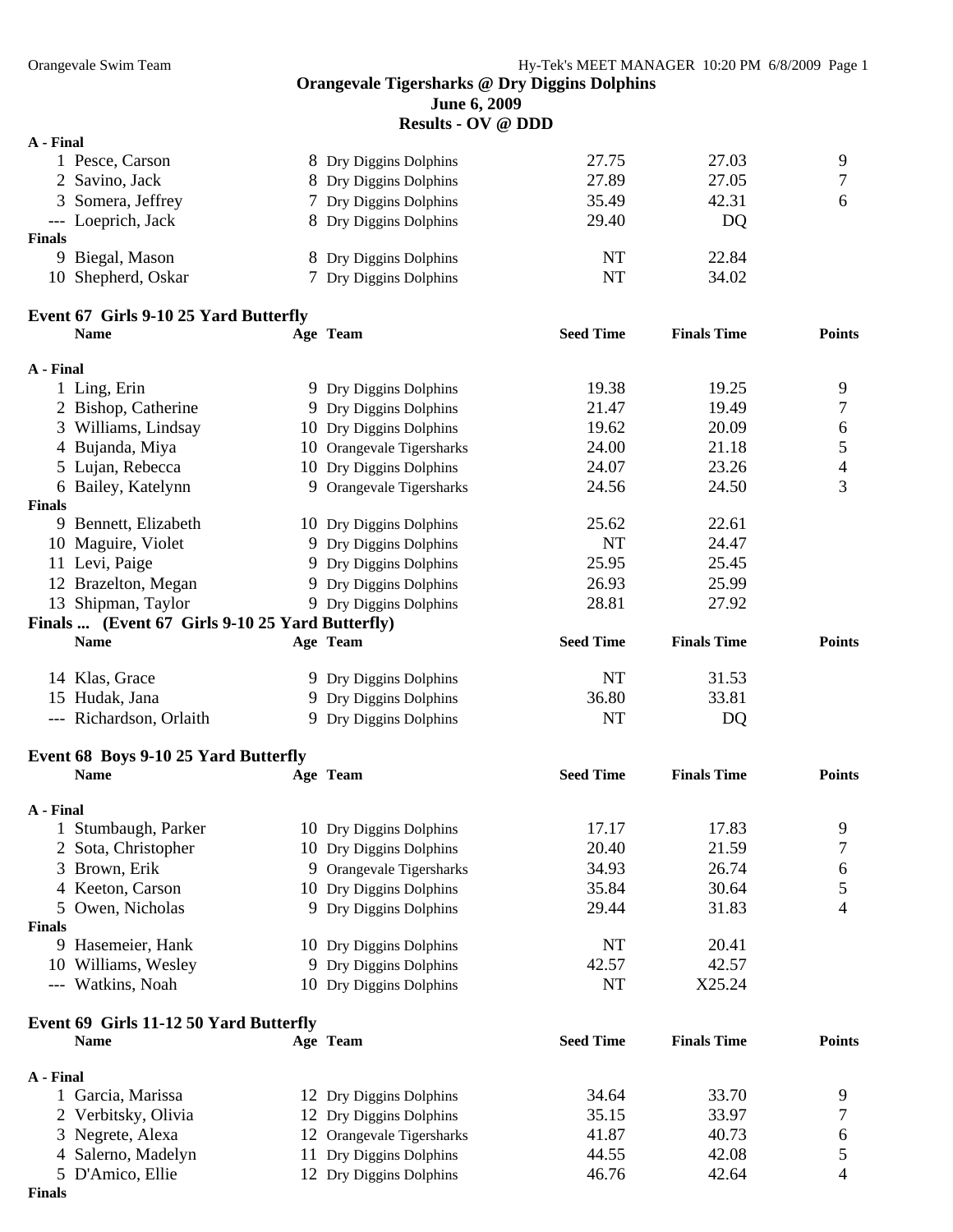|                         | June 6, 2009              |           |         |
|-------------------------|---------------------------|-----------|---------|
|                         | <b>Results - OV @ DDD</b> |           |         |
| 9 Neff, Kayleigh        | 12 Dry Diggins Dolphins   | <b>NT</b> | 41.24   |
| 10 Jacquemain, Marcella | 12 Dry Diggins Dolphins   | 50.46     | 45.48   |
| 11 Rogers, Sarah        | 11 Dry Diggins Dolphins   | <b>NT</b> | 46.02   |
| 12 Pesce, Lola          | 12 Dry Diggins Dolphins   | 53.15     | 48.48   |
| 13 Watkins, Kendal      | 12 Dry Diggins Dolphins   | <b>NT</b> | 48.90   |
| 14 Morkowski, Anika     | 11 Dry Diggins Dolphins   | 55.58     | 53.22   |
| 15 Nobles, Tamara       | 12 Dry Diggins Dolphins   | 57.00     | 56.66   |
| 16 Fowler, Carley       | 11 Dry Diggins Dolphins   | NT        | 1:05.16 |
|                         |                           |           |         |

## **Event 70 Boys 11-12 50 Yard Butterfly**

|               | <b>Name</b>         | Age Team                  | <b>Seed Time</b> | <b>Finals Time</b> | <b>Points</b> |
|---------------|---------------------|---------------------------|------------------|--------------------|---------------|
| A - Final     |                     |                           |                  |                    |               |
|               | Williams, Jason     | 12 Dry Diggins Dolphins   | 32.10            | 31.09              | 9             |
|               | 2 Gray, Ryan        | 12 Dry Diggins Dolphins   | NT               | 39.18              |               |
|               | 3 Magat, Elijah     | 12 Dry Diggins Dolphins   | 39.39            | 42.84              | 6             |
|               | 4 Bailey, Jordan    | 12 Orangevale Tigersharks | 51.35            | 43.46              |               |
|               | 5 Hughes, Sean      | 11 Orangevale Tigersharks | NT               | 43.69              | 4             |
|               | 6 Camello, Nicolas  | 11 Dry Diggins Dolphins   | 41.99            | 45.11              | 3             |
|               | --- Jimenez, Eddie  | 12 Orangevale Tigersharks | 51.89            | DQ                 |               |
|               | Oskuie, Omid        | 11 Orangevale Tigersharks | NT               | DQ                 |               |
| <b>Finals</b> |                     |                           |                  |                    |               |
|               | 9 Hasemeier, Wyatt  | 12 Dry Diggins Dolphins   | NT               | 46.93              |               |
|               | --- McCann, Thomas  | 11 Dry Diggins Dolphins   | NT               | DQ                 |               |
|               | --- Cordero, Travis | 12 Dry Diggins Dolphins   | NT               | DQ                 |               |
|               |                     |                           |                  |                    |               |

## **Event 71 Girls 13-14 50 Yard Butterfly**

| <b>Name</b> |                                                                                                                                                                                                                                                                                           | <b>Seed Time</b>                                                                                                                                                                                                                                                                                                                                 | <b>Finals Time</b> | <b>Points</b> |
|-------------|-------------------------------------------------------------------------------------------------------------------------------------------------------------------------------------------------------------------------------------------------------------------------------------------|--------------------------------------------------------------------------------------------------------------------------------------------------------------------------------------------------------------------------------------------------------------------------------------------------------------------------------------------------|--------------------|---------------|
|             |                                                                                                                                                                                                                                                                                           |                                                                                                                                                                                                                                                                                                                                                  |                    |               |
|             |                                                                                                                                                                                                                                                                                           | 32.69                                                                                                                                                                                                                                                                                                                                            | 32.46              | 9             |
|             |                                                                                                                                                                                                                                                                                           | 32.61                                                                                                                                                                                                                                                                                                                                            | 35.35              |               |
|             |                                                                                                                                                                                                                                                                                           | 36.46                                                                                                                                                                                                                                                                                                                                            | 36.25              | 6             |
|             |                                                                                                                                                                                                                                                                                           | 40.01                                                                                                                                                                                                                                                                                                                                            | 38.37              |               |
|             |                                                                                                                                                                                                                                                                                           | 37.95                                                                                                                                                                                                                                                                                                                                            | 38.56              | 4             |
|             |                                                                                                                                                                                                                                                                                           | 40.67                                                                                                                                                                                                                                                                                                                                            | 41.55              | 3             |
|             |                                                                                                                                                                                                                                                                                           | 45.59                                                                                                                                                                                                                                                                                                                                            | 44.30              | 2             |
|             |                                                                                                                                                                                                                                                                                           | 45.88                                                                                                                                                                                                                                                                                                                                            | 44.72              |               |
|             |                                                                                                                                                                                                                                                                                           |                                                                                                                                                                                                                                                                                                                                                  |                    |               |
|             |                                                                                                                                                                                                                                                                                           | 50.74                                                                                                                                                                                                                                                                                                                                            | 43.36              |               |
|             |                                                                                                                                                                                                                                                                                           | 48.36                                                                                                                                                                                                                                                                                                                                            | 45.42              |               |
|             | 13.                                                                                                                                                                                                                                                                                       | NT                                                                                                                                                                                                                                                                                                                                               | 51.56              |               |
|             | 13.                                                                                                                                                                                                                                                                                       | 1:07.62                                                                                                                                                                                                                                                                                                                                          | 58.21              |               |
|             | A - Final<br>1 Brocker, Anna<br>2 Clough, Jessica<br>3 Kanaley, Andee<br>4 DeClouette, Jessica<br>5 Valtman, Stefany<br>6 Sturgeon, Megan<br>7 Miner, Mackenzie<br>8 Brown, Emily<br>Finals<br>9 Eyman, Brooke<br>10 Wriedt, Ashlee<br>Porter, Kaylie<br>11<br>12 Holifield-Helm, Katryna | Age Team<br>14 Dry Diggins Dolphins<br>14 Dry Diggins Dolphins<br>14 Dry Diggins Dolphins<br>13 Orangevale Tigersharks<br>13 Orangevale Tigersharks<br>13 Dry Diggins Dolphins<br>13 Orangevale Tigersharks<br>13 Orangevale Tigersharks<br>14 Orangevale Tigersharks<br>13 Dry Diggins Dolphins<br>Dry Diggins Dolphins<br>Dry Diggins Dolphins |                    |               |

#### **Event 72 Boys 13-14 50 Yard Butterfly**

| <b>Seed Time</b>                                                                                                                                                               | <b>Finals Time</b> | <b>Points</b> |
|--------------------------------------------------------------------------------------------------------------------------------------------------------------------------------|--------------------|---------------|
|                                                                                                                                                                                |                    |               |
| 28.75                                                                                                                                                                          | 28.90              | Q             |
| 30.63                                                                                                                                                                          | 29.13              |               |
| 37.98                                                                                                                                                                          | 31.24              | 6             |
| 32.73                                                                                                                                                                          | 31.65              |               |
| 36.16                                                                                                                                                                          | 35.04              |               |
| 37.19                                                                                                                                                                          | 35.96              |               |
| Age Team<br>14 Dry Diggins Dolphins<br>14 Dry Diggins Dolphins<br>14 Orangevale Tigersharks<br>13 Orangevale Tigersharks<br>13 Dry Diggins Dolphins<br>14 Dry Diggins Dolphins |                    |               |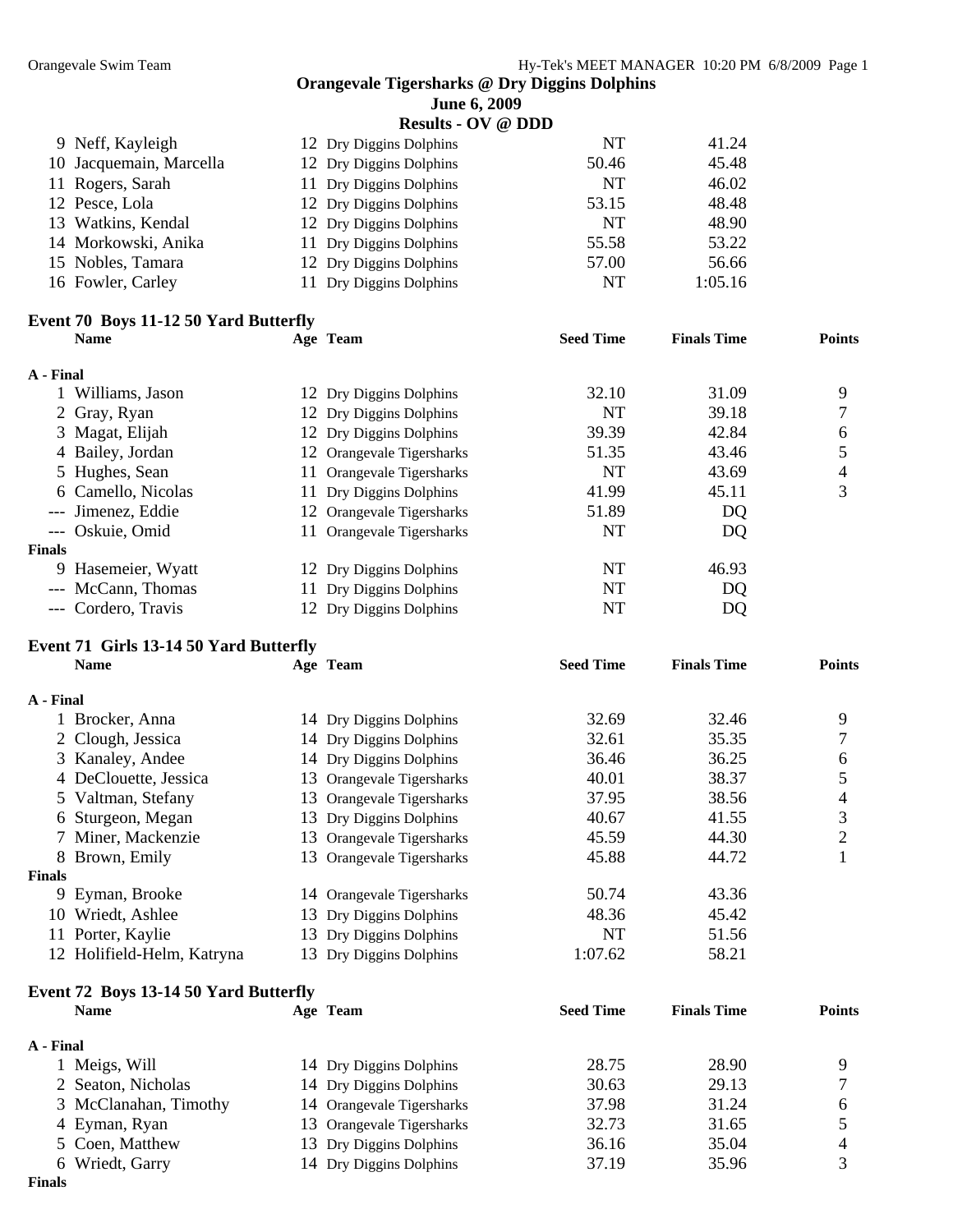|               |                                                       |    | June 6, 2009              |                            |                      |                          |
|---------------|-------------------------------------------------------|----|---------------------------|----------------------------|----------------------|--------------------------|
|               |                                                       |    | <b>Results - OV @ DDD</b> |                            |                      |                          |
|               | 9 Cordero, Tyler                                      |    | 14 Dry Diggins Dolphins   | NT                         | 35.82                |                          |
|               | 10 Bath, David                                        |    | 13 Dry Diggins Dolphins   | 38.06                      | 36.29                |                          |
| 11            | Oglesby, Noah                                         |    | 13 Dry Diggins Dolphins   | 41.86                      | 40.53                |                          |
|               | 12 Oglesby, Dale                                      |    | 13 Dry Diggins Dolphins   | 42.09                      | 41.20                |                          |
|               | 13 Verbitsky, Sean                                    |    | 13 Dry Diggins Dolphins   | 43.67                      | 46.29                |                          |
| 14            | Slaight, Justin                                       |    | 14 Dry Diggins Dolphins   | NT                         | 48.45                |                          |
|               | --- Klausing, Korey                                   |    | 13 Dry Diggins Dolphins   | NT                         | DQ                   |                          |
|               |                                                       |    |                           |                            |                      |                          |
|               | Event 73 Girls 15-18 50 Yard Butterfly<br><b>Name</b> |    |                           |                            |                      |                          |
|               |                                                       |    | Age Team                  | <b>Seed Time</b>           | <b>Finals Time</b>   | <b>Points</b>            |
| A - Final     |                                                       |    |                           |                            |                      |                          |
|               | 1 Williams, Jenna                                     |    | 16 Dry Diggins Dolphins   | 31.19                      | 30.72                | 9                        |
|               | 2 Negrete, Brooke                                     |    | 16 Orangevale Tigersharks | 28.95                      | 30.93                | 7                        |
|               | 3 Tueller, Rebekah                                    |    | 15 Dry Diggins Dolphins   | 31.16                      | 31.03                | 6                        |
|               | 4 Asbenson, Victoria                                  |    | 15 Orangevale Tigersharks | 29.95                      | 31.65                | $\mathfrak s$            |
|               | 5 Youel, Alison                                       |    | 16 Dry Diggins Dolphins   | 32.74                      | 32.43                | $\overline{\mathcal{A}}$ |
|               | 6 Sota, Alyssa                                        |    | 15 Dry Diggins Dolphins   | 33.30                      | 33.91                | $\mathfrak{Z}$           |
|               | 7 Hermanson, Victoria                                 |    | 16 Orangevale Tigersharks | 35.31                      | 34.22                | $\mathbf{2}$             |
|               | 8 Kennedy, Erin                                       |    | 16 Orangevale Tigersharks | 33.54                      | 35.94                | 1                        |
| <b>Finals</b> |                                                       |    |                           |                            |                      |                          |
|               | 9 Stumbaugh, Brooke                                   |    | 16 Dry Diggins Dolphins   | NT                         | 34.17                |                          |
|               | 10 Murrow, Kelsi                                      |    | 16 Dry Diggins Dolphins   | 36.09                      | 34.62                |                          |
|               | 11 Faulk, Chloe                                       |    | 17 Dry Diggins Dolphins   | 37.41                      | 35.07                |                          |
|               | 12 Porter, Samantha                                   |    | 15 Orangevale Tigersharks | 38.54                      | 36.00                |                          |
|               | 13 Mitchell, Bryanna                                  |    | 18 Orangevale Tigersharks | 35.41                      | 36.78                |                          |
|               | Finals  (Event 73 Girls 15-18 50 Yard Butterfly)      |    |                           |                            |                      |                          |
|               | <b>Name</b>                                           |    | Age Team                  | <b>Seed Time</b>           | <b>Finals Time</b>   | <b>Points</b>            |
|               |                                                       |    |                           |                            |                      |                          |
|               | 14 Flecklin, Natalie                                  |    | 17 Dry Diggins Dolphins   | 37.43                      | 38.07                |                          |
|               | 15 Valtman, Allie                                     |    | 17 Orangevale Tigersharks | 38.23                      | 38.81                |                          |
|               | 16 Stelzmiller, Cassidy                               |    | 15 Dry Diggins Dolphins   | NT                         | 39.48                |                          |
|               | 17 Youel, Kelsey                                      |    | 16 Dry Diggins Dolphins   | 40.85                      | 39.85                |                          |
|               | 18 Randall, Ashley                                    |    | 17 Dry Diggins Dolphins   | 44.49                      | 44.76                |                          |
|               | 19 Morgan, Anna                                       |    | 15 Dry Diggins Dolphins   | 43.90                      | 45.26                |                          |
|               |                                                       |    |                           |                            |                      |                          |
|               | Event 74 Boys 15-18 50 Yard Butterfly                 |    |                           |                            |                      |                          |
|               | <b>Name</b>                                           |    | Age Team                  | <b>Seed Time</b>           | <b>Finals Time</b>   | <b>Points</b>            |
| A - Final     |                                                       |    |                           |                            |                      |                          |
|               | 1 Hull, Andrew                                        |    | 17 Dry Diggins Dolphins   | 27.53                      | 27.01                | 9                        |
|               | 2 Pope, Daniel                                        |    | 15 Dry Diggins Dolphins   | 28.88                      | 27.43                | 7                        |
|               | 3 Asbenson, Cordell                                   |    | 17 Orangevale Tigersharks | 27.86                      | 28.24                | 6                        |
|               | 4 Donaldson, Ryan                                     |    | 16 Dry Diggins Dolphins   | NT                         | 28.67                | 5                        |
|               | 5 Hannan, Benett                                      |    | 17 Orangevale Tigersharks | 30.69                      | 28.70                | 4                        |
|               | 6 Noe, Tyler                                          | 17 | Orangevale Tigersharks    | 30.61                      | 30.54                | 3                        |
|               | 7 Mosbacher, Jeff                                     |    | 15 Dry Diggins Dolphins   | 30.71                      | 31.78                | $\overline{2}$           |
|               |                                                       |    |                           |                            |                      |                          |
|               | Event 75 Girls 7-8 100 Yard Freestyle Relay           |    |                           |                            |                      |                          |
|               | <b>Team</b>                                           |    | <b>Relay</b>              | <b>Seed Time</b>           | <b>Finals Time</b>   | <b>Points</b>            |
| A - Final     |                                                       |    |                           |                            |                      |                          |
|               | 1 Dry Diggins Dolphins                                |    | A                         | 1:15.37                    | 1:22.68              | 12                       |
|               | 1) Schreck, Maddie 8                                  |    | 2) Haynie, Emily 8        | 3) O'Callaghan, Magdelyn 8 | 4) Bush, Hannaford 8 |                          |

2 Dry Diggins Dolphins B 1:30.70 1:35.15 9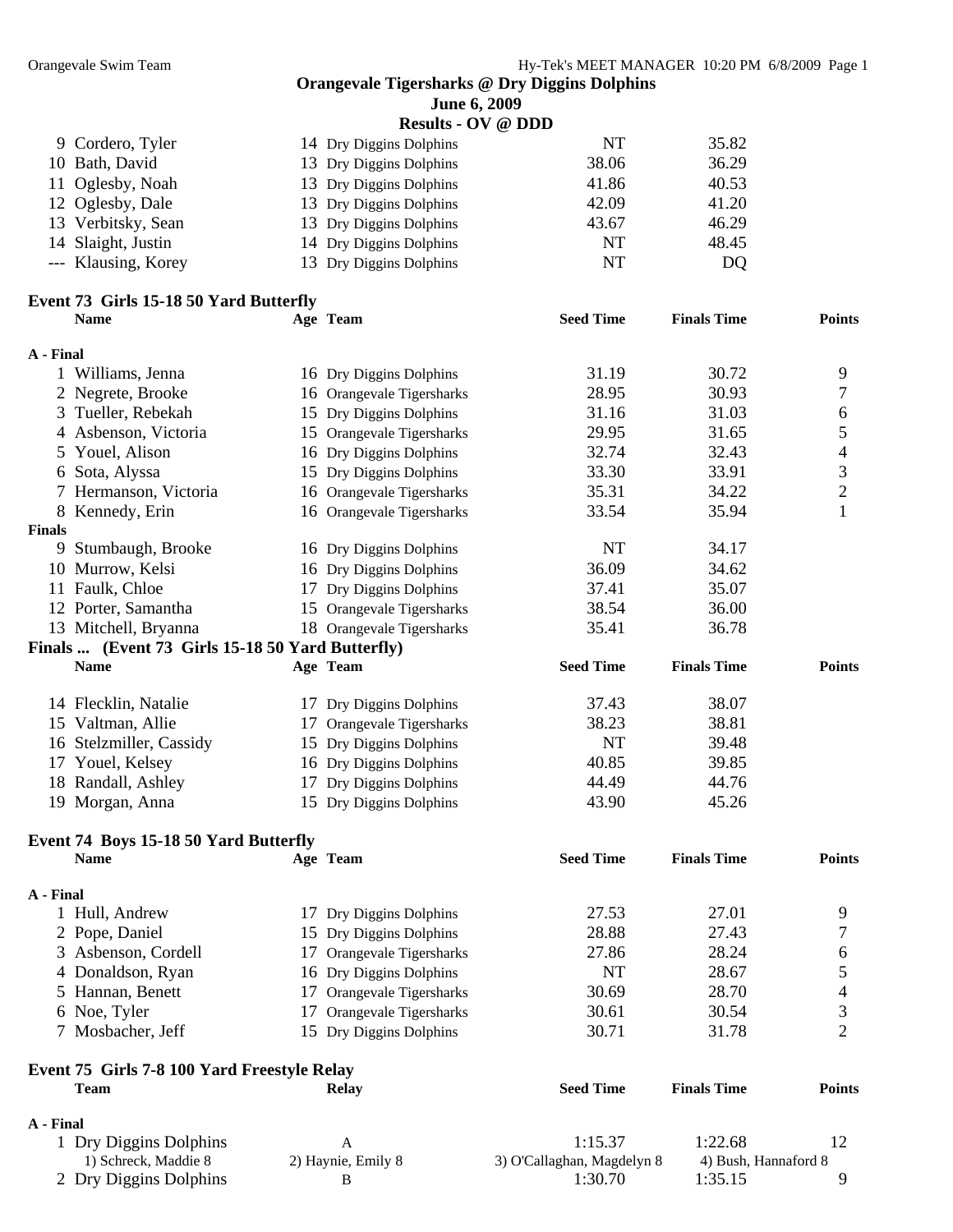**Results - OV @ DDD** 

| N                          |                     |                              |                        |  |  |  |  |  |  |
|----------------------------|---------------------|------------------------------|------------------------|--|--|--|--|--|--|
| 1) Heinrichs, Sierra 8     | 2) Garcia, Bella 8  | 3) Shipman, Ashlyn 7         | 4) Winter, Skylar 8    |  |  |  |  |  |  |
| 3 Dry Diggins Dolphins     |                     | 1:42.39                      | 1:51.58                |  |  |  |  |  |  |
| 1) Parker, Kiersten 8      | 2) Bates, Hallah 8  | 3) Lujan, Leanna 8           | 4) Higgins, Naomi 7    |  |  |  |  |  |  |
| 4 Orangevale Tigersharks   | А                   | 1:12.13                      | 1:53.19                |  |  |  |  |  |  |
| 1) Miner, Malia 8          | 2) Eilhardt, Lili 8 | 3) Williams-Herron, Skyler 8 | 4) McAdams, Sydney 8   |  |  |  |  |  |  |
| 5 Orangevale Tigersharks   |                     | NT                           | 1:56.34                |  |  |  |  |  |  |
| 1) Thesell, Hannah 8       | 2) Pantis, Zoe 8    | 3) Essex, Kennedy 7          | 4) Broda, Gabbey 8     |  |  |  |  |  |  |
| 6 Dry Diggins Dolphins     |                     | 2:00.50                      | 2:16.40                |  |  |  |  |  |  |
| 1) Collins, Alexis 8       | 2) King, Timmi 7    | 3) Collins, Haley 8          | 4) Staggers, Ryleigh 8 |  |  |  |  |  |  |
| --- Orangevale Tigersharks | В                   | NT                           | DO                     |  |  |  |  |  |  |
| 1) Pierre-Russo, Naomi 8   | 2) Burrell, Lily 7  | 3) Pagliaro, Greysha 7       | 4) Del Rio, Quinn 8    |  |  |  |  |  |  |
|                            |                     |                              |                        |  |  |  |  |  |  |

#### **Event 76 Boys 7-8 100 Yard Freestyle Relay Team Relay Seed Time Finals Time Points**

#### **A - Final**  1 Dry Diggins Dolphins A 1:19.27 1:19.68 12 1) Savino, Jack 8 2) Pesce, Carson 8 3) Loeprich, Jack 8 4) Harm, Jonah 8 2 Orangevale Tigersharks  $A$  1:17.88 1:55.17 9 1) Tsarnas, Brenden 8 2) VanHunnik, Kyle 8 3) Ericksen, Connor 8 4) Boe, Jacob 8 3 Dry Diggins Dolphins B<br>
1) Eldridge, Evan 8 2) Somera, Jeffrey 7 3) Medich, Evan 7 4) Shepherd, Oskar 7 3 2) Somera, Jeffrey 7 3) Medich, Evan 7 4) Shepherd, Oskar 7 4 Dry Diggins Dolphins C<br>
1) Biegal, Mason 8 2) Roemer, Isaak 8 3) Jilbert, Ben 7 4) Williams, Ty 7 1) Biegal, Mason 8 2) Roemer, Isaak 8 3) Jilbert, Ben 7 5 Orangevale Tigersharks B B NT 2:17.01 3 1) Krawiec, Ben 7 2) Pantis, Nicko 8 3) Guttenberg, Sean 7 4) Kleeschulte, Casey 7

#### **Event 77 Girls 9-10 200 Yard Freestyle Relay Team Relay Seed Time Finals Time Points**

#### **A - Final**

| л - гшаг      |                          |                          |                         |                          |   |
|---------------|--------------------------|--------------------------|-------------------------|--------------------------|---|
|               | 1 Dry Diggins Dolphins   | A                        | 2:33.70                 | 2:33.29<br>12            |   |
|               | 1) Bishop, Catherine 9   | 2) Williams, Lindsay 10  | 3) Salerno, Miranda 9   | 4) Heinrichs, Breanna 10 |   |
|               | 2 Dry Diggins Dolphins   | B                        | 2:55.80                 | 2:49.12                  | 9 |
|               | 1) O'Callaghan, Grace 10 | 2) Bennett, Elizabeth 10 | 3) Lujan, Rebecca 10    | 4) Ling, Erin 9          |   |
|               | 3 Orangevale Tigersharks | A                        | 2:03.28                 | 2:56.25                  |   |
|               | 1) Gwin, Kourtney 10     | 2) Ramirez, Rosemary 10  | 3) Bujanda, Miya 10     | 4) Bailey, Katelynn 9    |   |
|               | 4 Dry Diggins Dolphins   |                          | 3:17.40                 | 3:09.75                  | 5 |
|               | 1) Richardson, Orlaith 9 | 2) Danker, Bella 9       | 3) Ganzert, Lindsey 10  | 4) Maguire, Violet 9     |   |
|               | 5 Dry Diggins Dolphins   | D                        | 3:31.36                 | 3:21.83                  | 3 |
|               | 1) Cope, Kasey 9         | 2) Somera, Julia 9       | 3) Marcus, Allison 9    | 4) Levi, Paige 9         |   |
|               | 6 Orangevale Tigersharks |                          | NT                      | 3:51.03                  |   |
|               | 1) Boe, Taylor 9         | 2) Knopp, Cassidy 10     | 3) Dickey, Marissa 9    | 4) Guttenberg, Samatha 9 |   |
| <b>Finals</b> |                          |                          |                         |                          |   |
| 9.            | Dry Diggins Dolphins     | E                        | 3:46.67                 | 3:27.11                  |   |
|               | 1) Brazelton, Megan 9    | 2) Porter, Claire 9      | 3) Hudak, Jana 9        | 4) Shipman, Taylor 9     |   |
|               | 10 Dry Diggins Dolphins  | F                        | 4:12.73                 | 4:17.14                  |   |
|               | 1) Shepherd, Sofia 9     | 2) Bunce, Kayleigh 9     | 3) Arnold, Jacquelyne 9 | 4) Arnold, Katlyn 9      |   |
|               |                          |                          |                         |                          |   |

#### **Event 78 Boys 9-10 200 Yard Freestyle Relay Team Relay Seed Time Finals Time Points**

#### **A - Final**

| 1 Dry Diggins Dolphins  | A                     | 2:31.72             | 2:30.45                 | 12 |
|-------------------------|-----------------------|---------------------|-------------------------|----|
| 1) Marinics, Ryan 10    | 2) Hasemeier, Hank 10 | 3) Weiner, Ethan 10 | 4) Stumbaugh, Parker 10 |    |
| 2 Dry Diggins Dolphins  |                       | 3:07.70             | 3:06.98                 |    |
| 1) Sota, Christopher 10 | 2) Tiley, Logan 10    | 3) Watkins, Noah 10 | 4) Pesko, Keefe 9       |    |
| 3 Dry Diggins Dolphins  |                       | 3:40.39             | 3:43.67                 |    |

| :33.29                   | 12 |
|--------------------------|----|
| 4) Heinrichs, Breanna 10 |    |
| :49.12                   | q  |
| 4) Ling, Erin 9          |    |
| :56.25                   | 7  |
| 4) Bailey, Katelynn 9    |    |
| :09.75                   | 5  |
| 4) Maguire, Violet 9     |    |
| :21.83                   | 3  |
| 4) Levi, Paige 9         |    |
|                          |    |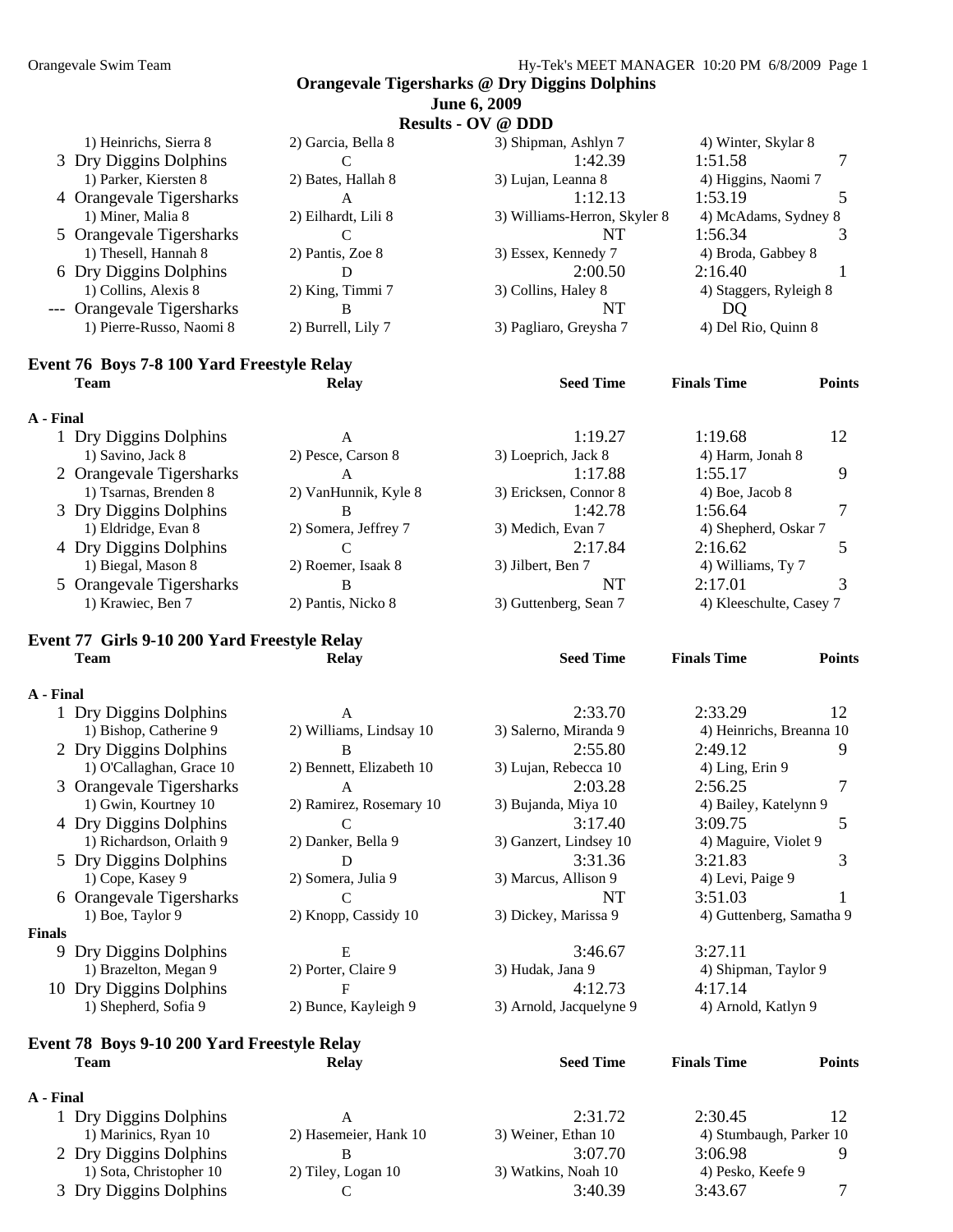| <b>June 6, 2009</b> |  |  |
|---------------------|--|--|
|---------------------|--|--|

**Results - OV @ DDD** 

| 1) Keeton, Carson 10     | 2) Warren, Jack 10  | 3) Owen, Nicholas 9 | 4) Holifield-Helm, Marcus 9 |  |
|--------------------------|---------------------|---------------------|-----------------------------|--|
| 4 Orangevale Tigersharks |                     | 2:23.20             | 4:01.34                     |  |
| 1) White, Jack 9         | 2) Holmes, Payton 9 | 3) Watson, Caleb 10 | 4) Brown, Erik 9            |  |
|                          |                     |                     |                             |  |

#### **Event 79 Girls 11-12 200 Yard Freestyle Relay Team Relay Seed Time Finals Time Points**

## **A - Final**

|               | 1 Dry Diggins Dolphins    | A                        | 2:05.41                    | 2:05.94                | 12 |
|---------------|---------------------------|--------------------------|----------------------------|------------------------|----|
|               | 1) Schafer, Brionna 11    | 2) Verbitsky, Olivia 12  | 3) Brocker, Micah 12       | 4) Garcia, Marissa 12  |    |
|               | 2 Dry Diggins Dolphins    | B                        | 2:20.10                    | 2:17.64                | 9  |
|               | 1) Salerno, Madelyn 11    | 2) Watkins, Kaitlin 12   | 3) D'Amico, Ellie 12       | 4) Weiner, Shayna 12   |    |
|               | 3 Dry Diggins Dolphins    | D                        | 2:38.69                    | 2:32.07                |    |
|               | 1) Morkowski, Anika 11    | 2) Rogers, Sarah 11      | 3) Neff, Kayleigh 12       | 4) Lishman, Kaitlin 11 |    |
|               | 4 Dry Diggins Dolphins    |                          | 2:33.96                    | 2:37.86                |    |
|               | 1) Watkins, Kendal 12     | 2) Gillen, Emily 11      | 3) Jacquemain, Marcella 12 | 4) Pesce, Lola 12      |    |
|               | 5 Orangevale Tigersharks  | A                        | 2:01.12                    | 3:05.09                | 3  |
|               | 1) Caravella, Danielle 11 | 2) Higby, Cora 11        | 3) Dummett, Emily 11       | 4) Davis, Emmalyn 11   |    |
| <b>Finals</b> |                           |                          |                            |                        |    |
|               | 9 Dry Diggins Dolphins    | E                        | 2:49.77                    | 2:43.35                |    |
|               | 1) Jilbert, Claire 11     | 2) Fowler, Carley 11     | 3) Rodes, Rachel 12        | 4) Clough, Jamie 11    |    |
|               | 10 Dry Diggins Dolphins   | F                        | 3:14.77                    | 3:06.52                |    |
|               | 1) Nobles, Tamara 12      | 2) Staggers, Kaitlynn 11 | 3) Parker, Katie 11        | 4) Neff, Jemma 12      |    |
|               | Dry Diggins Dolphins      | G                        | NT                         | 3:13.44                |    |
|               | 1) Klausing, Summer 11    | 2) Bailey, Cammie 11     | 3) Baratta, Kylie 12       | 4) Bates, Rio 11       |    |
|               |                           |                          |                            |                        |    |

#### **Event 80 Boys 11-12 200 Yard Freestyle Relay Team Relay Seed Time Finals Time Points**

#### **A - Final**

| 1 Dry Diggins Dolphins   | A                      | 2:13.90                 | 2:12.86                | 12 |
|--------------------------|------------------------|-------------------------|------------------------|----|
| 1) McKillop, Brendan 12  | 2) Gray, Ryan 12       | 3) Camello, Nathan 11   | 4) Williams, Jason 12  |    |
| 2 Orangevale Tigersharks | A                      | 2:09.73                 | 2:18.66                |    |
| 1) Bailey, Jordan 12     | $2)$ Boe, Joshua 11    | 3) Jimenez, Eddie 12    | 4) Asbenson, Rydell 12 |    |
| 3 Dry Diggins Dolphins   | B                      | 2:24.11                 | 2:19.18                |    |
| 1) Yurgelevic, Jason 12  | 2) Camello, Nicolas 11 | 3) Hasemeier, Wyatt 12  | 4) Magat, Elijah 12    |    |
| 4 Dry Diggins Dolphins   |                        | 3:09.73                 | 2:43.41                |    |
| 1) McCann, Thomas 11     | 2) Slaight, Riley 11   | 3) Cordero, Travis 12   | 4) Keith, Ryder 12     |    |
| 5 Orangevale Tigersharks | B                      | NT                      | 2:56.50                |    |
| 1) Essex, Calen 11       | 2) Dunlap, Caleb 12    | 3) VanHunnik, Andrew 12 | 4) Hughes, Sean 11     |    |

#### **Event 81 Girls 13-14 200 Yard Freestyle Relay Team Relay Seed Time Finals Time Points**

#### **A - Final**

| 1 Dry Diggins Dolphins   |                           | 2:05.50                       | 2:02.63                |  |
|--------------------------|---------------------------|-------------------------------|------------------------|--|
| 1) Clough, Jessica 14    | 2) Brocker, Anna 14       | 3) Ganzert, Shelby 14         | 4) Tiedemann, Ellen 13 |  |
| 2 Orangevale Tigersharks |                           | 1:55.37                       | 2:13.66                |  |
| 1) Miner, Natalie 14     | 2) DeClouette, Jessica 13 | 3) Valtman, Stefany 13        | 4) Foster, Katrina 14  |  |
| 3 Dry Diggins Dolphins   |                           | 2:20.60                       | 2:19.48                |  |
| 1) Kanaley, Andee 14     | 2) Sturgeon, Megan 13     | 3) Holifield-Helm, Katryna 13 | 4) Danker, Madi 14     |  |
| 4 Dry Diggins Dolphins   |                           | NT                            | 2:23.22                |  |
| 1) Wriedt, Ashlee 13     | 2) Hood, Mackenzie 14     | 3) Biegal, Jenna 14           | 4) Porter, Kaylie 13   |  |
| 5 Orangevale Tigersharks |                           | NT                            | 2:24.47                |  |
| 1) Miner, Mackenzie 13   | 2) Brown, Emily 13        | 3) Eyman, Brooke 14           | 4) Morgan, Amy 14      |  |

## **Event 82 Boys 13-14 200 Yard Freestyle Relay**